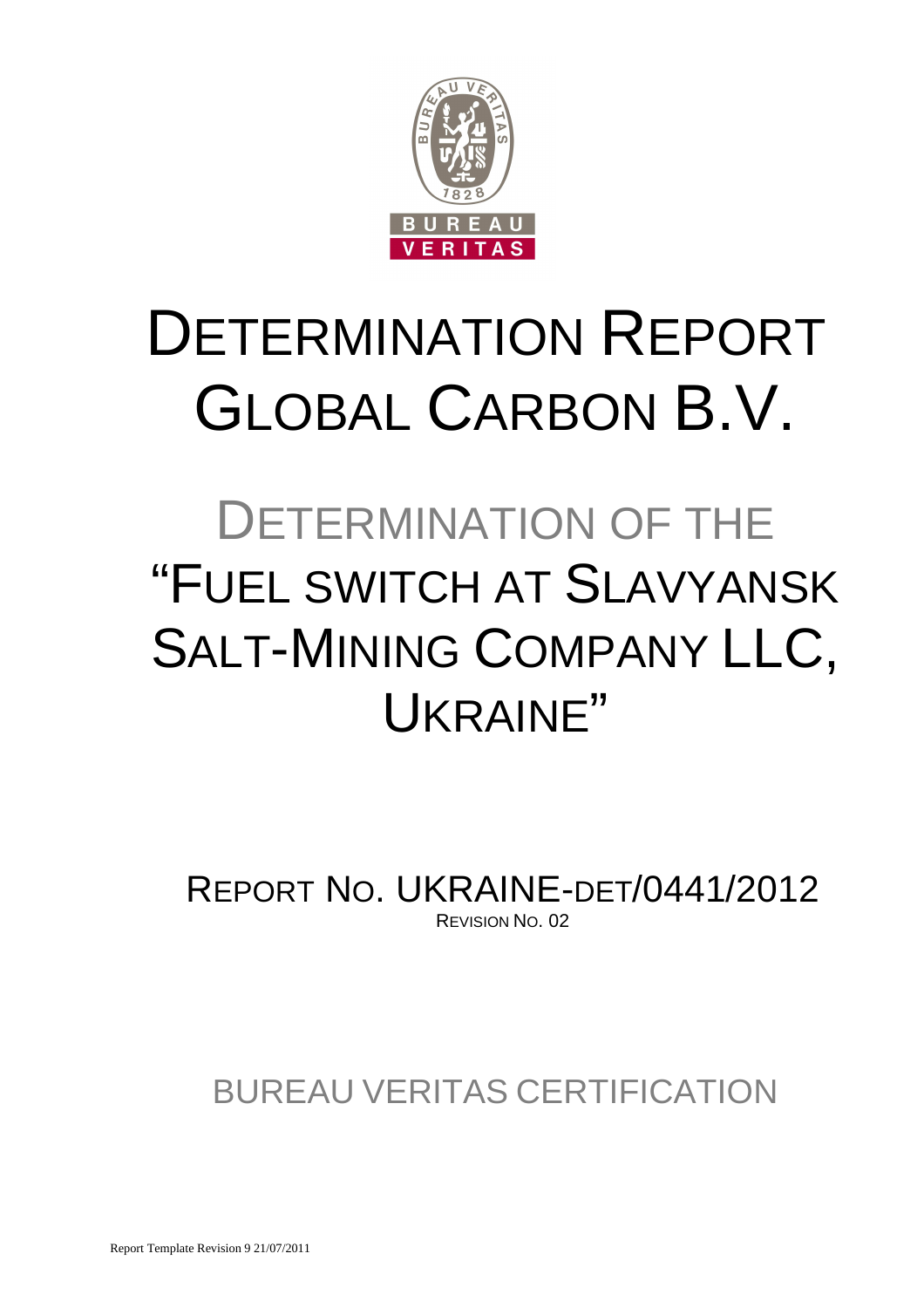

#### DETERMINATION REPORT

| Date of first issue:<br>15/06/2012 | Organizational unit:<br>Bureau Veritas Certification Holding<br><b>SAS</b> |
|------------------------------------|----------------------------------------------------------------------------|
| Client:                            | Client ref.:                                                               |
| Global Carbon B.V.                 | Lennard de Klerk                                                           |

Summary:

Bureau Veritas Certification has made the determination of JI project "Fuel switch at Slavyansk Salt-Mining Company LLC, Ukraine" of Global Carbon B.V. located in Slavyansk, Donetsk region, Ukraine on the basis of UNFCCC criteria for the JI, as well as criteria given to provide for consistent project operations, monitoring and reporting. UNFCCC criteria refer to Article 6 of the Kyoto Protocol, the JI rules and modalities and the subsequent decisions by the JI Supervisory Committee, as well as the host country criteria.

The determination scope is defined as an independent and objective review of the project design document, the project's baseline study, monitoring plan and other relevant documents, and consisted of the following three phases: i) desk review of the project design and the baseline and monitoring plan: ii) follow-up interviews with project stakeholders: iii) resolution of outstanding issues and the issuance of the final determination report and opinion. The overall determination, from Contract Review to Determination Report & Opinion, was conducted using Bureau Veritas Certification internal procedures.

The first output of the determination process is a list of Clarification and Corrective Action Requests (CL and CAR), presented in Appendix A. Taking into account this output, the project proponent revised its project design document.

In summary, it is Bureau Veritas Certification's opinion that the project correctly applies Guidance on criteria for baseline setting and monitoring and meets the relevant UNFCCC requirements for the JI and the relevant host country criteria.

| Report No.:<br>UKRAINE-det/0441/2012                      | Subject Group:<br>JI           |  |                                             |
|-----------------------------------------------------------|--------------------------------|--|---------------------------------------------|
| Project title:                                            |                                |  |                                             |
| Fuel switch at Slavyansk Salt-Mining Company"             |                                |  |                                             |
| LLC, Ukraine"                                             |                                |  |                                             |
| Work carried out by:                                      |                                |  |                                             |
| Olena Manziuk - Lead Verifier                             |                                |  | No distribution without permission from the |
| Denis Pishchalov - Finančial Specialist                   |                                |  | Client or responsible organizational unit   |
| Vasiliy Kobzar - Technical Specialist                     |                                |  |                                             |
|                                                           |                                |  |                                             |
| Work reviewed by:                                         |                                |  |                                             |
| Ivan Sokolov - Internal Technical Reviewer                |                                |  | Limited distribution                        |
| Vyacheslav Yeriomin -- Technical Specialists $\mathscr U$ |                                |  |                                             |
| <sup>Artification</sup><br>Work approved by:              |                                |  |                                             |
| Ivan Sokolov - Operational Manager                        |                                |  | <b>Unrestricted distribution</b>            |
|                                                           |                                |  |                                             |
| Rev. No.:<br>Date of this revision:                       | Number of pages: $\mathcal{L}$ |  |                                             |
| 21/09/2012<br>02                                          | 70                             |  |                                             |

1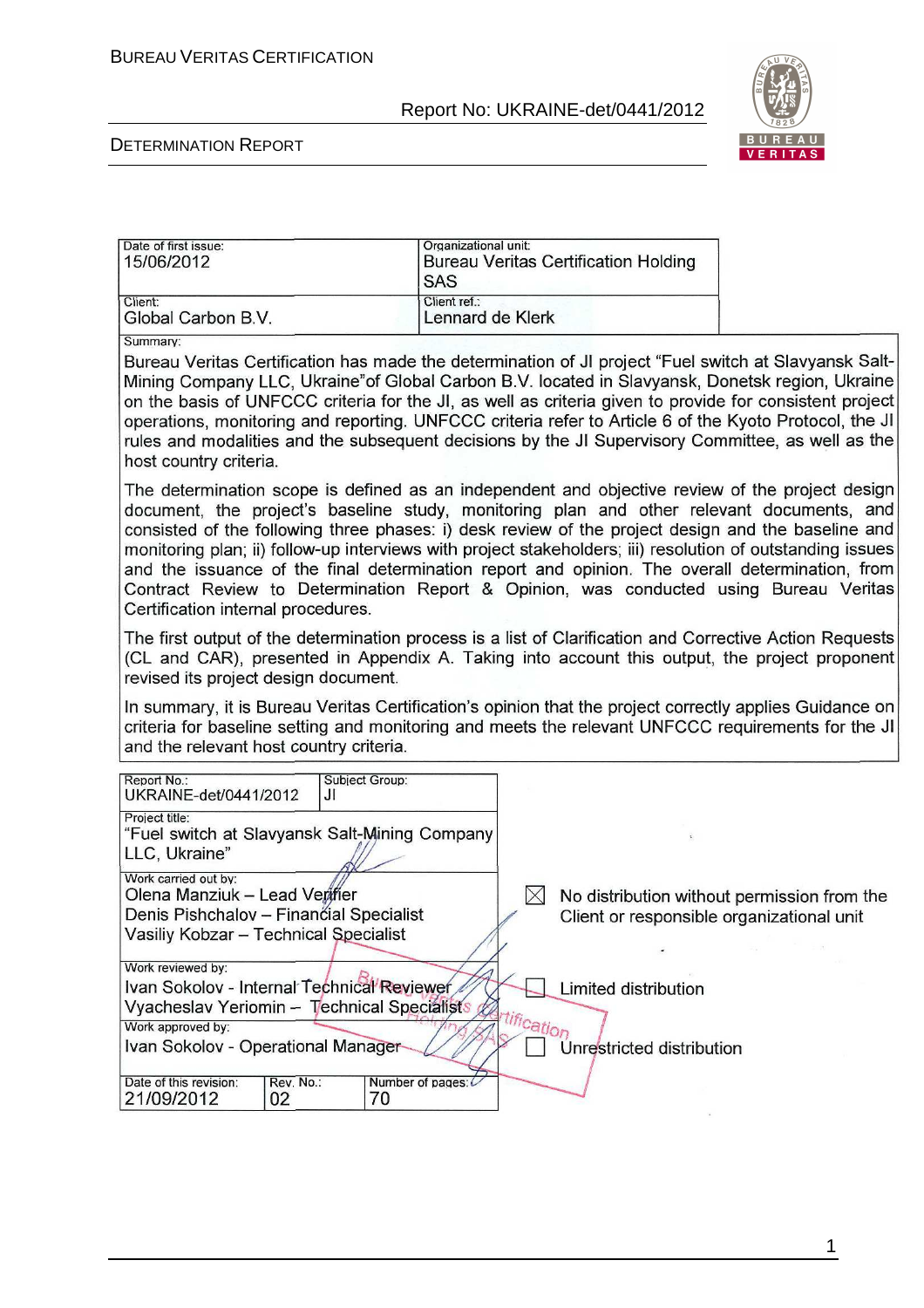DETERMINATION REPORT

# **Table of Contents Page 2014**

| $\mathbf{1}$<br>1.1<br>1.2<br>1.3                                                                             | Objective<br>Scope<br>Determination team                                                                                                                                                                                                                                                                                                                                                                                                                                                                                                           | 3<br>3<br>3                                                      |
|---------------------------------------------------------------------------------------------------------------|----------------------------------------------------------------------------------------------------------------------------------------------------------------------------------------------------------------------------------------------------------------------------------------------------------------------------------------------------------------------------------------------------------------------------------------------------------------------------------------------------------------------------------------------------|------------------------------------------------------------------|
| 2<br>2.1<br>2.2<br>2.3                                                                                        | <b>Review of Documents</b><br>Follow-up Interviews<br><b>Resolution of Clarification and Corrective Action Requests</b>                                                                                                                                                                                                                                                                                                                                                                                                                            | $\overline{A}$<br>4<br>5<br>5                                    |
| 3                                                                                                             |                                                                                                                                                                                                                                                                                                                                                                                                                                                                                                                                                    |                                                                  |
| $\overline{4}$<br>4.1<br>4.2<br>4.3<br>4.4<br>4.5<br>4.6<br>4.7<br>4.8<br>4.9<br>4.10<br>4.11<br>4.12<br>4.13 | Project approvals by Parties involved (19-20)<br>Authorization of project participants by Parties involved (21)<br>Baseline setting (22-26)<br>Additionality (27-31)<br>Project boundary (32-33)<br>Crediting period (34)<br>Monitoring plan (35-39)<br>Leakage (40-41)<br>Estimation of emission reductions or enhancements of net removals<br>$(42-47)$<br>Environmental impacts (48)<br>Stakeholder consultation (49)<br>Determination regarding small scale projects (50-57)<br>Determination regarding land use, land-use change and forestry | 8<br>8<br>8<br>9<br>10<br>11<br>12<br>17<br>17<br>19<br>20<br>20 |
|                                                                                                               | (LULUCF) projects (58-64)                                                                                                                                                                                                                                                                                                                                                                                                                                                                                                                          | 20                                                               |
| 4.14                                                                                                          | Determination regarding programmes of activities (65-73)                                                                                                                                                                                                                                                                                                                                                                                                                                                                                           | 20                                                               |
| 5                                                                                                             | SUMMARY AND REPORT OF HOW DUE ACCOUNT WAS<br>TAKEN OF COMMENTS RECEIVED PURSUANT TO                                                                                                                                                                                                                                                                                                                                                                                                                                                                |                                                                  |
| 6                                                                                                             |                                                                                                                                                                                                                                                                                                                                                                                                                                                                                                                                                    |                                                                  |
| $\overline{7}$                                                                                                |                                                                                                                                                                                                                                                                                                                                                                                                                                                                                                                                                    |                                                                  |
|                                                                                                               |                                                                                                                                                                                                                                                                                                                                                                                                                                                                                                                                                    |                                                                  |

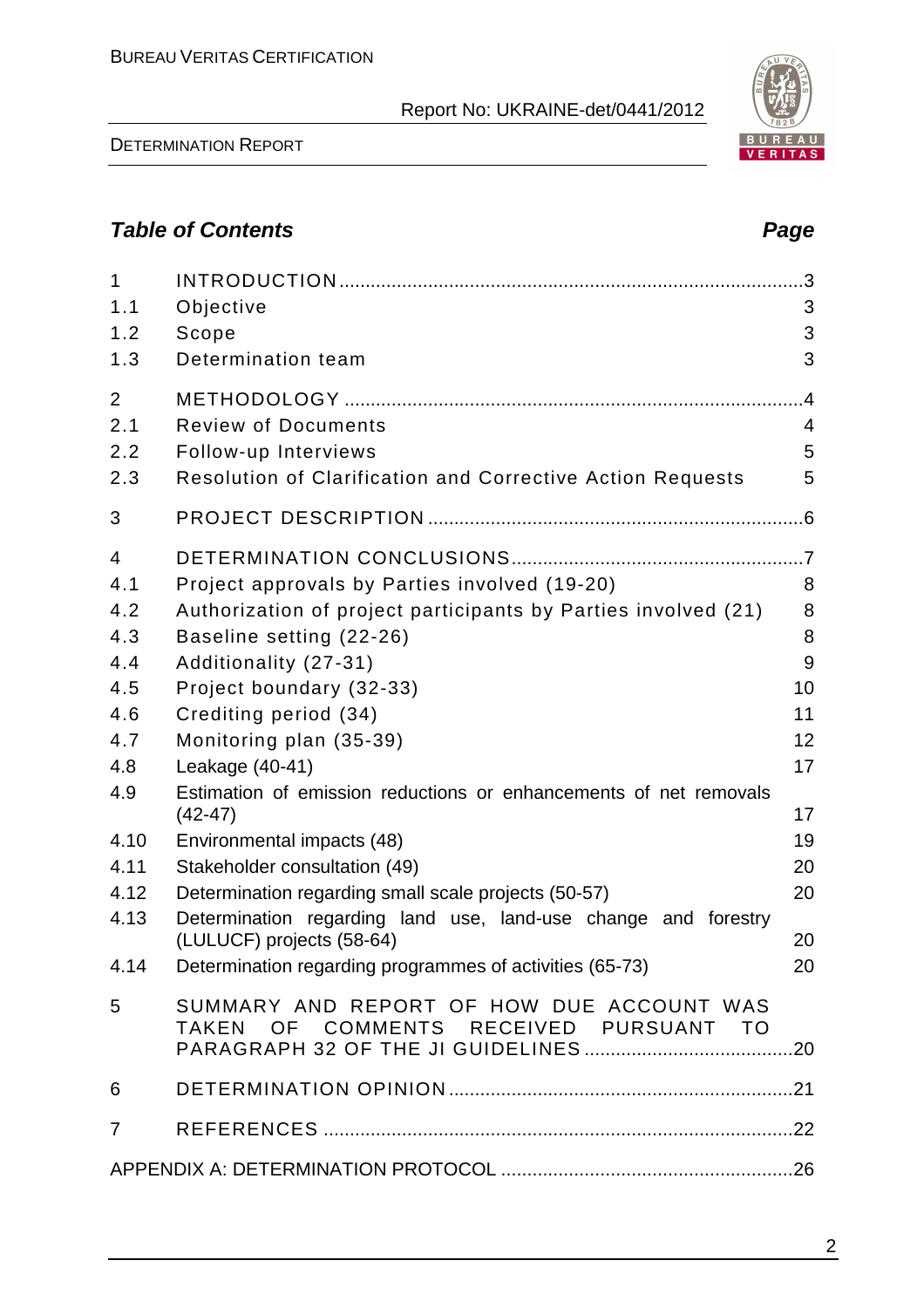

DETERMINATION REPORT

# **1 INTRODUCTION**

Global Carbon B.V. has commissioned Bureau Veritas Certification to determine its JI project "Fuel switch at Slavyansk Salt-Mining Company LLC, Ukraine" (hereafter called "the project") at Slavyansk, Donetsk region, Ukraine.

This report summarizes the findings of the determination of the project, performed on the basis of UNFCCC criteria, as well as criteria given to provide for consistent project operations, monitoring and reporting.

## **1.1 Objective**

The determination serves as project design verification and is a requirement of all projects. The determination is an independent third party assessment of the project design. In particular, the project's baseline, the monitoring plan (MP), and the project's compliance with relevant UNFCCC and host country criteria are determined in order to confirm that the project design, as documented, is sound and reasonable, and meets the stated requirements and identified criteria. Determination is a requirement for all JI projects and is seen as necessary to provide assurance to stakeholders of the quality of the project and its intended generation of emission reduction units (ERUs).

UNFCCC criteria refer to Article 6 of the Kyoto Protocol, the JI rules and modalities and the subsequent decisions by the JI Supervisory Committee, as well as the host country criteria.

## **1.2 Scope**

The determination scope is defined as an independent and objective review of the project design document, the project's baseline study and monitoring plan and other relevant documents. The information in these documents is reviewed against Kyoto Protocol requirements, UNFCCC rules and associated interpretations.

The determination is not meant to provide any consulting towards the Client. However, stated requests for clarifications and/or corrective actions may provide input for improvement of the project design.

## **1.3 Determination team**

The determination team consists of the following personnel:

Olena Manziuk

Bureau Veritas Certification Team Leader, Climate Change Lead Verifier

Denis Pishchalov

Bureau Veritas Certification Team Member, Financial Specialist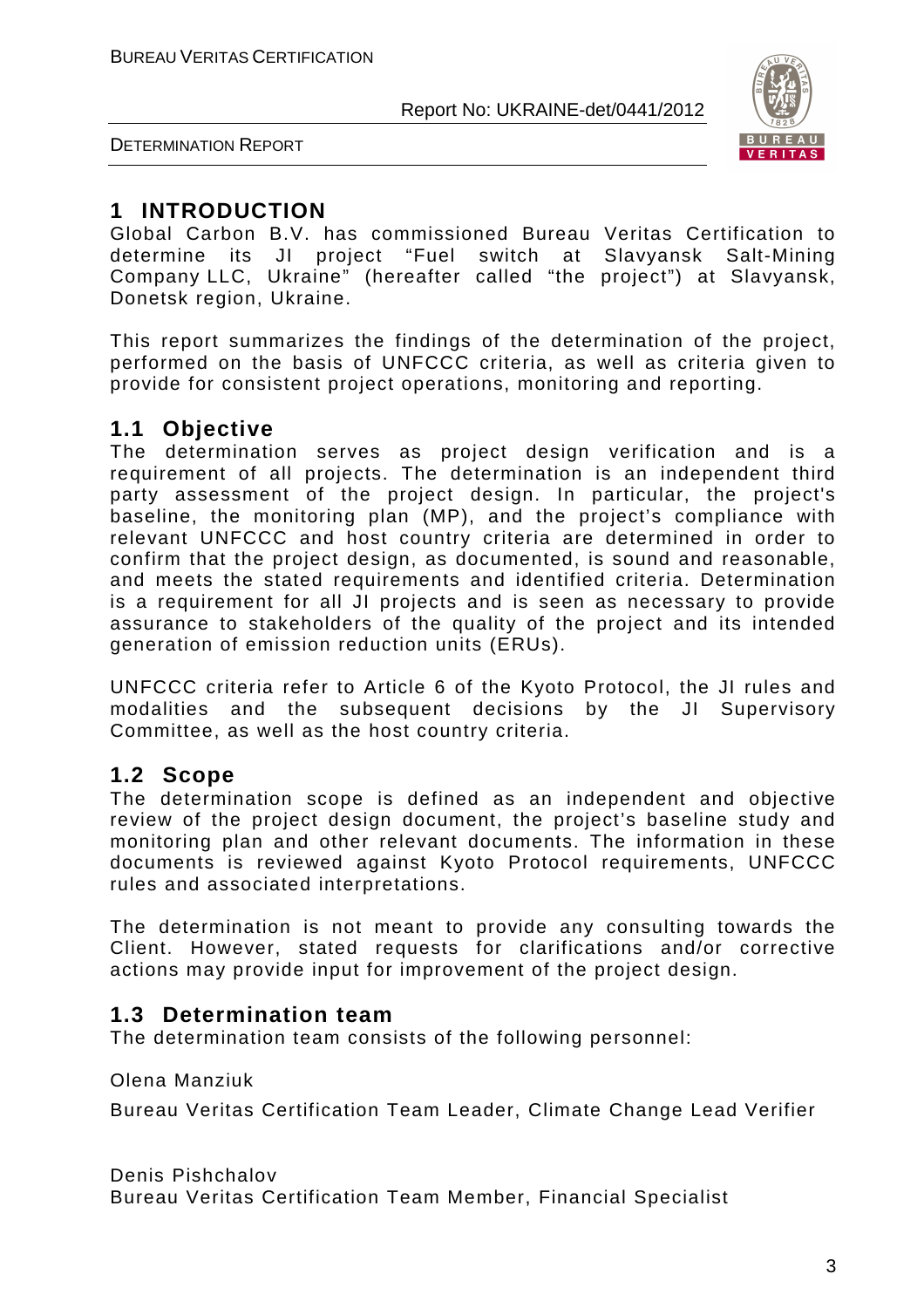

DETERMINATION REPORT

Vasiliy Kobzar Bureau Veritas Certification Team Member, Technical specialist

This determination report was reviewed by:

Ivan Sokolov Bureau Veritas Certification Internal Technical Reviewer

Vyacheslav Yeriomin

Technical Specialist of Internal Technical Reviewer

## **2 METHODOLOGY**

The overall determination, from Contract Review to Determination Report & Opinion, was conducted using Bureau Veritas Certification internal procedures.

In order to ensure transparency, a determination protocol was customized for the project, according to the version 01 of the Joint Implementation Determination and Verification Manual, issued by the Joint Implementation Supervisory Committee at its 19 meeting on 04/12/2009. The protocol shows, in a transparent manner, criteria (requirements), means of determination and the results from determining the identified criteria. The determination protocol serves the following purposes:

- It organizes, details and clarifies the requirements a JI project is expected to meet;
- It ensures a transparent determination process where the determiner will document how a particular requirement has been determined and the result of the determination.

The completed determination protocol is enclosed in Appendix A to this report.

## **2.1 Review of Documents**

The Project Design Document (PDD) submitted by Global Carbon B.V. and additional background documents related to the project design and baseline, i.e. country Law, Guidelines for users of the joint implementation project design document form, Guidance on criteria for baseline setting and monitoring, Kyoto Protocol, Clarifications on Determination Requirements to be Checked by an Accredited Independent Entity were reviewed.

To address Bureau Veritas Certification corrective action and clarification requests, Global Carbon B.V. revised the PDD and resubmitted it.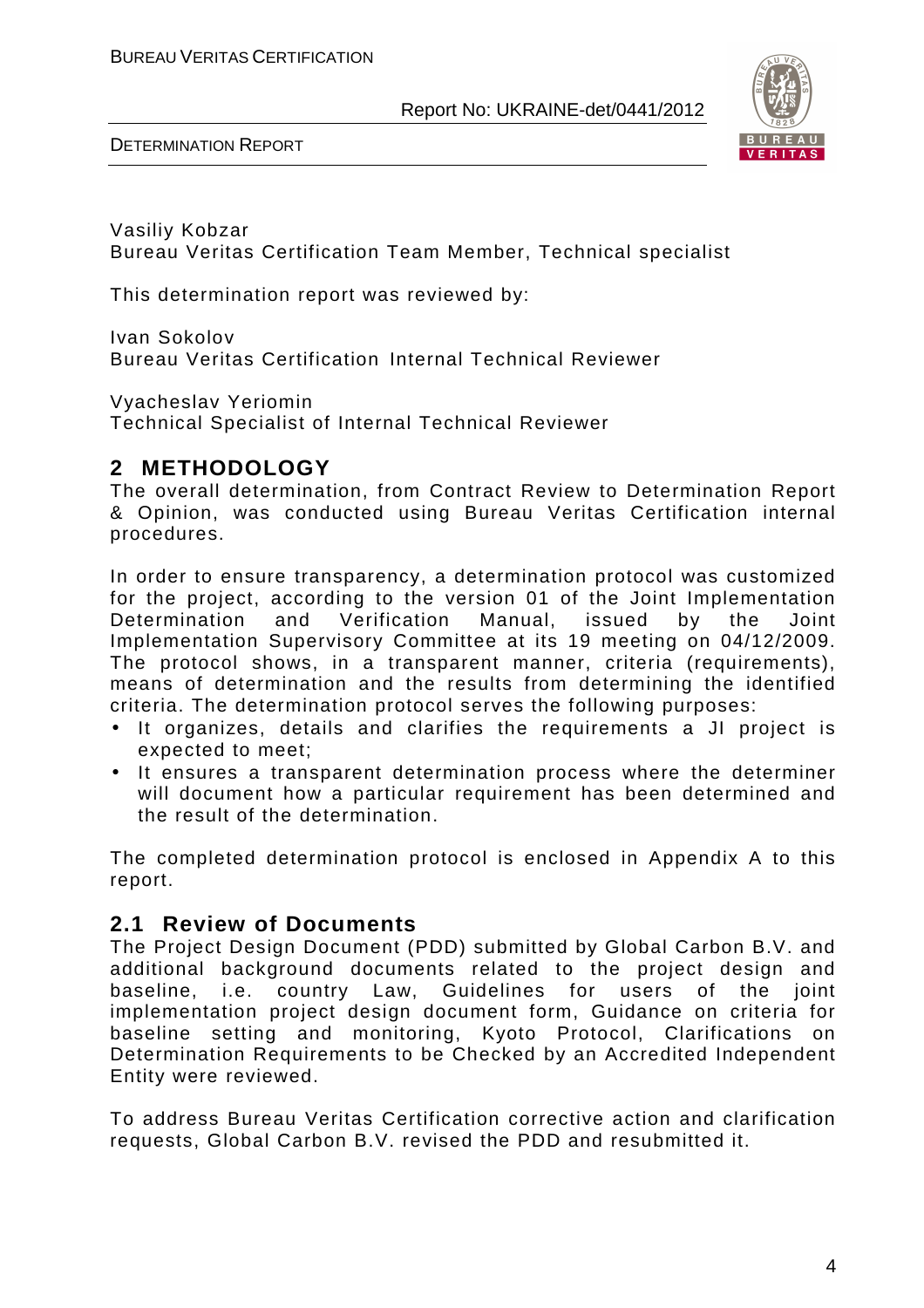

DETERMINATION REPORT

The determination findings presented in this report relate to the project as described in the PDD version 1.0 dated 01/03/2012, the PDD version 2.0 dated 24/04/2012, and the PDD version 3.0 dated 19/09/2012.

# **2.2 Follow-up Interviews**

On 14/03/2012 Bureau Veritas Certification performed site visit interviews with project stakeholders to confirm selected information and to resolve issues identified in the document review. Representatives of Global Crbon B.V. and Slavyansk Salt-Mining Company LLC were interviewed (see References). The main topics of the interviews are summarized in Table 1.

| <b>Interviewed</b> | <b>Interview topics</b>                                           |
|--------------------|-------------------------------------------------------------------|
| organization       |                                                                   |
| Slavyansk Salt-    | $\triangleright$ Implementation schedule                          |
| Mining             | Project management organisation                                   |
| Company LLC        | $\triangleright$ Environmental Impact Assessment                  |
|                    | $\triangleright$ Project monitoring responsibilities              |
|                    | $\triangleright$ Measurement equipment                            |
|                    | $\triangleright$ Quality control and quality assurance procedures |
|                    | $\triangleright$ Environmental impacts affected                   |
|                    | Local authorities and public opinion                              |
| Global Carbon      | $\triangleright$ Applicability of methodology                     |
| B.V.               | <b>Baseline and Project scenarios</b>                             |
|                    | $\triangleright$ Barriers analysis                                |
|                    | $\triangleright$ Additionality justification                      |
|                    | $\triangleright$ Common practice analysis                         |
|                    | Monitoring plan                                                   |
|                    | Conformity of PDD to JI requirements                              |

**Table 1 Interview topics** 

## **2.3 Resolution of Clarification and Corrective Action Requests**

The objective of this phase of the determination is to raise the requests for corrective actions and clarification and any other outstanding issues that needed to be clarified for Bureau Veritas Certification positive conclusion on the project design.

If the determination team, in assessing the PDD and supporting documents, identifies issues that need to be corrected, clarified or improved with regard to JI project requirements, it will raise these issues and inform the project participants of these issues in the form of: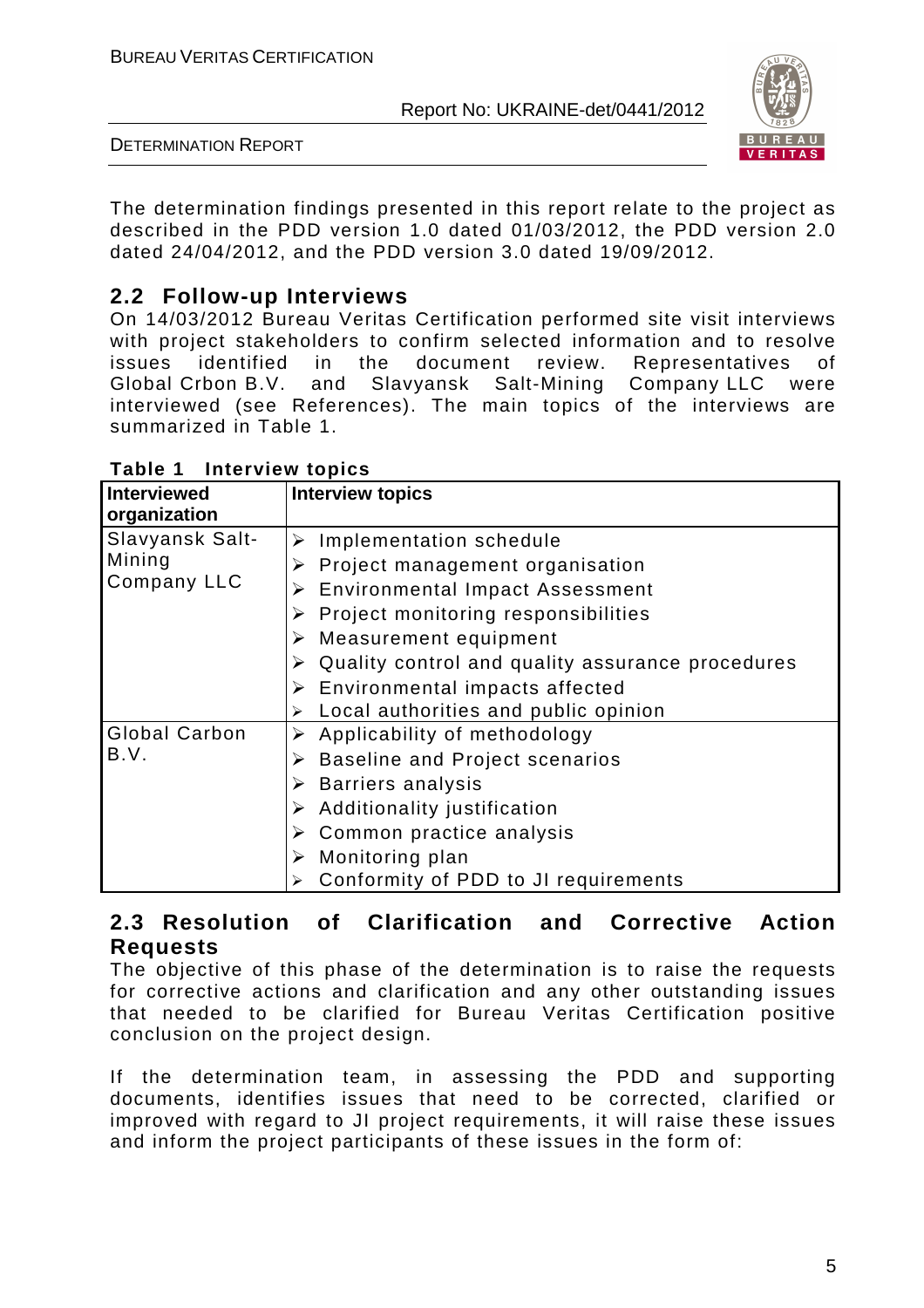

DETERMINATION REPORT

(a) Corrective action request (CAR), requesting the project participants to correct a mistake in the published PDD that is not in accordance with the (technical) process used for the project or relevant JI project requirement or that shows any other logical flaw;

(b) Clarification request (CL), requesting the project participants to provide additional information for the determination team to assess compliance with the JI project requirement in question;

(c) Forward action request (FAR), informing the project participants of an issue, relating to project implementation but not project design, that needs to be reviewed during the first verification of the project.

The determination team will make an objective assessment as to whether the actions taken by the project participants, if any, satisfactorily resolve the issues raised, if any, and should conclude its findings of the determination.

To guarantee the transparency of the verification process, the concerns raised are documented in more detail in the determination protocol in Appendix A.

## **3 PROJECT DESCRIPTION**

Slavyansk Salt-Mining Company LLC is the leading manufacturer of vacuum-evaporated salt in Ukraine. The purpose of Joint Implementation project (JI project) "Fuel switch at Slavyansk Salt-Mining Company LLC, Ukraine" is reduction of greenhouse gas emissions into the atmosphere by switching to the fuels that have lower greenhouse potential, and through implementation of energy-efficiency modernization activities.

As per situation, the salt production technology applied at Slavyansk Salt-Mining Company LLC required a large amount of thermal energy, mostly in the form of steam. Before the project implementation, all steam was generated by four boilers type DKVR 10-13 operating on fuel oil. Further, the steam was conveyed from the boiler house to the production facilities through pipeline. The pipeline was outworn and poorly insulated, that is why a large amount of heat was lost during the transportation, especially in the cold period. In addition technological line of salt extraction had outdated technology and aged equipment. Likewise, a considerable amount of thermal energy was lost, and heat of the salted condensate (i.e., waste product obtained during the salt evaporation process) was not utilized. Thus, aggregate energy efficiency of heat generation, distribution and utilization at the enterprise was low that leads to increasing of steam demand associated with higher fuel combustion and greenhouse gas emissions.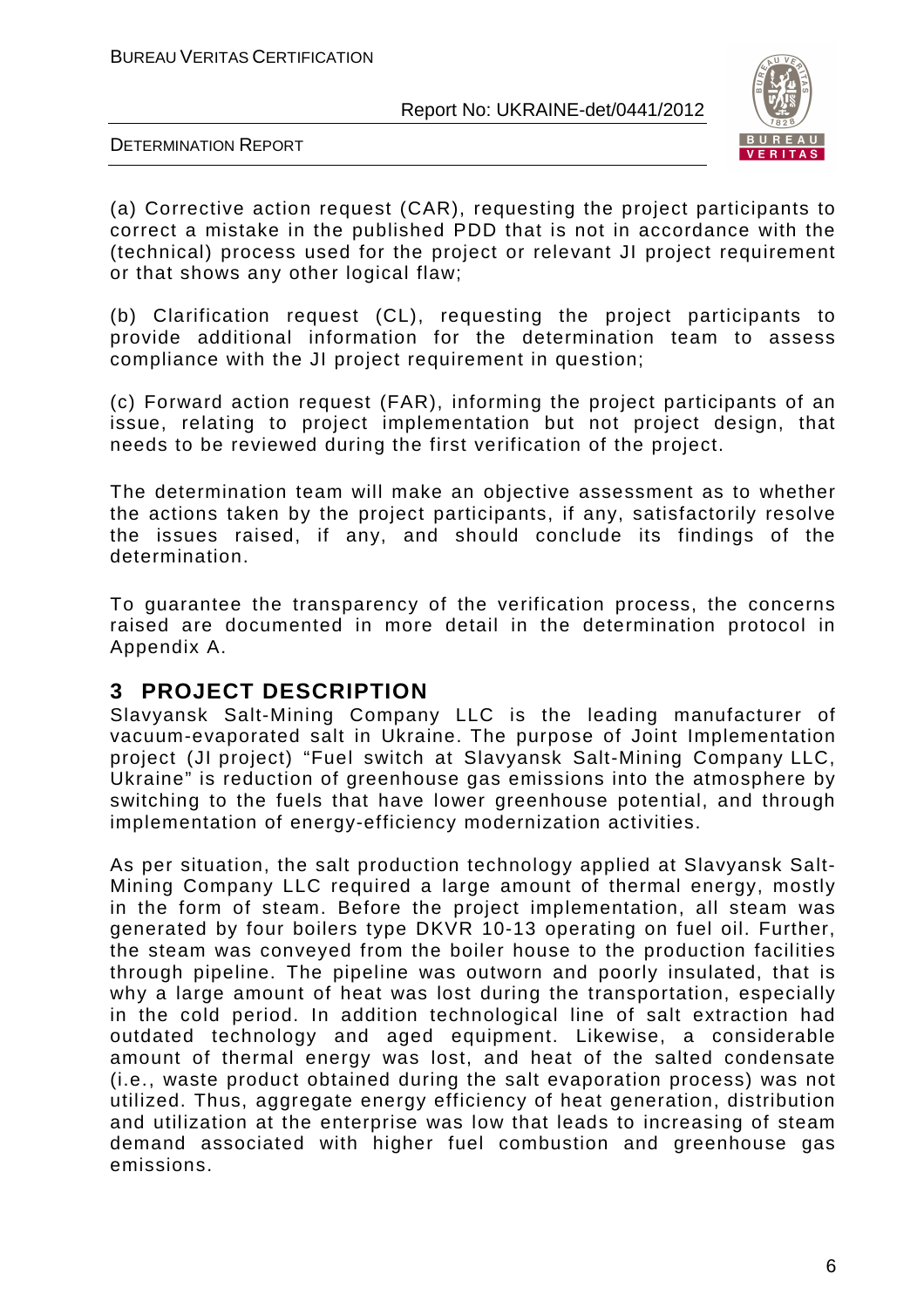

DETERMINATION REPORT

According to the developed project design document, continuation of the existing practice of the plant operation is considered as baseline scenario. The chosen baseline scenario presumes to consume fuel oil for steam generation and not to run significant modernization measures in the absence of the JI mechanism incentives by the Slavyansk Salt-Mining Company LLC.

The proposed project includes implementation of two following core measures aimed at reducing greenhouse gas emissions into the atmosphere:

- $\triangleright$  Switching steam generation to less carbon-intensive fuels. Namely, fuel oil consumption was switched to natural gas and solid biomass (i.e., pellets of sunflower husks and sawdust). This activity includes rehabilitation of previously mothballed boiler type DE-25-14, purchasing and putting into operation of new boiler type DE-25-14, and modernization of existing boilers type DKVR 10-13;
- $>$  Improving energy-efficiency of the existing scheme of heat transmission and utilization to reduce steam consumption and fuel combustion. The plant steam pipeline is to be rehabilitated, special scheme enabling to utilize heat of the salt condensate is to be implemented, and energy-efficiency measures at the plant section of vacuum-evaporation are to be introduced.

Based on the project developer estimation that was justified during determination, GHG emission reductions will be achieved due to the fuel switching and implementation of the energy-efficiency measures. The amount of average annual emission reductions at the Slavyansk Salt-Mining Company LLC is 42 502 tonnes  $CO<sub>2</sub>$  equivalent for the period 2008-2012 and 59 814 tonnes  $CO<sub>2</sub>$  equivalent for the period 2013-2019.

The identified areas of concern as to project description, project participants response and BV Certification's conclusion are described in Appendix A (refer to CAR02, CAR03, and CL01).

## **4 DETERMINATION CONCLUSIONS**

In the following sections, the conclusions of the determination are stated.

The findings from the desk review of the original project design documents and the findings from interviews during the follow up visit are described in the Determination Protocol in Appendix A.

The Clarification and Corrective Action Requests are stated, where applicable, in the following sections and are further documented in the Determination Protocol in Appendix A. The determination of the Project resulted in eighteen Corrective Action Requests and four Clarification Requests.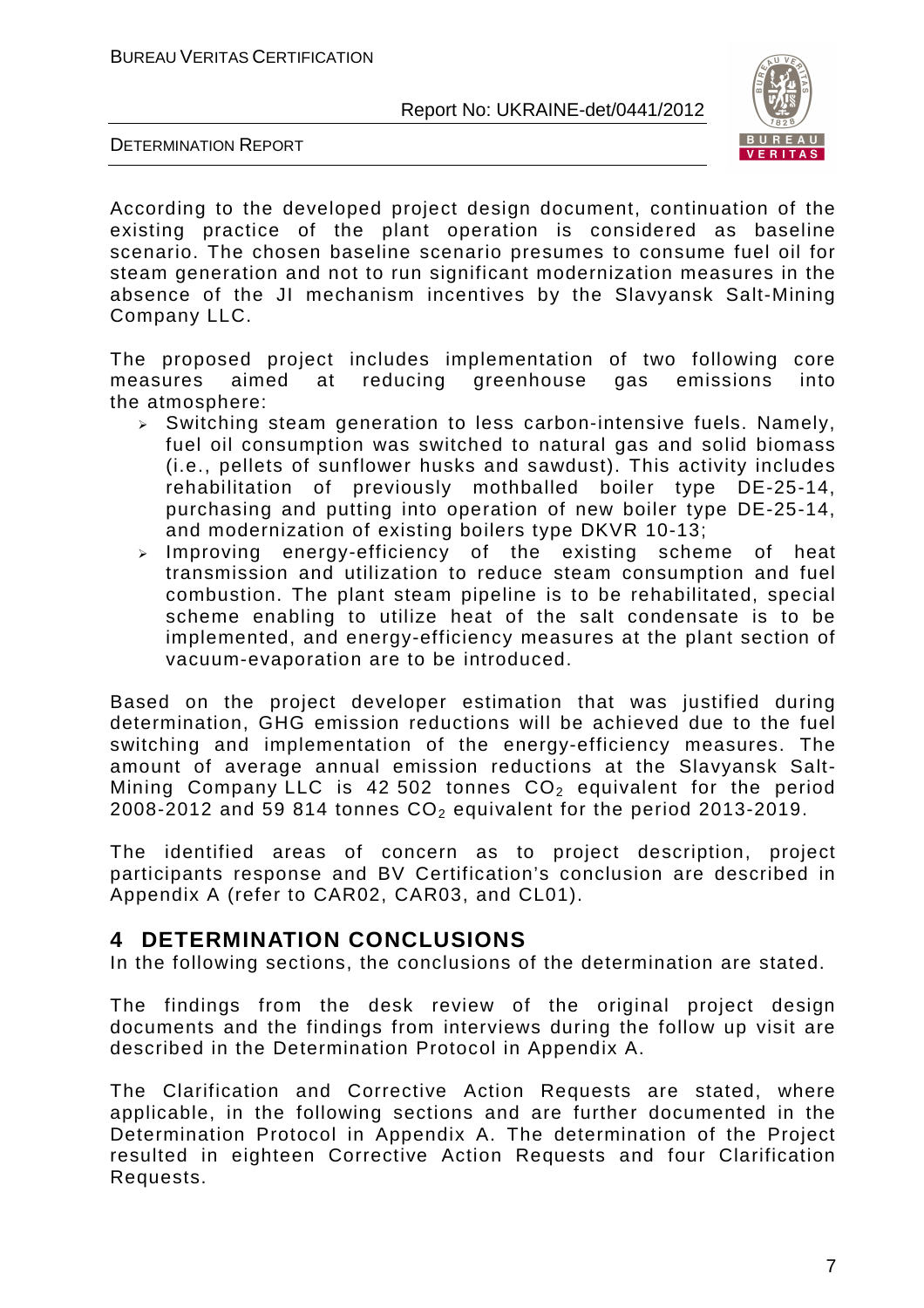

DETERMINATION REPORT

The number between brackets at the end of each section corresponds to the DVM paragraph

## **4.1 Project approvals by Parties involved (19-20)**

After finishing JI project determination report, the PDD and Determination Report will be presented to State Environmental Investments Agency of Ukraine (SEIA) for receiving the Letter of Approval (LoA).

The identified areas of concern as to project approvals by Parties involved, project participants response and BV Certification's conclusion are described in Appendix A (refer to CAR01 and CL02).

## **4.2 Authorization of project participants by Parties involved (21)**

The participation of each legal entities listed as project participants in the PDD will be authorized by NFPs (e.g., State Entity of Ukraine) through Letter of Approval that should be issued after determination process. Also, refer to section 4.1 of this report.

# **4.3 Baseline setting (22-26)**

The PDD explicitly indicates that using a methodology for baseline setting and monitoring developed in accordance with appendix B and with further guidance on baseline setting and monitoring developed by the Joint Implementation Supervisory Committee (JISC) (hereinafter referred to as JI specific approach) was the selected approach for identifying the baseline. Due to the fact that there is no approved CDM baseline and monitoring methodology which is applicable in its totality and without any revisions to salt production plant, the JI specific approach is applied.

The PDD provides a detailed theoretical description in a complete and transparent manner, as well as justification, that the baseline is established:

- (a) By listing and describing the following plausible future scenarios on the basis of conservative assumptions and selecting the most plausible one:
- $\checkmark$  Continuation of the existing situation;
- $\checkmark$  Implementation of modernization activities (the proposed project without JI benefits);
- $\sqrt{ }$  Reconstruction of only steam pipeline without other modernization activities;
- $\checkmark$  Switching from fuel oil to natural gas and biomass without other modernization activities;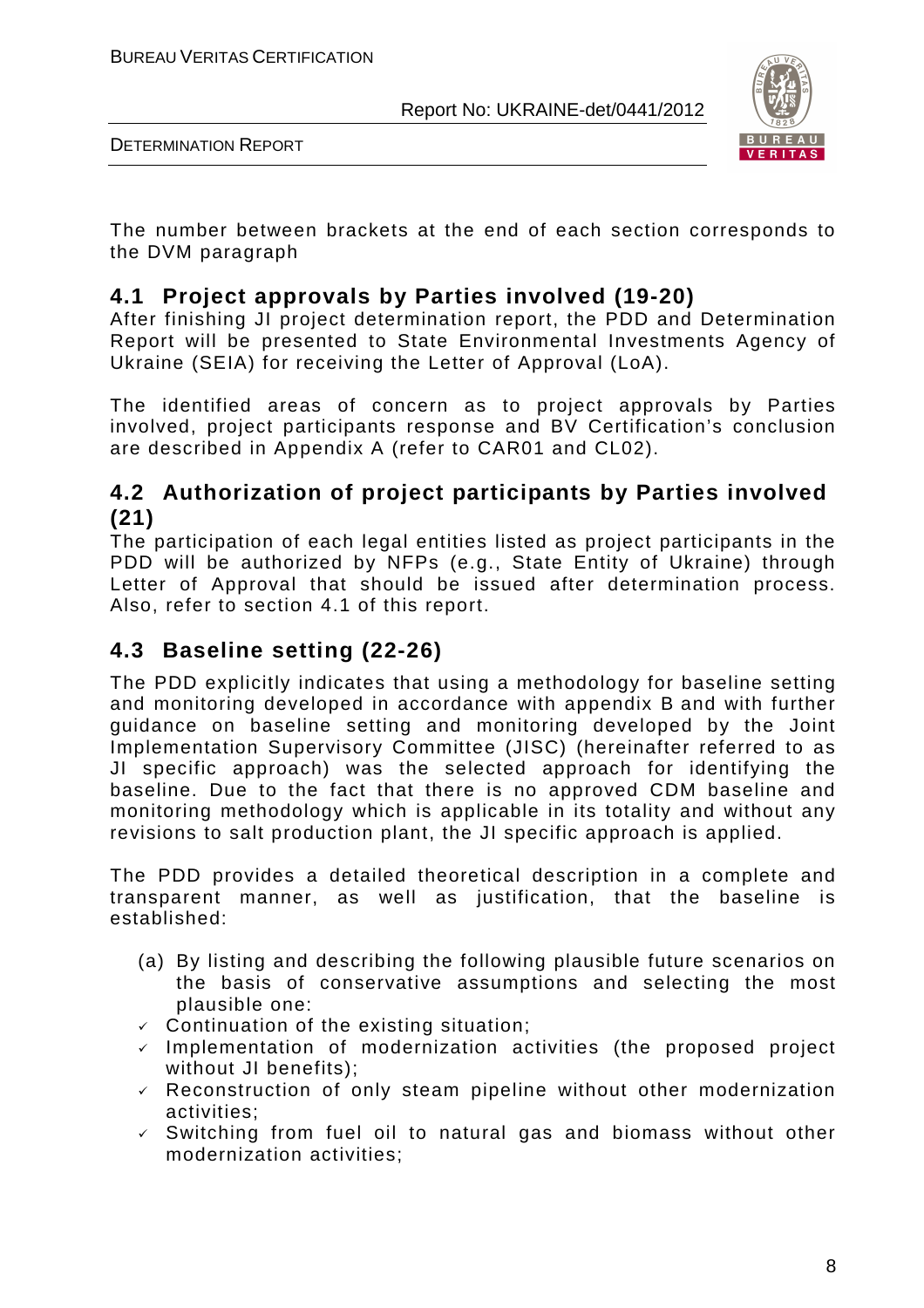



- Modernization of salt producing equipment without other reconstruction or modernization activities;
- $\checkmark$  Installation of new coal-fired boilers for steam generation.
- (b) Taking into account relevant national and/or sectoral policies and circumstances, such as sectoral reform initiatives, local fuel availability, power sector expansion plans, and the economic situation in the project sector. In this context, the key factors that affect a baseline are taken into account (e.g., sectoral reform policies and legislation, economic situation/growth and sociodemographic factors in the relevant sector as well as resulting predicted demand, suppressed and increasing demand, availability of capital, local availability of technologies, skills and know-how and availability of best available technologies in the future, fuel prices and availability, national and subnational expansion plans for the energy sector)

As a result of the performed analysis of the key factors affected the plausible future scenarios, it can be concluded that the most plausible future scenario is the first scenario: continuation of the existing situation. The scenario assumed to consume fuel oil for steam generation and not to run significant modernization measures in the absence of the JI mechanism incentives by the Slavyansk Salt-Mining Company LLC. Thus, the scenario concerns continuation of the existing situation is the baseline.

For estimation of greenhouse gases emissions according to the baseline, project developer used following parameters: Specific consumption of thermal energy for salt production in the baseline scenario, Quantity of salt produced in the project scenario in year y. Carbon oxidation factor of fuel oil in year y, and Carbon content of fuel oil in year y.

## **4.4 Additionality (27-31)**

JI specific approach is chosen for justification of additionality of considered JI project. The latest version of Guidance on criteria for baseline setting and monitoring (version 03) was used to provide traceable and transparent information showing that the baseline was identified on the basis of conservative assumptions and that the project scenario is not part of the identified baseline scenario. The PDD provides a justification of the applicability of the identified approach. All explanations, descriptions and analyses are made in accordance with the Guidance on criteria for baseline setting and monitoring that is a good practice for additionality justification.

Additionality proofs are provided in the project design documents. Project developers considered six future scenarios to establish a baseline.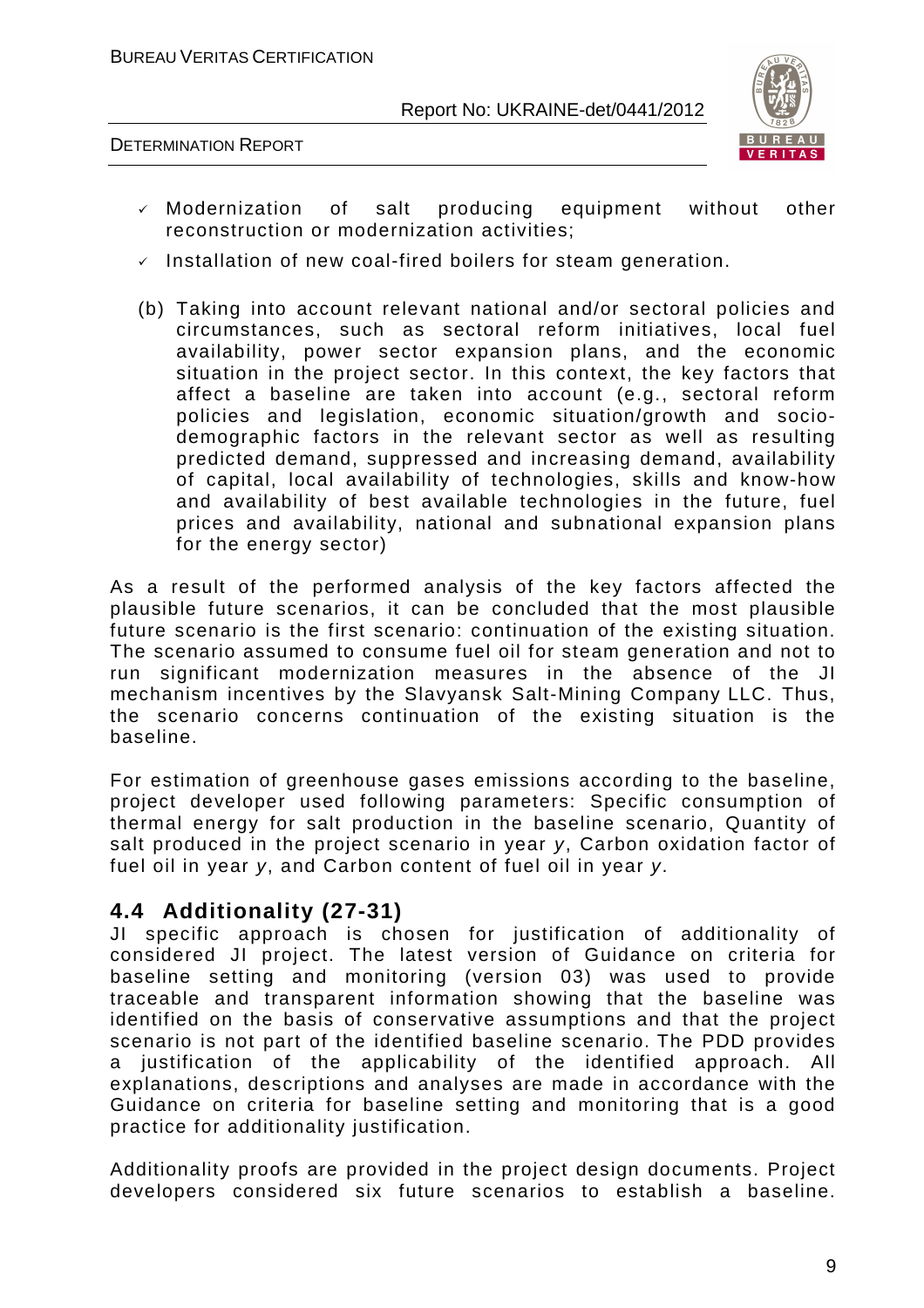

DETERMINATION REPORT

However, four of them (i.e., scenarios 3-6) were ruled out at the stage of Sub step 2b of the PDD because were unfavourable for implementation. So, only two realistic and credible alternative scenarios to the project activity which are in compliance with mandatory legislation and regulations were considered by the project developers. Investment analysis and common practice analysis were performed to assess the JI project additionality. Investment analysis consists of benchmark analysis and sensitivity analysis. The JI project benchmark analysis shows that possible project activity results in negative NPV under current conservative discount rate. Hence, the JI project cannot be considered as a financially attractive. Summary of sensitivity analysis performed by project developers justifies that the project does not reach positive NPV under any of the varying assumptions. Concluding, JI project investment analysis provided in the PDD confirms that project activity is unlikely to be financially attractive. Also, common practice analysis was performed. Assessment of situation in Ukraine that can be relevant to the JI project was not widely observed. In addition, the biomass sector and industrial application of biomass boilers in Ukraine are faced a list of different barriers. Based on the analysis, it can be concluded that the JI project activity is not a common practice.

Thus, the proposed project is not the baseline scenario and is additional.

Additionality proofs is demonstrated appropriately as a result of the analysis using the approach chosen.

The identified areas of concern as to additionality, project participants response and BV Certification's conclusion are described in Appendix A (refer to CAR04, CAR05, CAR06, CAR07, CAR08, CAR09, CAR10, and CL03).

## **4.5 Project boundary (32-33)**

As stated in sections above, JI specific approach is used for considered JI project. The GHG emission sources are determined according requirements of the Guidance on criteria for baseline setting and monitoring, version 03.

The project boundary defined in the PDD encompasses all anthropogenic emissions by sources of greenhouse gases (GHGs) that are:

(i) Under the control of the project participants such as steam boilers and salt production facilities that are under the control of the Slavyansk Salt-Mining Company LLC as they are the property of the Company and are directly operated by the Company;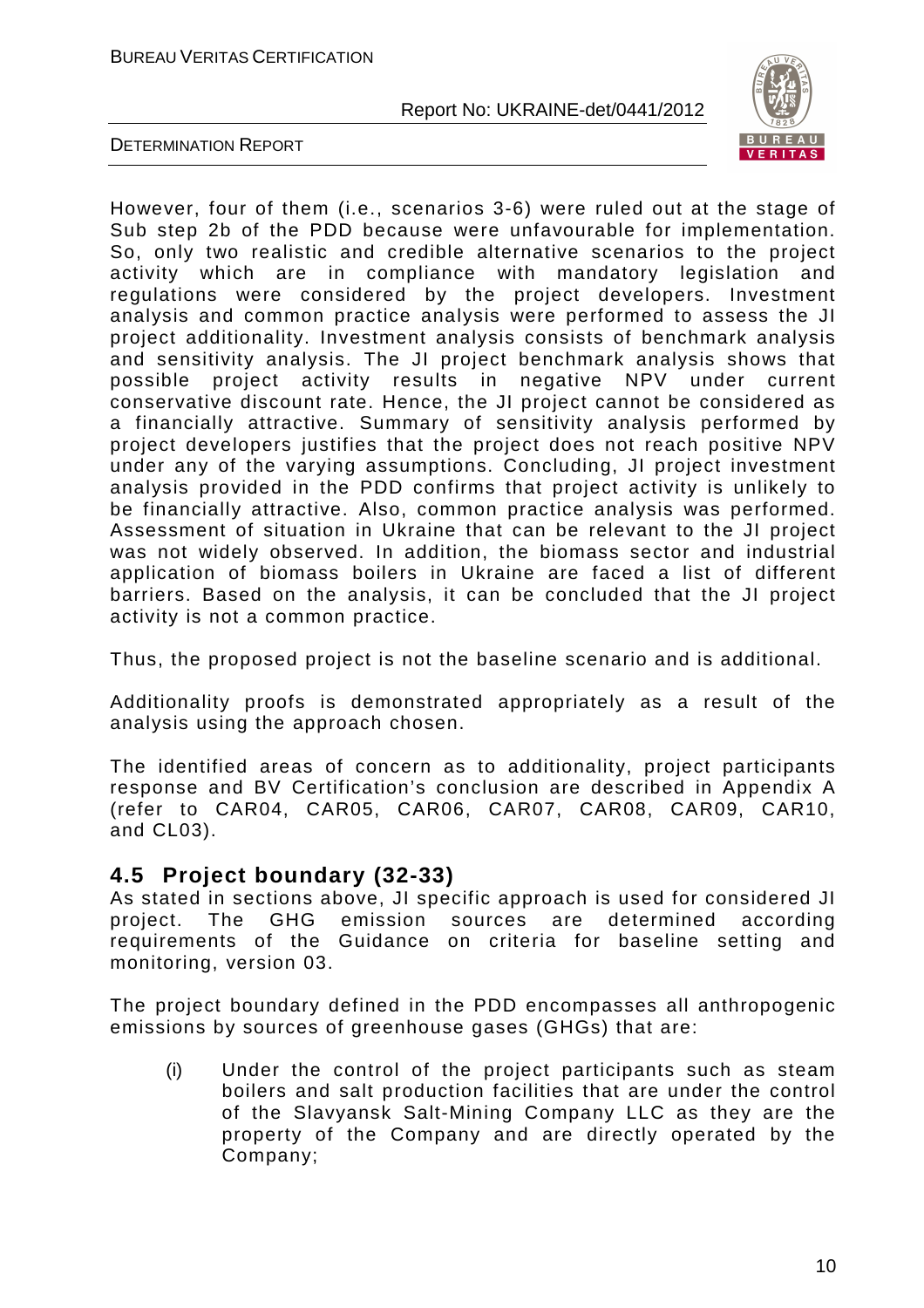

DETERMINATION REPORT

- (ii) Reasonably attributable to the project such steam boilers working on fuel, steam boilers working on biomass, electricity consumption devices at the Slavyansk Salt-Mining Company LLC ,etc.; and
- (iii) Significant, i.e., as a rule of thumb, would by each source account on average per year over the crediting period for more than 1 per cent of the annual average anthropogenic emissions by sources of GHGs, or exceed an amount of 2,000 tonnes of  $CO<sub>2</sub>$  equivalent, whichever is lower.

Also, JI project boundary is presented using the principal scheme (refer to section B.3 of the project design document).

The delineation of the project boundary and the gases and sources included are appropriately described and justified in the PDD

## **4.6 Crediting period (34)**

The PDD states the starting date of the project as the date on which the implementation JI project action has began and the starting date is 08/11/2007, which is after the beginning of 2000. That is the day when works on rehabilitation of natural gas-fired boiler DE-25-14 started.

The PDD states the expected operational lifetime of the project in years and months, which is 12 years or 144 months.

The PDD states the length of the crediting period in years and months, which is 5 years or 60 months, and its starting date as 01/01/2008, which is after the date the first emission reductions are generated by the project. Emission reductions generated after the crediting period may be used in accordance with an appropriate mechanism under the UNFCCC. Under the national regulations, the crediting period can extend beyond 2012. It is the subject to the approval by the Host Party. Thus, taking into consideration that point, project developers stated the length of the crediting period as 12 years and 0 months or 144 months, starting on 01/01/2008 and finishing on 31/12/2019.

The PDD states that the crediting period for the issuance of ERUs starts only after the beginning of 2008 and does not extend beyond the operational lifetime of the project.

The PDD states that the extension of its crediting period beyond 2012 is subject to the host Party approval, and the estimates of emission reductions are presented separately for those until 2012 and those after 2012 in all relevant sections of the PDD.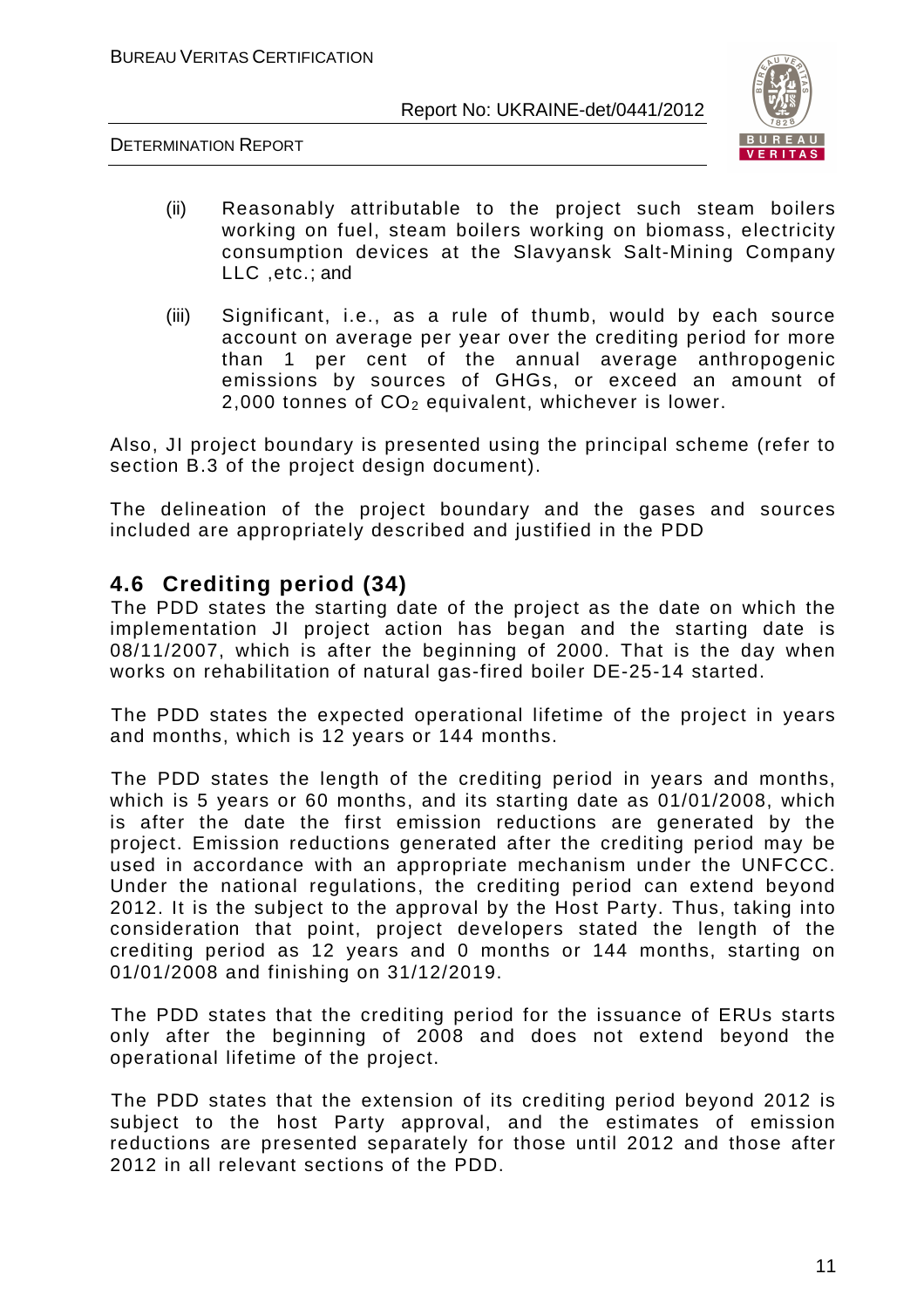

DETERMINATION REPORT

## **4.7 Monitoring plan (35-39)**

The PDD in its monitoring plan section explicitly indicates that JI specific approach was selected. Identified JI specific approach is applied in accordance with the Guidance on criteria for baseline setting and monitoring (version 03).

The monitoring plan describes all relevant factors and key characteristics that will be monitored, and the period in which they will be monitored, in particular also all decisive factors for the control and reporting of project performance, such as Consumption of fuel oil for production of salt in the project scenario in year y, Consumption of natural gas for production of salt in year у, Specific emission factor of carbon dioxide for electricity consumed from the grid in year y, Net calorific value of fuel oil in year у, Net calorific value of natural gas in year y, Quantity of salt produced in the project scenario in year y, etc.

The monitoring plan draws on the list of standard variables indicated in appendix B of "Guidance on criteria for baseline setting and monitoring" developed by the JISC, as appropriate  $BE_v$ ,  $PE_v$ , and  $EF_{CO2.ELEC, V}$  $P_{Salt,PLV}$ , NCV<sub>Fuel\_oil, y</sub>, NCV<sub>NG, y</sub>, and other variables.

The monitoring plan explicitly and clearly distinguishes:

- (i) Data and parameters that are not monitored throughout the crediting period, but are determined only once (and thus remain fixed throughout the crediting period), and that are available already at the stage of determination, such as Specific consumption of thermal energy for salt production in the baseline scenario ( $SHC_{Salt,BI}$ ).
- (ii) Data and parameters that are not monitored throughout the crediting period, but are determined only once (and thus remain fixed throughout the crediting period), but that are not already available at the stage of determination, are absent in regarded JI project.
- (iii) Data and parameters that are monitored throughout the crediting period, such as Quantity of salt produced in the project scenario in year y, Consumption of fuel oil for production of salt in the project scenario in year y, Consumption of natural gas for production of salt in year *у*, Specific emission factor of carbon dioxide for electricity consumed from the grid in year y, Electricity consumption for biomass handling in the project scenario in year y, Carbon oxidation factor of fuel oil in year y, Carbon oxidation factor of natural gas in year y, Carbon content of fuel oil in year y, Carbon content of natural gas in year y, and other parameters.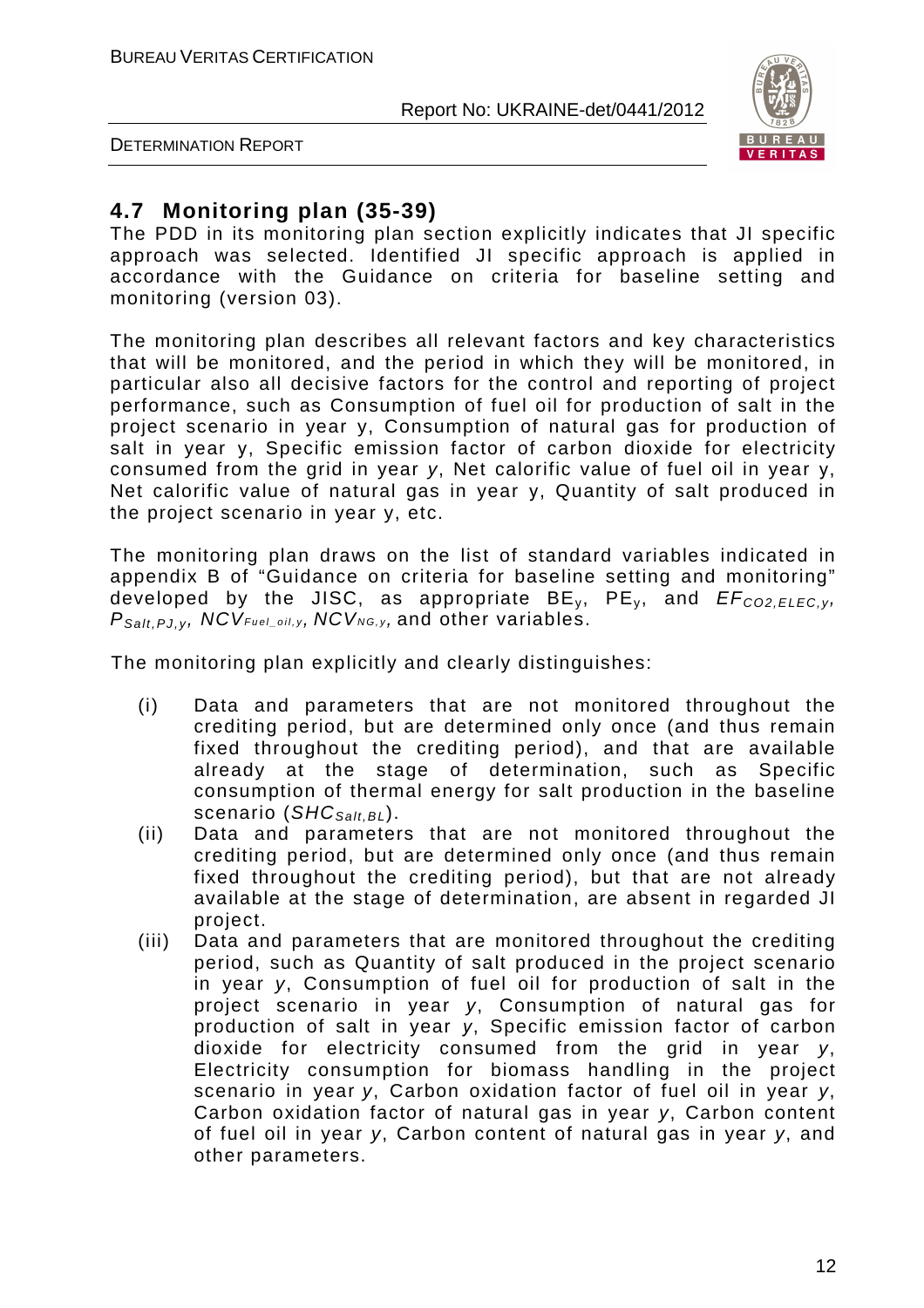

DETERMINATION REPORT

The monitoring plan describes the methods employed for data monitoring (including its frequency) and recording, such as the collection and archiving of all monitoring data and necessary information, the collection and archiving of information on environmental impacts due to the JI project, monitoring frequency of parameters, etc. The respective information for each monitoring parameter is sufficiently described in the section D of the project design document.

The monitoring plan elaborates all algorithms and formulae used for the estimation/calculation of baseline emissions and project emissions from the JI project, and emission reductions, such as:

Baseline emissions calculation:

 $BE_V = SHC_{Salt. BL} * P_{Salt. PJ. v} * EF_{CO2. Fuel}$  oil.y

| where,<br>BE <sub>v</sub>                     | - Baseline emissions in year y, $[1CO2e]$ ;                                                                  |
|-----------------------------------------------|--------------------------------------------------------------------------------------------------------------|
| $P_{\text{Salt},\text{PJ},\text{y}}$          | - Quantity of salt produced in the project scenario in year                                                  |
| $\mathcal{SHC}_{\mathcal{S}alt,\mathcal{BL}}$ | y, [t];<br>- Specific consumption of thermal energy for salt<br>production in the baseline scenario, [GJ/t]; |
| $EF_{CO2, Fuel\_oil, y}$                      | - Carbon dioxide emission factor for fuel oil combustion<br>in year y, $[tCO2e/GJ]$ .                        |

Calculation of Carbon dioxide emission factor for fuel oil combustion is according to the formula:

$$
EF_{CO2, Fuel\_oil, y} = \frac{OXID_{Fuel\_oil, y} \cdot k_{Fuel\_oil, y}^C \cdot 44}{1000}.
$$

where,

| $EF_{CO2, Fuel\_oil,y}$                       | - Carbon dioxide emission factor for fuel oil combustion<br>in year y, $[tCO2e/GJ]$ ; |
|-----------------------------------------------|---------------------------------------------------------------------------------------|
|                                               | - Carbon oxidation factor of fuel oil in year y, [ratio];                             |
| $OXID_{Fuel\_oil,y}$<br>$k^{C}_{Fuel\_oil,y}$ | - Carbon content of fuel oil in year $y$ , $[tC/TJ]$ ;                                |
| 44/12                                         | - Ratio between molecular mass of $CO2$ and C. Reflect<br>oxidation of C to $CO_2$ ;  |
| 1/1000                                        | - Conversion factor from GJ into TJ.                                                  |

Project emissions calculation:

 $PE_y = PE_{Fuel.y} + PE_{E L E C.y}$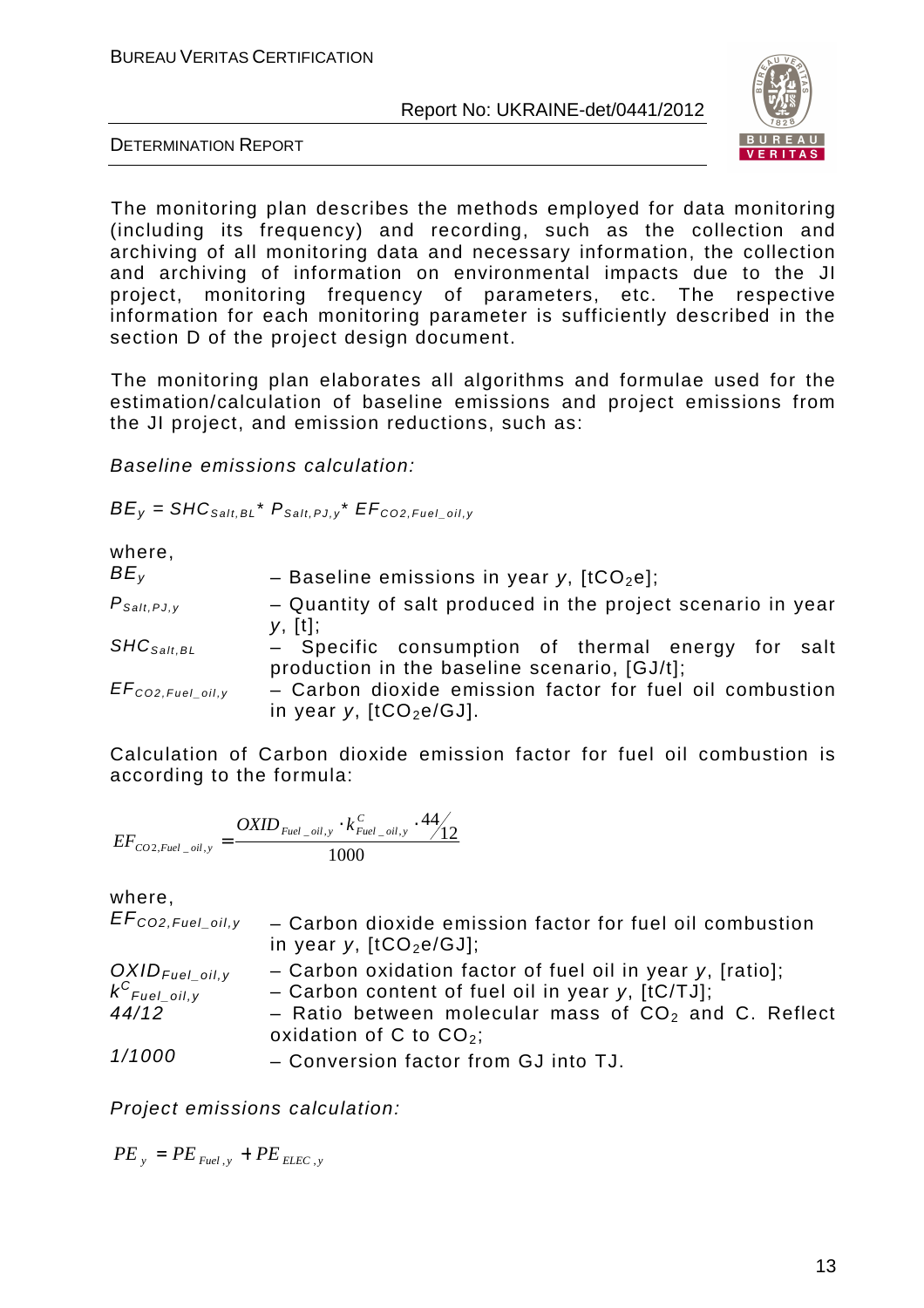|  | Report No: UKRAINE-det/0441/2012 |
|--|----------------------------------|
|--|----------------------------------|

| where,          |                                                                                                   |
|-----------------|---------------------------------------------------------------------------------------------------|
| PE <sub>v</sub> | - Project scenario emissions in year y, $[tCO_2e]$ ;                                              |
| $PE_{Fuel, V}$  | - Project emissions due to fossil fuel consumption in year<br>$y,$ [tCO <sub>2</sub> e];          |
| $PE_{ELEC,V}$   | - Project emissions due to electricity consumption for<br>biomass handling in year y, $[tCO2e]$ . |

Project emissions due to fossil fuel consumption in year y is calculated as per formula:

 $PE_{\mathit{Fuel,y}} = FC_{\mathit{Fuel\_oil}, PJ,y} \cdot NCV_{\mathit{Fuel\_oil}, y} \cdot EF_{\mathit{CO2, Fuel\_oil}, y} + FC_{\mathit{NG, PJ}, y} \cdot NCV_{\mathit{NG, y}} \cdot EF_{\mathit{CO2, NG, y}}$ 

where,

| $PE_{Fuel, y}$           | - Project emissions due to fossil fuel consumption in year<br>y, $[tCO2e]$ ;                                     |
|--------------------------|------------------------------------------------------------------------------------------------------------------|
| $FC_{Fuel\_oil, PJ,y}$   | - Consumption of fuel oil for production of salt in the<br>project scenario in year y, [t];                      |
| $NCV_{Fuel\_oil,y}$      | - Net calorific value of fuel oil in year y, $[GJ/t]$ ;                                                          |
| $EF_{CO2, Fuel\_oil, y}$ | - Carbon dioxide emission factor for fuel oil combustion<br>in year y, $[tCO2e/GJ]$ ;                            |
| $FC_{NG, PJ, y}$         | - Consumption of natural gas for production of salt in<br>year y, $[1000 \text{ m}^3]$ ;                         |
| $NCV_{NG, y}$            | - Net calorific value of natural gas in year y, [GJ/1000<br>$m^3$ ];                                             |
| $EF_{CO2,NG,y}$          | Carbon dioxide emission factor for<br>natural<br>gas<br>$-$<br>combustion in year $y$ , [tCO <sub>2</sub> e/GJ]. |

Calculation of Carbon dioxide emission factor for fuel oil combustion is according to the formula:

$$
EF_{CO2, Fuel\_oil, y} = \frac{OXID_{Fuel\_oil, y} \cdot k_{Fuel\_oil, y}^C \cdot 44}{1000}.
$$

where,

| $EF_{CO2, Fuel\_oil,y}$                      | - Carbon dioxide emission factor for fuel oil combustion<br>in year $y$ , $[tCO2e/GJ]$ ;                           |
|----------------------------------------------|--------------------------------------------------------------------------------------------------------------------|
| $OXID_{Fuel\_oil, y}$<br>$k^{C}$ Fuel_oil, y | $-$ Carbon oxidation factor of fuel oil in year y, [ratio];<br>- Carbon content of fuel oil in year $v$ , [tC/TJ]; |
| 44/12                                        | - Ratio between molecular mass of $CO2$ and C. Reflect                                                             |

| 77/14  | $-$ Ratio Detween indictural mass of CO <sub>2</sub> and C. Ren |
|--------|-----------------------------------------------------------------|
|        | oxidation of C to $CO_2$ ;                                      |
| 1/1000 | $C_{\text{max}}$                                                |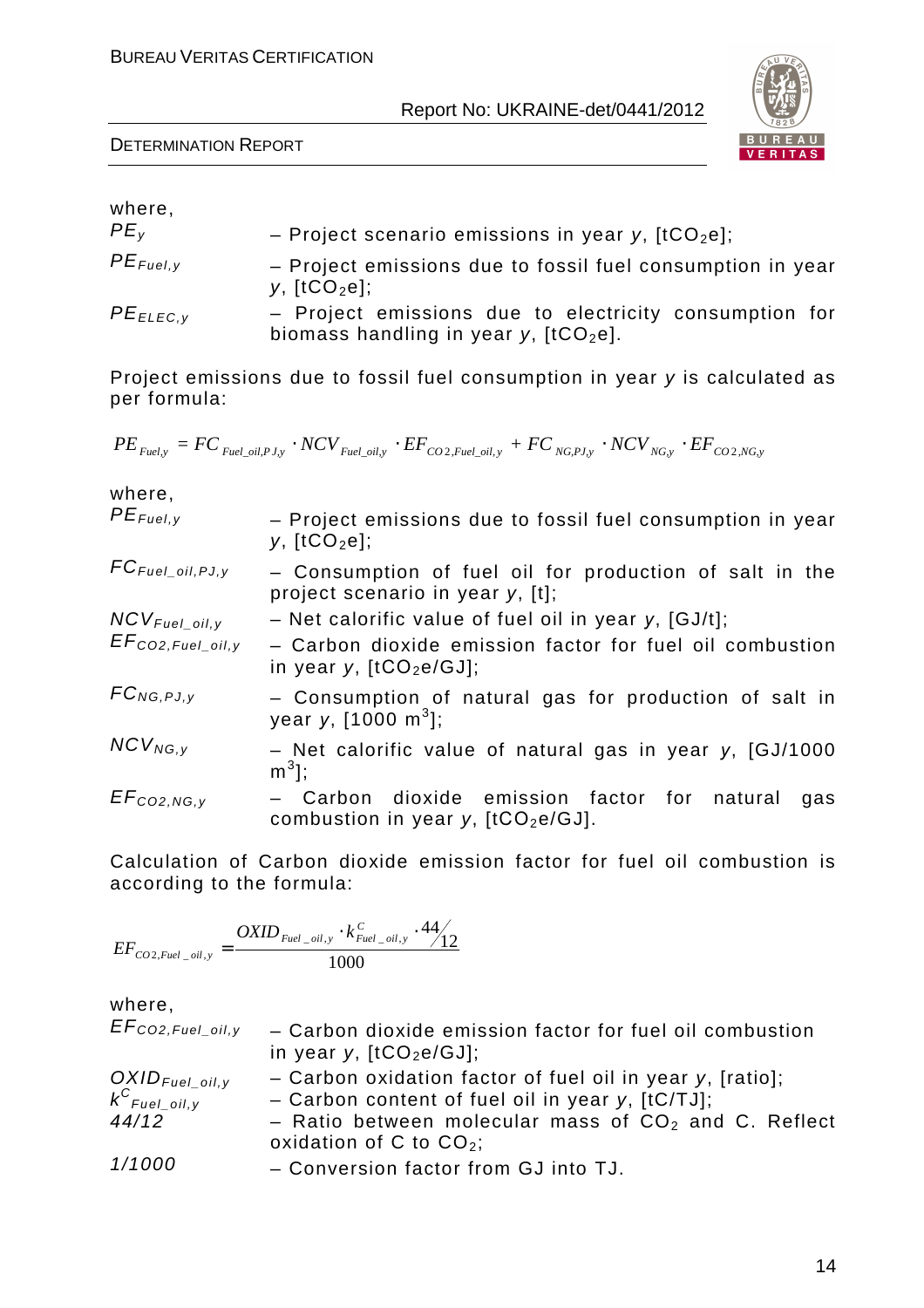

Calculation of Carbon dioxide emission factor for natural gas combustion is according to the formula:

$$
EF_{CO2,NG,y} = \frac{OXID_{NG,y} \cdot k_{NG,y}^C \cdot 44}{1000}
$$

where,

| $EF_{CO2,NG, V}$ | - Carbon dioxide emission factor for natural gas<br>combustion in year y, $[tCO_2e/GJ]$ ; |
|------------------|-------------------------------------------------------------------------------------------|
| $OXID_{NG,V}$    | - Carbon oxidation factor of natural gas in year $y$ , [ratio];                           |
| $k_{NG,y}^C$     | - Carbon content of natural gas in year y, $[tC/TJ]$ ;                                    |
| 44/12            | - Ratio between molecular mass of $CO2$ and C. Reflect<br>oxidation of C to $CO2$ ;       |
| 1/1000           | - Conversion factor from GJ into TJ.                                                      |

Project emissions due to electricity consumption for biomass handling in year y is calculated as per formula:

$$
PE_{ELEC,y} = EC_{\text{Biomass},\text{PJ},y} \cdot EF_{\text{CO2,ELEC},y}
$$

where,

| $PE_{ELEC, V}$       | - Project emissions due to electricity consumption for<br>biomass handling in year $y$ , $[tCO2e]$ .              |
|----------------------|-------------------------------------------------------------------------------------------------------------------|
| $EC_{Biomass, PJ,y}$ | - Electricity consumption for biomass handling in the<br>project scenario in year y, [MWh];                       |
| $EF_{CO2, ELEC, V}$  | - Specific emission factor of carbon dioxide for electricity<br>consumed from the grid in year y, $[tCO2e/MWh]$ . |

Taking into account the requirement of the "Guidance on Criteria for Baseline Setting and Monitoring" version 03 (paragraph 18), project developers made an assessment of the potential leakage of regarded JI project. As per Guidance, only those emission sources that account for, on average per year over the crediting period, more than 1 per cent of the difference between project and baseline emissions, or which exceed an amount of 2000 tonnes of  $CO<sub>2</sub>$  equivalent, whichever is lower, shall be included. Results of assessment described in the PDD section D.3 illustrates that the leakages are below the consideration level, and they will be excluded from the calculation of emission reductions. Thus, No significant leakages are to be occur during the JI project activity implementation and  $LE_v = 0$ .

JI project Emission Reductions calculation: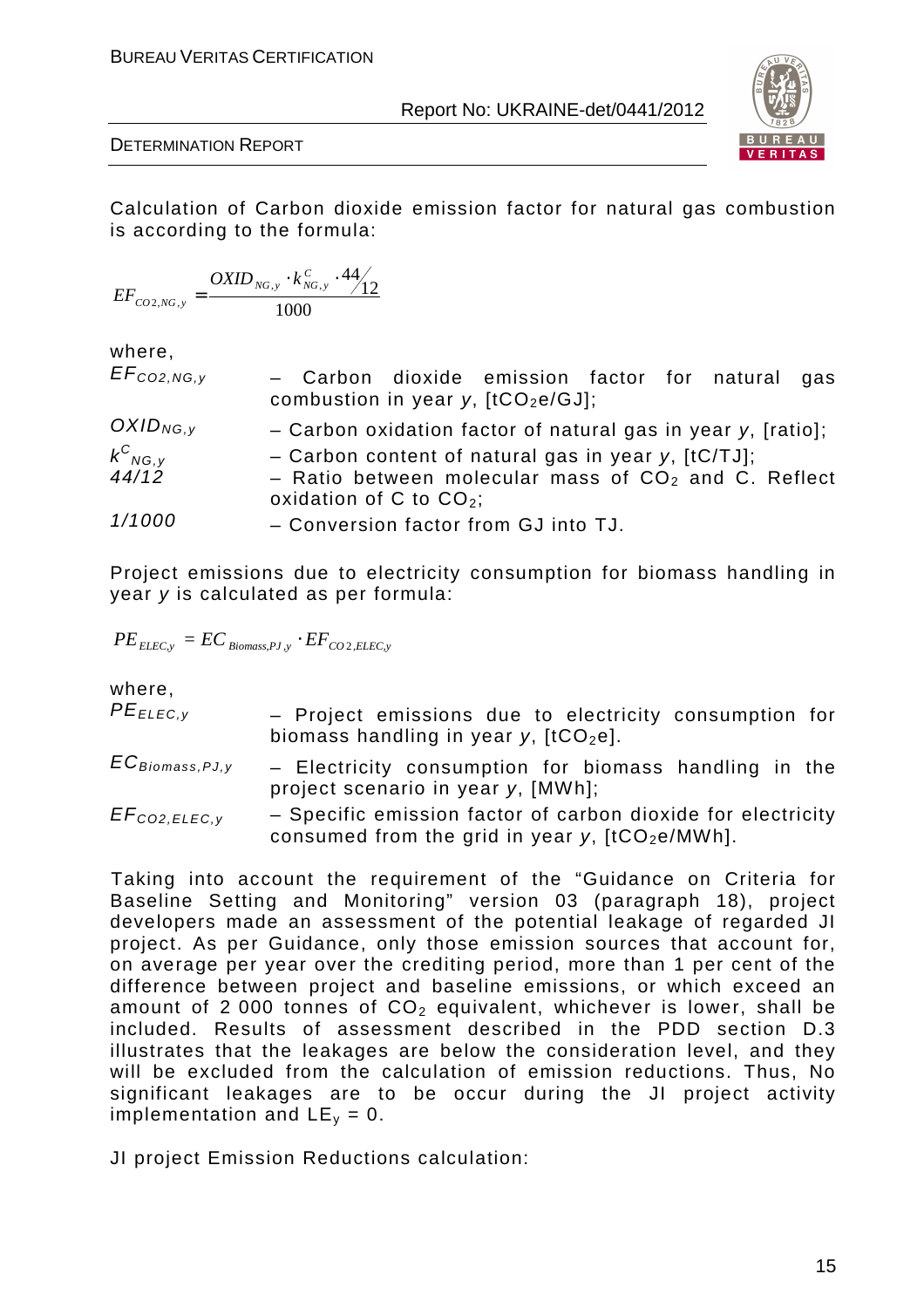

 $ER_y = BE_y - PE_y - LE_y$ 

where,

| ER <sub>v</sub>                    | - Carbon dioxide emission reductions in JI Project in<br>year y, $[tCO2e]$ ;              |
|------------------------------------|-------------------------------------------------------------------------------------------|
| $BE_{v}$                           | - Baseline emissions in year y, $[tCO2e]$ ;                                               |
| PE <sub>v</sub><br>LE <sub>v</sub> | - Project scenario emissions in year y, $[tCO_2e]$ ;<br>- Leakages in year y, $[tCO2e]$ . |

As a fact, more detailed information about formulae used for calculations provided in section D of the PDD.

The monitoring plan presents the quality assurance and control procedures for the monitoring process. As PDD describes, measuring devices are calibrated in compliance with the state regulation and plant internal procedure. This includes, as appropriate, information on calibration and on how records on data and accuracy are kept and made available on request.

The monitoring plan clearly identifies the responsibilities and the authority regarding the monitoring activities. As a matter of fact, chief engineer is responsible for supervision of monitoring procedure at the Slavyansk Salt-Mining Company LLC. All company departments that are involved in data monitoring such as technical department, energy department, environmental and labour protection department, and other departments report to chief engineer. And finally the company documentation is to be sent to representatives of Global-Carbon B.V. for processing and periodic monitoring report preparation. The detailed scheme of the monitoring data collection, delivery and processing is provided in section D of the project design document.

The monitoring plan provides, in tabular form, a complete compilation of the data that need to be collected for its application, including data that are measured and recorded and data that are collected from other sources (e.g. official statistics, national inventory report, national orders, plant records from the measurement equipment, etc.) but not including data that are calculated with equations.

The monitoring plan indicates that the data monitored and required for verification are to be kept for two years after the last transfer of ERUs for the project.

The identified areas of concern as to monitoring plan, project participants response and BV Certification's conclusion are described in Appendix A (refer to CAR11, CAR12, CAR13, CAR14, CAR15, CL04, and CAR18).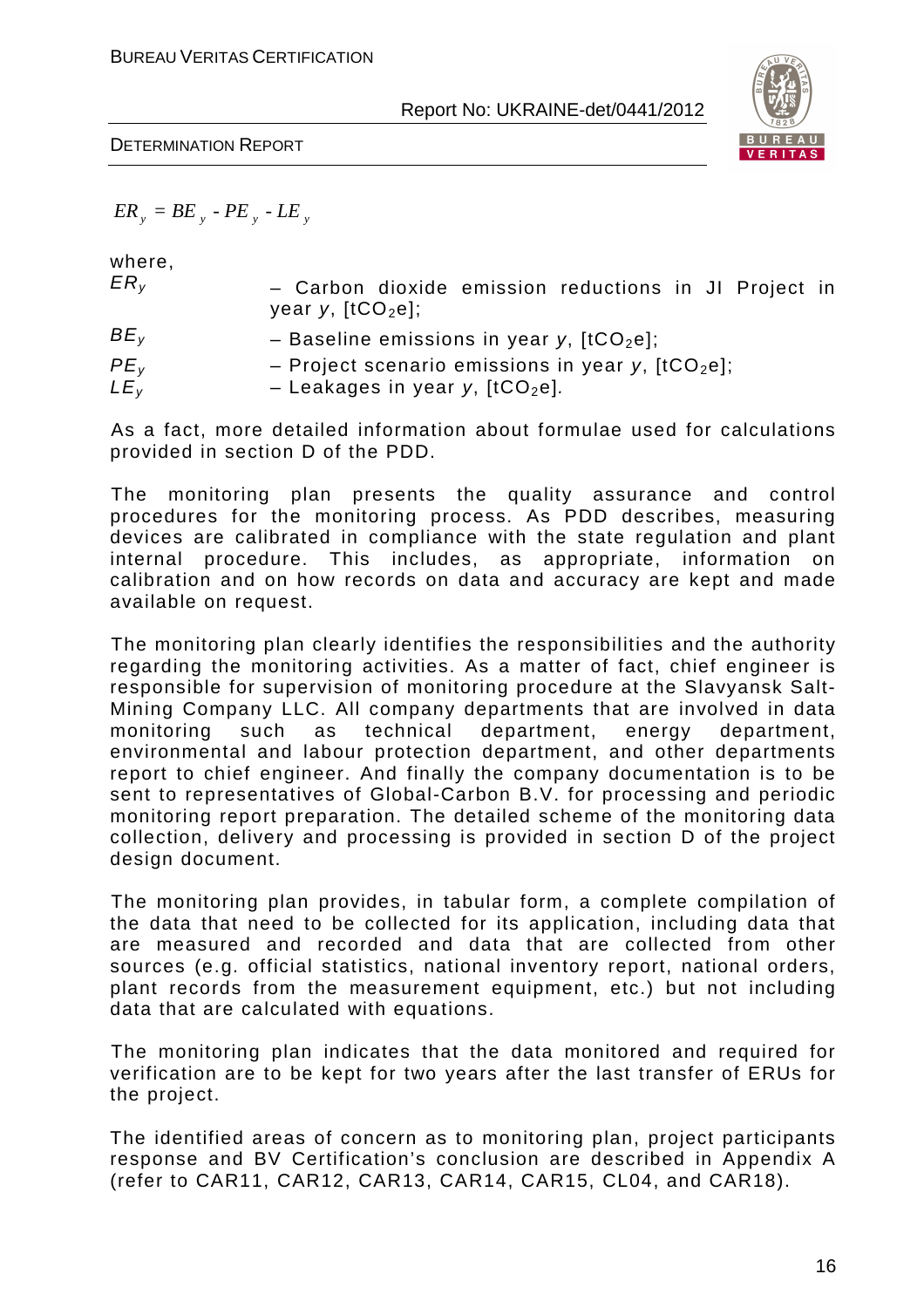

DETERMINATION REPORT

## **4.8 Leakage (40-41)**

According to the "Guidance on Criteria for Baseline Setting and Monitoring" version 03 (paragraph 18), only those emission sources that account for, on average per year over the crediting period, more than 1 per cent of the difference between project and baseline emissions, or which exceed an amount of 2 000 tonnes of  $CO<sub>2</sub>$  equivalent, whichever is lower, shall be included. The PDD appropriately describes an assessment of the potential leakage of the project and appropriately explains which sources of leakage are to be calculated, and which can be neglected, such as carbon dioxide emissions from fuel combustion during the biomass transportation from a supplier to the plant.

Analysis performed by project developers proves that the leakages of the JI project are 300 tonnes of  $CO<sub>2</sub>$  equivalent. Annual average difference between project and baseline emissions is over 40 000 tonnes of  $CO<sub>2</sub>$ equivalent. One percent of them is 400 tonnes of  $CO<sub>2</sub>$  equivalent. That is why the leakages are below the consideration level, and they are excluded from the calculation of emission reductions for simplification. Furthermore, fuel oil delivery to the plant in the baseline scenario is also associated with leakages, such as power and diesel consumption for railway delivery. This leakage was also not taken into account, which is conservative.

The estimation shows that leakage is insignificant and can be neglected  $(i.e., LE<sub>v</sub> = 0).$ 

## **4.9 Estimation of emission reductions or enhancements of net removals (42-47)**

The PDD indicates assessment of emissions in the baseline scenario and in the project scenario as the approach chosen to estimate the emission reductions generated by the JI project.

The PDD provides the ex ante estimates of:

(a) Emissions for the project scenario (within the project boundary), which are 189 248 tonnes of  $CO<sub>2</sub>$  eq. for the first commitment period (2008-2012) and 130 102 tonnes of  $CO<sub>2</sub>$  eq. that will be achieved after the first commitment period (2013-2019);

(b) No significant leakages will occur during the project lifetime,  $LEy = 0$ ;

(c) Emissions for the baseline scenario (within the project boundary), which are 401 756 tonnes of CO2eq for the first commitment period (2008- 2012) and 548 800 tonnes of  $CO<sub>2</sub>$  eq. that will be achieved after the first commitment period (2013-2019);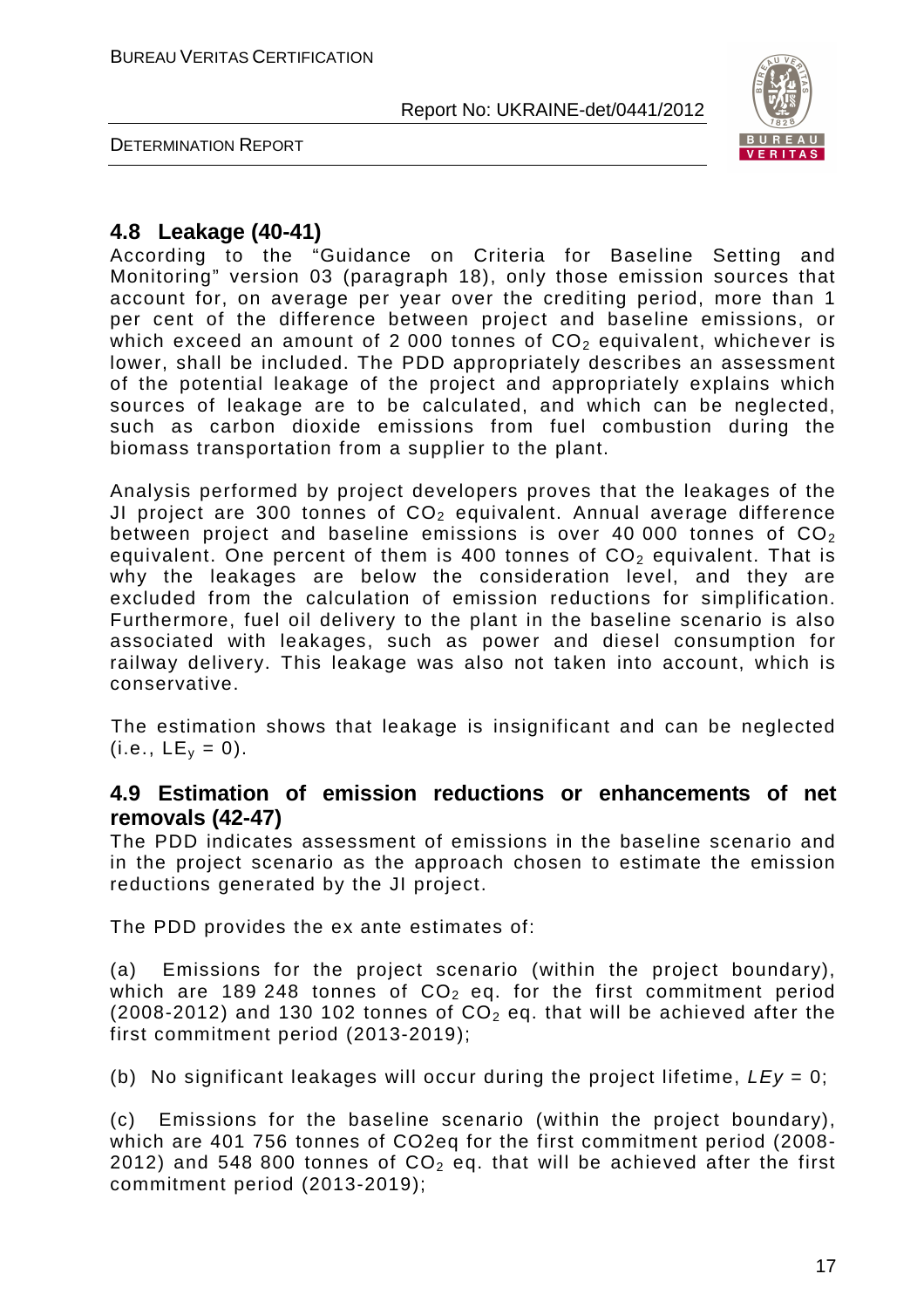

DETERMINATION REPORT

(d) Emission reductions adjusted by leakage (based on (a)-(c) above), which are 212 508 tonnes of  $CO<sub>2</sub>$  eq for the first commitment period (2008-2012) and 418 698 tonnes of  $CO<sub>2</sub>$  eq. that will be achieved after the first commitment period (2013-2019).

The estimates referred to above are given:

(a) On a annual basis;

- (b) From 01/01/2008 to 31/12/2019, covering the whole crediting period;
- (c) On a source-by-source basis;
- (d) For GHG gas, which are  $CO<sub>2</sub>$ ;

(e) In tonnes of CO2 equivalent, using global warming potentials defined by decision 2/CP.3 or as subsequently revised in accordance with Article 5 of the Kyoto Protocol;

The formula used for calculating the estimates referred above, which are for baseline emissions, project emissions, and emission reductions, are consistent throughout the PDD.

For calculating the estimates referred to above, key factors such as sectoral reform policies and legislation, economic situation/growth and socio-demographic factors in the relevant sector as well as resulting predicted demand, suppressed and increasing demand, availability of capital, local availability of technologies, skills and know-how and availability of best available technologies in the future, fuel prices and availability, national and subnational expansion plans for the energy sector influencing the baseline emissions and the activity level of the project and the emissions as well as risks associated with the project were taken into account, as appropriate.

Data sources used for calculating the estimates referred to above, such as official statistics, national inventory report, national orders, technical reports, plant records from the measurement equipment are clearly identified, reliable and transparent.

Emission factors, such as  $EF_{CO2,Fuel\_oil,y}$ ,  $EF_{CO2,NG,y}$ ,  $EF_{CO2,ELEC,y}$  were selected by carefully balancing accuracy and reasonableness, and appropriately justified of the choice.

The estimation referred to above is based on conservative assumptions and the most plausible scenarios in a transparent manner.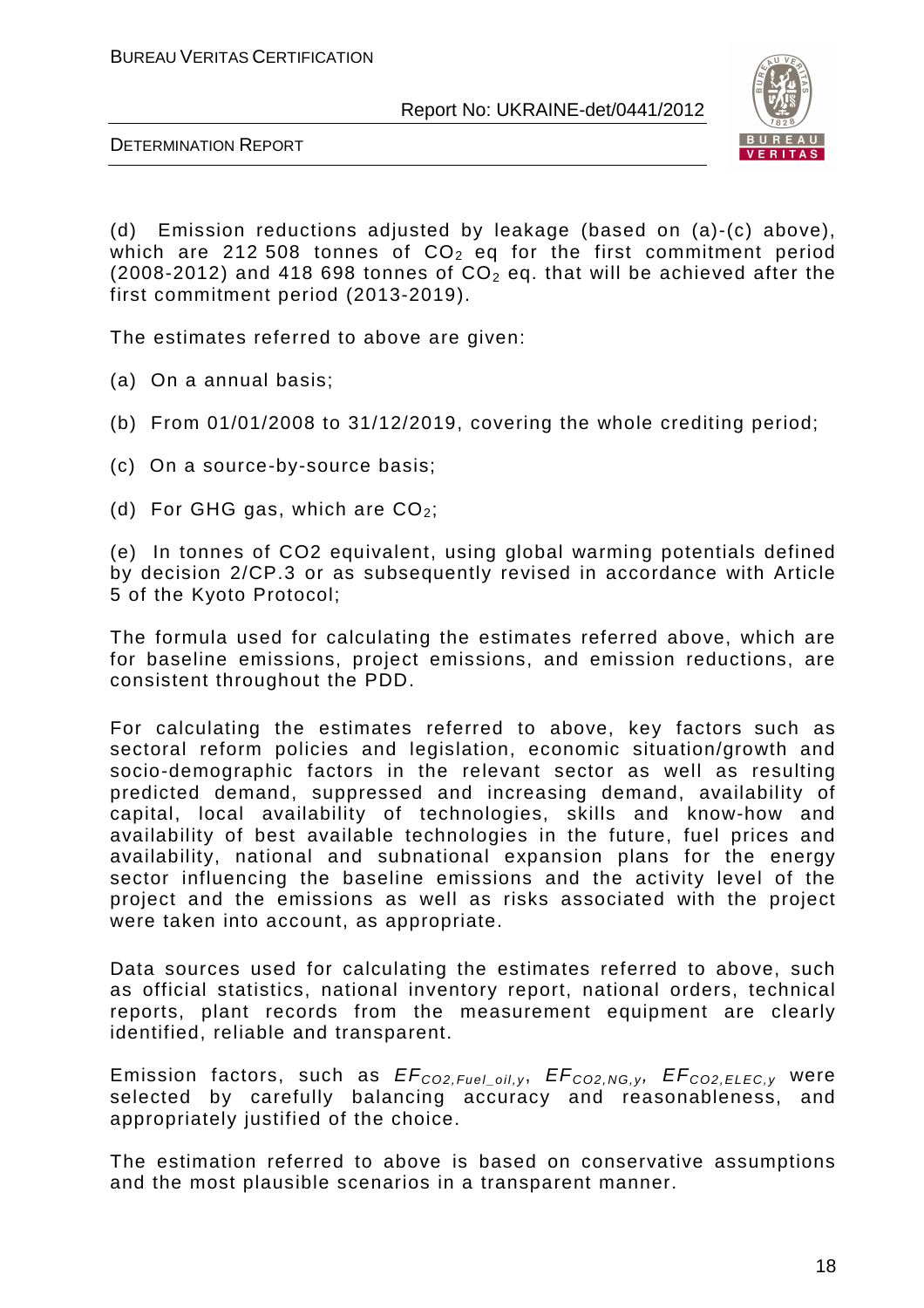

DETERMINATION REPORT

The estimates referred to above are consistent throughout the PDD.

The annual average of estimated emission reductions over the crediting period is calculated by dividing the total estimated emission reductions over the crediting period by the total months of the crediting period, and multiplying by twelve.

The PDD, on its version 3.0, includes an illustrative ex ante emissions calculation.

## **4.10 Environmental impacts (48)**

The PDD lists and attaches documentation on the analysis of the environmental impacts of the project, including transboundary impacts, in accordance with procedures as determined by the host Party, such as the Ukrainian State Construction Standard DBN A.2.2.-1-2003.

Environmental Impact Assessment (EIA) was carried out for JI project. Company Ekotehnologiya LLC (Donetsk) conducted all works associated with EIA in accordance with the Ukrainian. The documentation of EIA was provided to the verification team. The EIA considers various aspects of environmental protection with regard to the project implementation.

In summary, the project impact on land, soil, water resources, flora and fauna is minimal. The social impact of the project is positive as if the project creates job opportunities for local residents. Since the project has been implemented within the plant territory and does not require additional allotment of land, it will not cause negative impact on anthropogenic environment.

Moreover, the level of hazardous substance emissions into the surface air caused by the project has been thoroughly analyzed in course of EIA development. It has been assessed that the level of hazardous substances does not exceed the maximal allowable level. According to the provided information, the project does not lead to negative transboundary effect.

The PDD provides conclusion and all references to supporting documentation of an environmental impact assessment undertaken in accordance with the procedures as required by the host Party.

The identified areas of concern as to environmental impacts, project participants response and BV Certification's conclusion are described in Appendix A (refer to CAR16 and CAR17).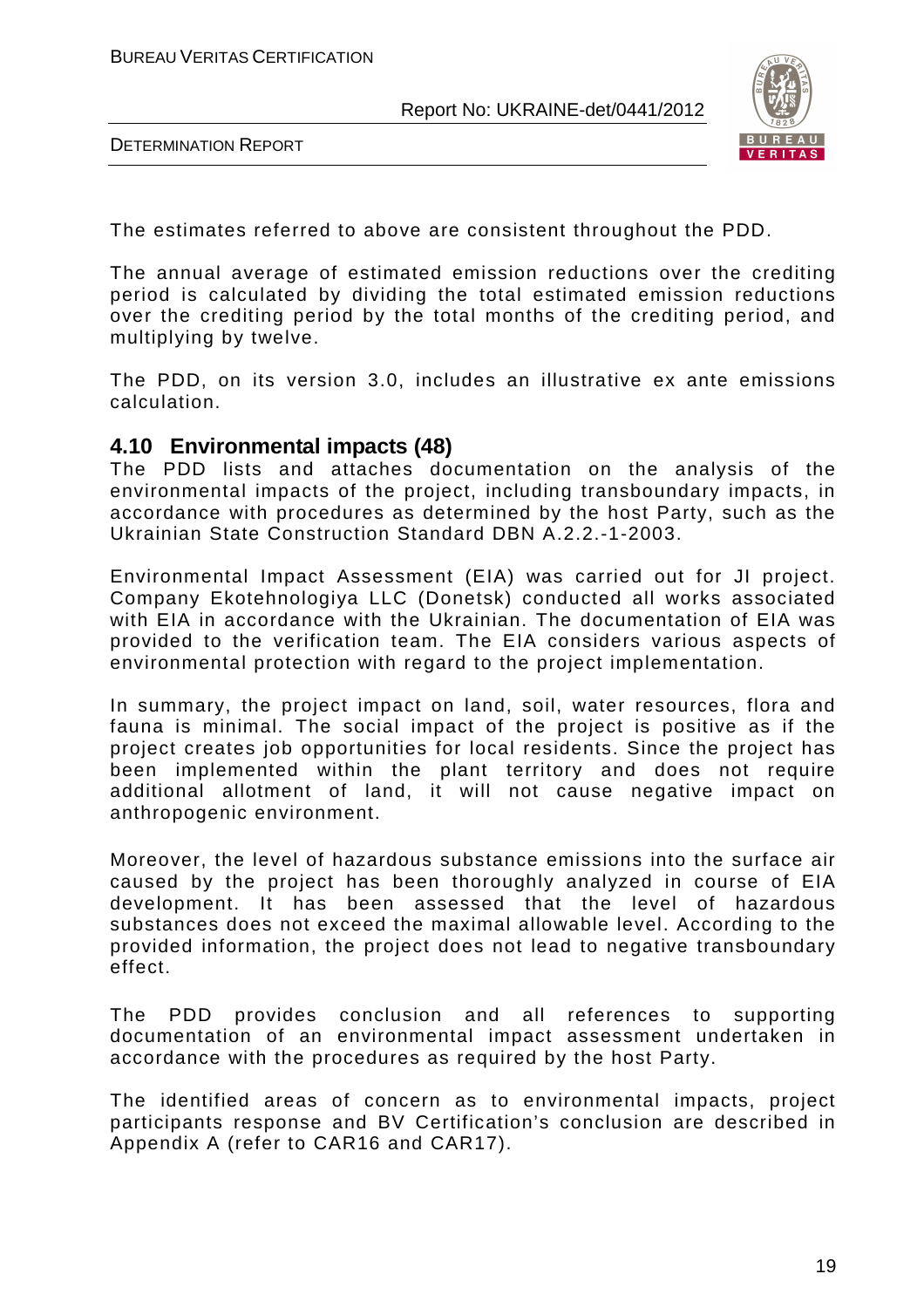

DETERMINATION REPORT

## **4.11 Stakeholder consultation (49)**

Based on provided documentations, there is concluded that stakeholder consultation was not undertaken as it is not required by the host party legislation.

# **4.12 Determination regarding small scale projects (50-57)**

Not applicable.

# **4.13 Determination regarding land use, land-use change and forestry (LULUCF) projects (58-64)**

Not applicable.

## **4.14 Determination regarding programmes of activities (65-73)**  Not applicable.

## **5 SUMMARY AND REPORT OF HOW DUE ACCOUNT WAS TAKEN OF COMMENTS RECEIVED PURSUANT TO PARAGRAPH 32 OF THE JI GUIDELINES**

No comments, pursuant to paragraph 32 of the JI Guidelines, were received.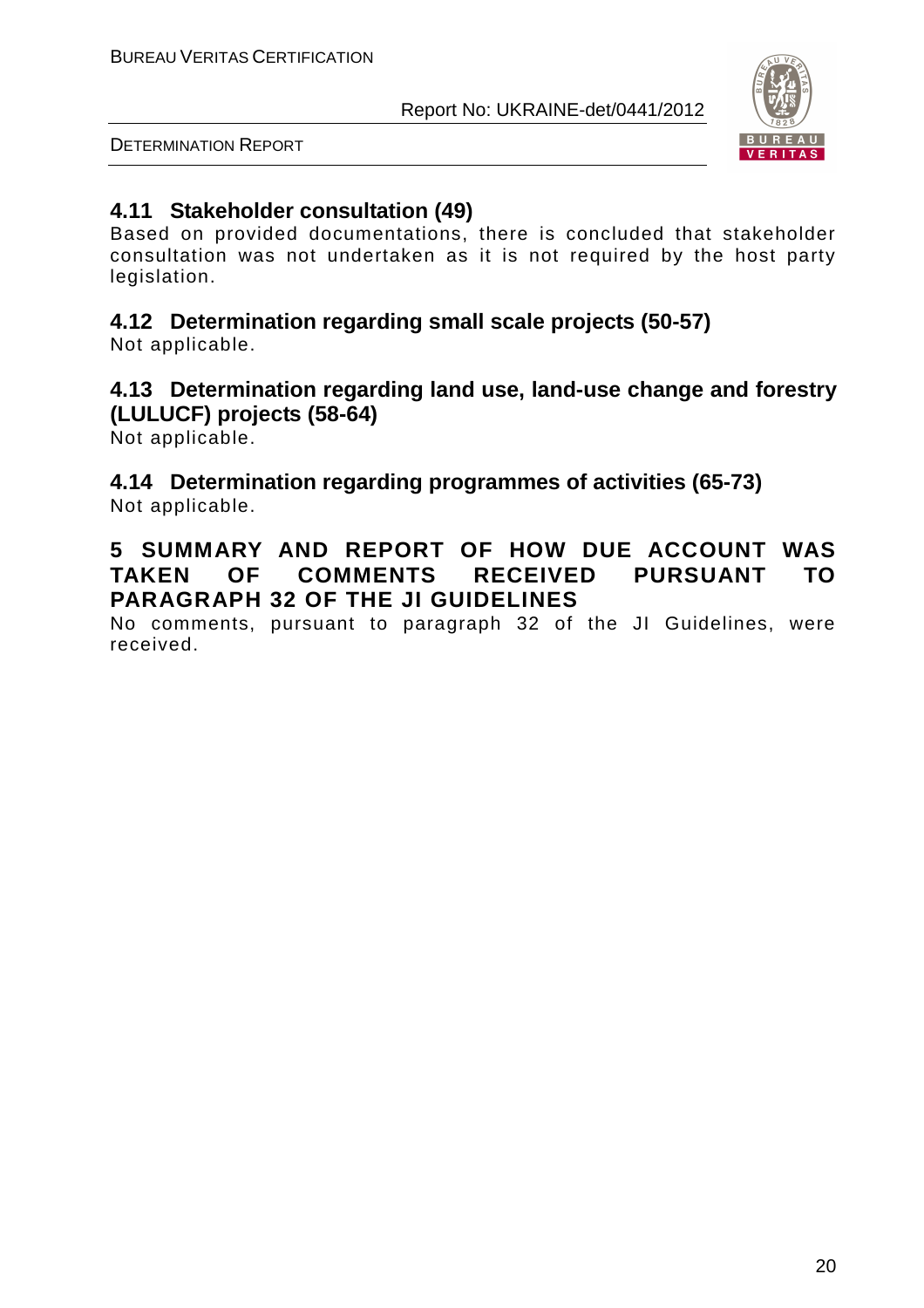

DETERMINATION REPORT

## **6 DETERMINATION OPINION**

Bureau Veritas Certification has performed a determination of the JI project "Fuel switch at Slavyansk Salt-Mining Company LLC, Ukraine" in Ukraine. The determination was performed on the basis of UNFCCC criteria and host country criteria and also on the criteria given to provide for consistent project operations, monitoring and reporting.

The determination consisted of the following three phases: i) a desk review of the project design and the baseline and monitoring plan; ii) follow-up interviews with project stakeholders; iii) the resolution of outstanding issues and the issuance of the final determination report and opinion.

Project participant used the latest tool for demonstration of the additionality. In line with this tool, the PDD provides investment analysis and common practice analysis to determine that the project activity itself is not the baseline scenario.

Emission reductions attributable to the project are hence additional to any that would occur in the absence of the project activity. Given that the project is implemented and maintained as designed, the project is likely to achieve the estimated amount of emission reductions.

The determination revealed one pending issue related to the current determination stage of the project: the issue of the written approval of the project and the authorization of the project participant by the host Party. If the written approval with the authorization by the host Party is awarded, it is our opinion that the project as described in the Project Design Document, version 3.0 meets all the relevant UNFCCC requirements for the determination stage and the relevant host Party criteria.

The review of the project design documentation (version 3.0) and the subsequent follow-up interviews have provided Bureau Veritas Certification with sufficient evidence to determine the fulfillment of stated criteria. In our opinion, the project correctly applies and meets the relevant UNFCCC requirements for the JI and the relevant host country criteria.

The determination is based on the information made available to us and the engagement conditions detailed in this report.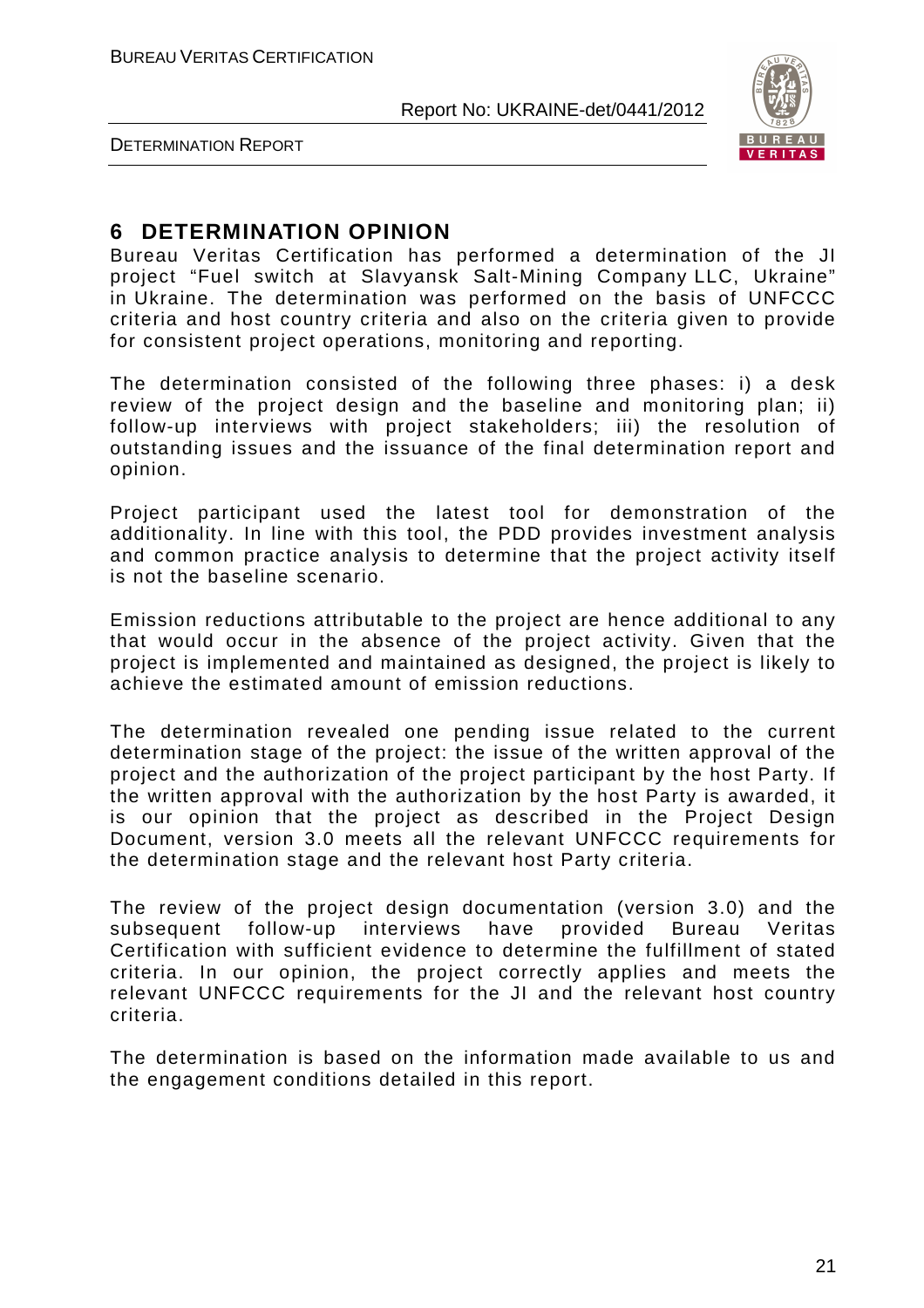

# **7 REFERENCES**

## **Category 1 Documents:**

Documents provided by Global Carbon B.V. that relate directly to the GHG components of the project.

- /1/ Project Design Document of JI project "Fuel switch at Slavyansk Salt-Mining Company LLC, Ukraine" version 1.0 dated 01/03/2012
- /2/ Project Design Document of JI project "Fuel switch at Slavyansk Salt-Mining Company LLC, Ukraine" version 2.0 dated 24/04/2012
- /3/ Project Design Document of JI project "Fuel switch at Slavyansk Salt-Mining Company LLC, Ukraine" version 3.0 dated 19/09/2012
- /4/ Guidelines for Users of the Join Implementation Project Design Document Form, version 04, JISC
- /5/ Joint Implementation Project Design Document Form, version 01
- /6/ Glossary of JI terms version 03, JISC.
- /7/ Guidance on Criteria for Baseline Setting and Monitoring, version 03, JISC.
- /8/ "Tool for the demonstration and assessment of additionality" version 05.2.1

## **Category 2 Documents:**

Background documents related to the design and/or methodologies employed in the design or other reference documents.

- /1/ Permit # 1414100000-28 dated 09/04/2008 on stationary sources air pollution issued by Slavyansk Salt-Mining Company LLC. Valid for the period of 5 years from 09/04/2008 till 09/04/2013
- /2/ Certificate # 11760 on labour protection knowledge testing issued to Olena Syrotina
- /3/ Certificate dated 27/01/2012 on knowledge testing
- /4/ Certificate dated on knowledge testing for 2010
- /5/ Protocol # 5 dated 03/03/2011 on labour protection knowledge testing commission session
- /6/ Statement dated 20/02/2010 on execution of works, Budenerho  $\overline{L}$
- /7/ Protocol dated 20/02/2010 on commission session of testing the operational skills of DKVR 10-13 boilers overhauled for solid fuel (husk pellets) combustion
- /8/ Protocol dated 20/02/2010 on labour protection knowledge testing commission session of steam boiler-house serviced by DKVR 10- 13 boilers operating on solid fuel (pellets), Slavyansk Salt-Mining Company LLC
- /9/ Instruction # 3 dated 16/04/2009 on labour protection for boilerhouse personnel which service DKVR 10-13 boilers operating on solid fuel (pellets)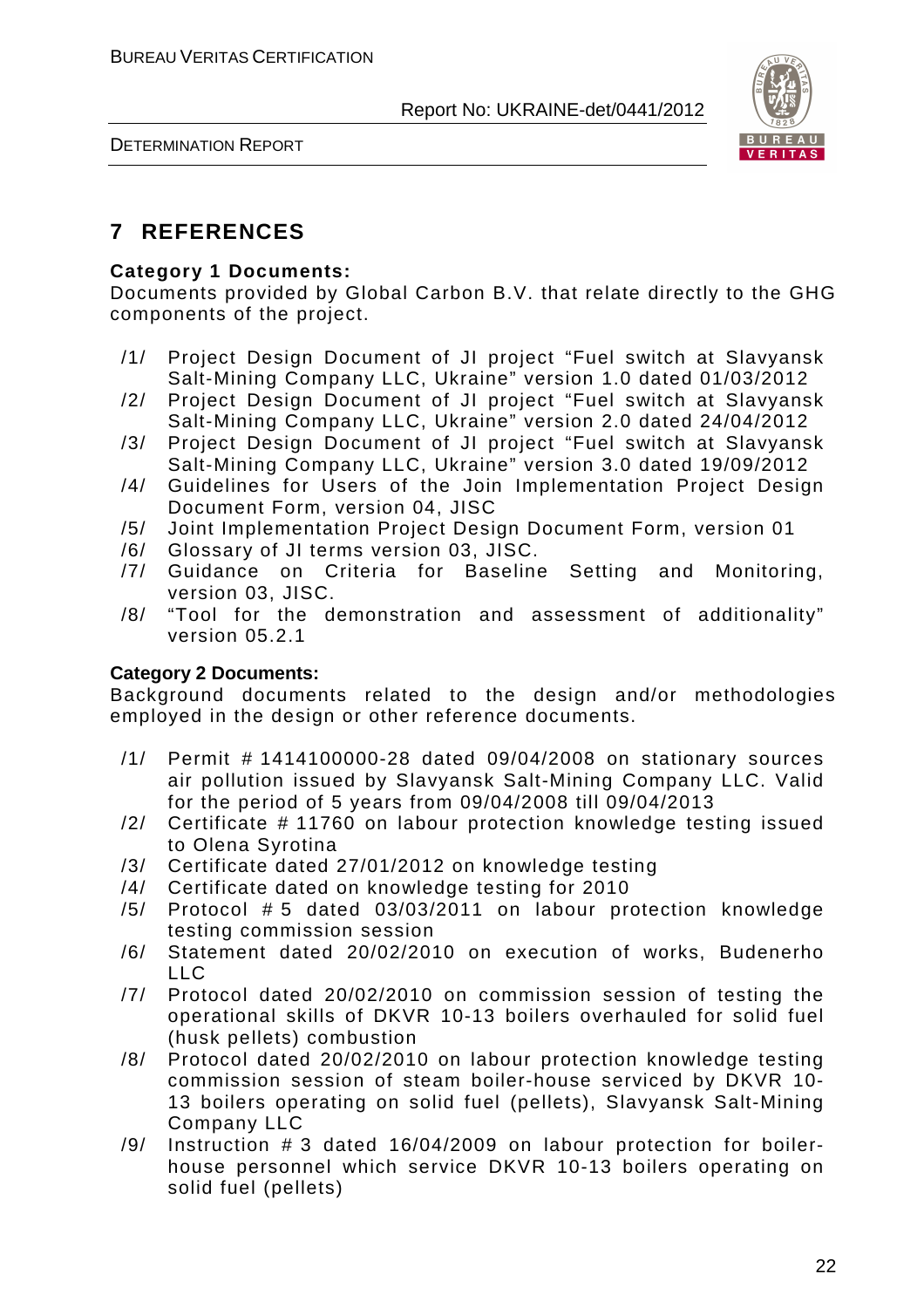

DETERMINATION REPORT

- /10/ Job instruction for mechanic of control and measurement unit dated 2009
- /11/ Job instruction for 5 category boiler operator of boiler-house (code 8162.2-15643)
- /12/ Statement on environmental impact by rehabilitation of DKVR 10- 13 boiler overhauled for solid fuel combustion at Slavyansk Salt-Mining Company LLC, published in Slavyansk city Vesti newspaper # 32(15036) dated 11/08/2011
- /13/ Environmental Impact Assessment developed by "Ekotehnologiya" LLC in 2011. Intention statement.
- /14/ Conclusions of the study # 14.-02.-11.-2845.09 dated 28/07/2009 on conformity of the project design to the regulations on labour protection and industrial safety of the Mehapolis Ltd. Boiler-house (33 Sovremennaia st., Slavyansk city, Donetsk region) Technical Revamping working project
- /15/ Conclusions of the study # 14.-02.-13.-4942.11 dated 08/11/2011 on conformity of the project design to the regulations on labour protection and industrial safety of the Water Economizer Installation for DKVR 10-13 Boilers, Fabrication # 1001, # 6787, # 1444 working project, Slavyansk Salt-Mining Company LLC
- /16/ Mehapolis Ltd. Boiler-house (33 Sovremennaia st., Slavyansk city, Donetsk region) Technical Revamping working project dated 07/05/2009
- /17/ Protocol # 4 dated 30/04/2009 of the technical meeting on issues of boiler DKVR 10-13 # 1, Slavyansk Salt-Mining Company LLC
- /18/ Protocol # 5 dated 12/05/2009 of the technical meeting on issues of boiler DE-25-14 # 2 commissioning
- /19/ Agreement # 1008/10-1 dated 10/08/2010 on goods (solid fuel) supply from JSC "Slavyanskoliya"
- /20/ Agreement # 08/04-01 dated 04/08/2010 on goods (solid fuel) supply from Greenwood Ukraine LLC
- /21/ Agreement # CVS12318 dated 19/11/2010 on goods (solid fuel) supply from Cargill CJSC
- /22/ DSTU 7124:2009 Technical conditions. Pressed granulated sunflower husk
- /23/ Certificate ТП # 47 dated 15/07/2011 on fuel being alternative issued by the "Bio Agro" LLC, valid till 15/07/2013
- /24/ Commercial proposal on pressed granulated sunflower husk supply by the "Bio Agro" LLC
- /25/ Protocol # UA 5534/2011/3/1 dated 15/09/2011 on products (pellets) testing. Ordered by "Agro-Tekhnopark" LLC
- /26/ Office memorandum dated 27/09/2006 to the Slavyansk Salt-Mining Company LLC director, A. Skyba from the chief engineer A. Maliuta on considering the participation of the enterprise within the Kyoto protocol activity, i. e. JI project
- /27/ Order # 1 dated 01/01/2008 on bringing into operation of repaired gas boiler DE-25-14 (index # 5), Slavyansk Salt-Mining Company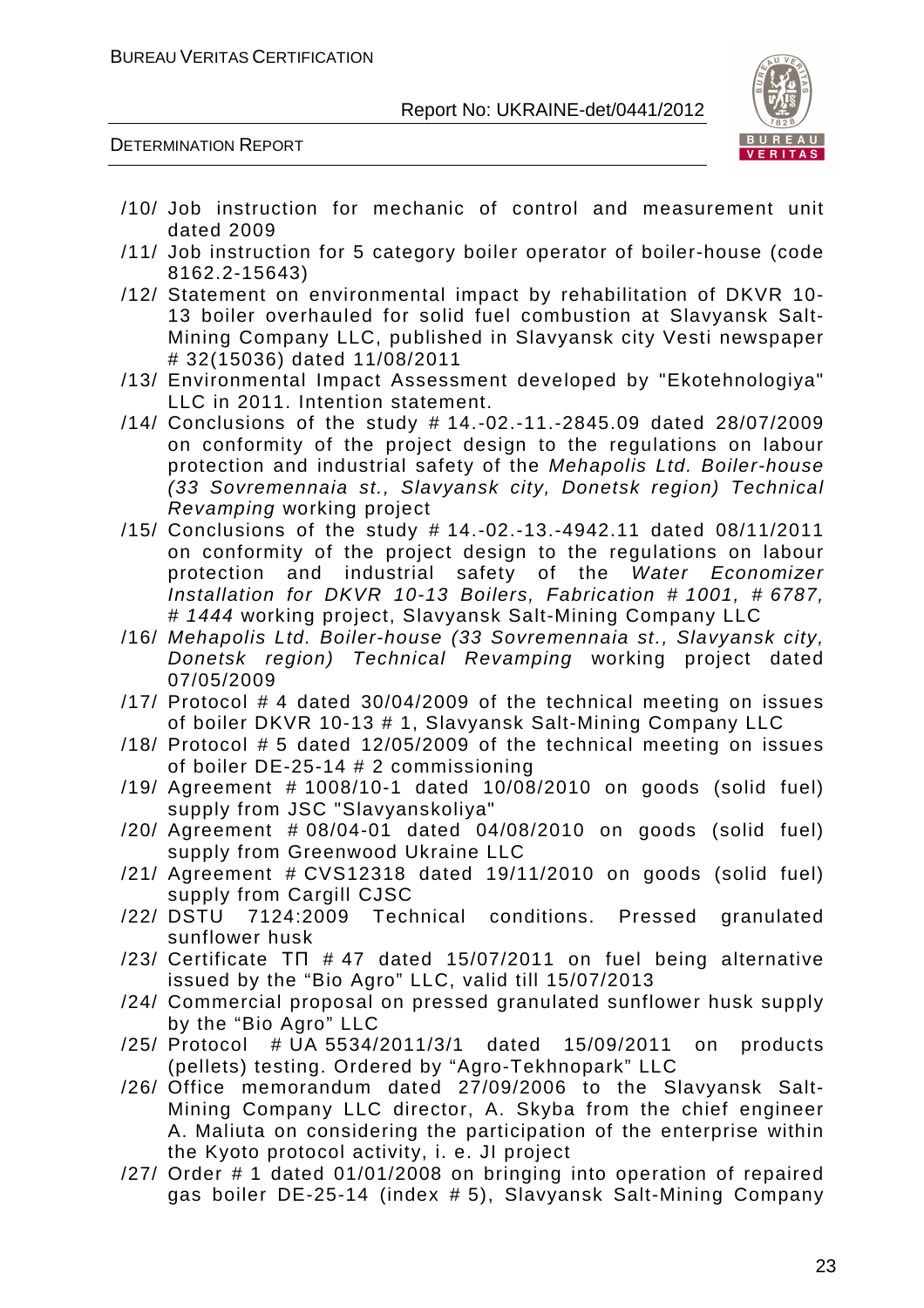DETERMINATION REPORT



LLC

- /28/ Order # 387 dated 08/11/2007 on repair of boiler DE-25-14 (index # 5), Slavyansk Salt-Mining Company LLC
- /29/ Commissioning statement dated 30/09/2009 on steam boiler DE-25-14, Mehapolis Ltd.
- /30/ Slavyansk Salt-Mining Company LLC boiler-house energy scheme
- /31/ Commissioning statement dated 31/03/2010 on DKVR 10-13 boiler (index # 2, inventory # 1043008) overhauled for operation on biofuel
- /32/ Commissioning statement dated 31/03/2010 on DKVR 10-13 boiler (index # 1, inventory # 1043007) overhauled for operation on biofuel
- /33/ Commissioning statement dated 31/03/2010 on DKVR 10-13 boiler (index # 3, inventory # 1043009) overhauled for operation on biofuel
- /34/ Order # 96 dated 02/04/2010 on water pipeline reconstruction
- /35/ Order # 103 dated 08/04/2010 on salted condensate heat consumption for preheating of salt solution (technological decision design stage)
- /36/ Order # 174 dated 08/07/2010 on salted condensate heat consumption for preheating of salt solution (stage of salt solution preheating tank plug-in to power from salted condensate)
- /37/ Order # 332 dated 01/10/2011 on elaboration of vacuum evaporating systems (technological decision design stage)
- /38/ Order # 76 dated 06/02/2012 on elaboration of vacuum evaporating systems (finishing stage of vacuum evaporating systems modernization)
- /39/ Actual fuel consumption for production of specific goods and services for 2010 (Form 11-МТП)
- /40/ Actual fuel consumption for production of specific goods and services for 2005 (Form 11-МТП)
- /41/ Actual fuel consumption for production of specific goods and services for 2006 (Form 11-МТП)
- /42/ Actual fuel consumption for production of specific goods and services for 2007 (Form 11-МТП)
- /43/ Actual fuel consumption for production of specific goods and services for 2008 (Form 11-МТП)
- /44/ Actual fuel consumption for production of specific goods and services for 2009 (Form 11-МТП)
- /45/ Actual fuel consumption for production of specific goods and services for 2011 (Form 11-МТП)
- /46/ Technical report on boiler-house operation results for 2007, Slavyansk Salt-Mining Company LLC
- /47/ Technical report on boiler-house operation results for 2008, Slavyansk Salt-Mining Company LLC
- /48/ Technical report on boiler-house operation results for 2009, Slavyansk Salt-Mining Company LLC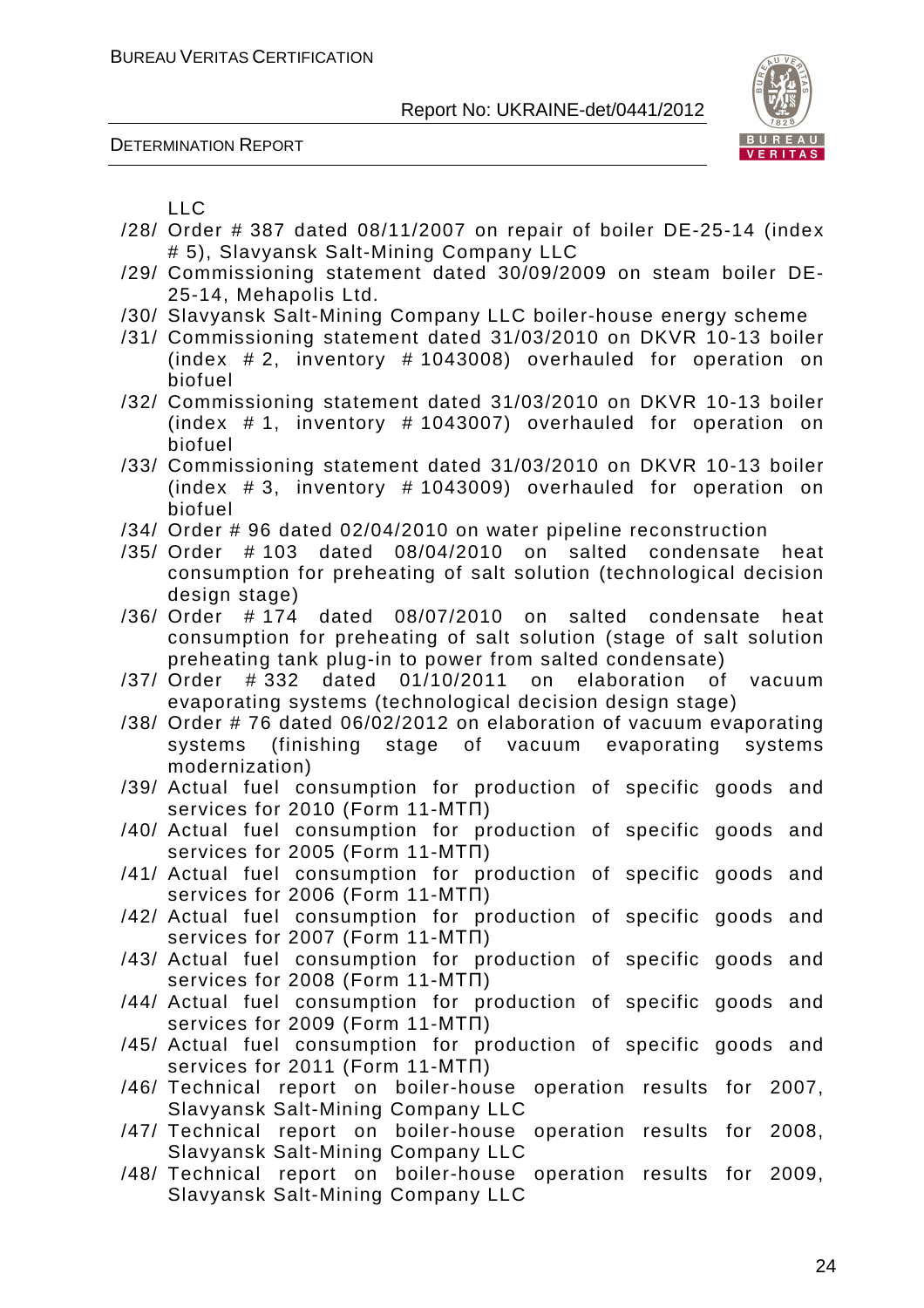DETERMINATION REPORT



- /49/ Technical report on boiler-house operation results for 2010, Slavyansk Salt-Mining Company LLC
- /50/ Mehapolis Ltd. Boiler-house (33 Sovremennaia st., Slavyansk city, Donetsk region) Technical Revamping working project. Chapter 1. Explanatory note dated 2009
- /51/ Record sheet АЧЦА 407251.001ФО on ultrasound gas meter Курс- $01$
- /52/ Passport on gas flow-meter, fabrication # 5705. Last calibration date–19/06/2009
- /53/ Passport on ultrasound gas meter Курс-01, fabrication # 1887. Last calibration date–15/12/2009
- /54/ Passport on drier gas pressure meter type КСД-3, fabrication # 284200. Last calibration date–20/10/2010
- /55/ Passport on drier gas pressure meter type КСД-3, fabrication # 289692. Last calibration date–10/09/2009
- /56/ Passport on drier gas pressure meter type КСД-3, fabrication # 289692. Last state periodical calibration date–20/10/2010
- /57/ Passport on drier gas pressure meter, fabrication # 162352. Last state periodical calibration date–20/10/2010
- /58/ Billing statement # 35/30242000/1П dated 01/03/2012 on active energy consumption by Slavyansk Salt-Mining Company LLC
- /59/ Photo–premise where biofuel (pellets) are stored, processed and prepared for consumption
- /60/ Photo–system of solid biofuel feeding to the boilers
- /61/ Photo–boiler, inventory # 1043007
- /62/ Photo– boiler # 2 DE 25-14
- /63/ Photo– boiler # 5 DE 25-14, inventory # 1364
- /64/ Shift logbook on goods (salt) production monitoring
- /65/ Photo–finished product warehouse
- /66/ Photo–premise where finished product is packed
- /67/ Administrative note # 812 dated 11/05/2012
- /68/ Order # 125 on period of storage of monitoring documents dated 28/04/2012

#### **Persons interviewed:**

List persons interviewed during the determination or persons that contributed with other information that are not included in the documents listed above.

- /1/ Anatoliy Skiba Director of Slavyansk Salt-Mining Company LLC
- /2/ Iurii Petruk JI Consultant of Global Carbon B.V.
- /3/ Vladislav Antipov JI Consultant of Global Carbon B.V.

o0o -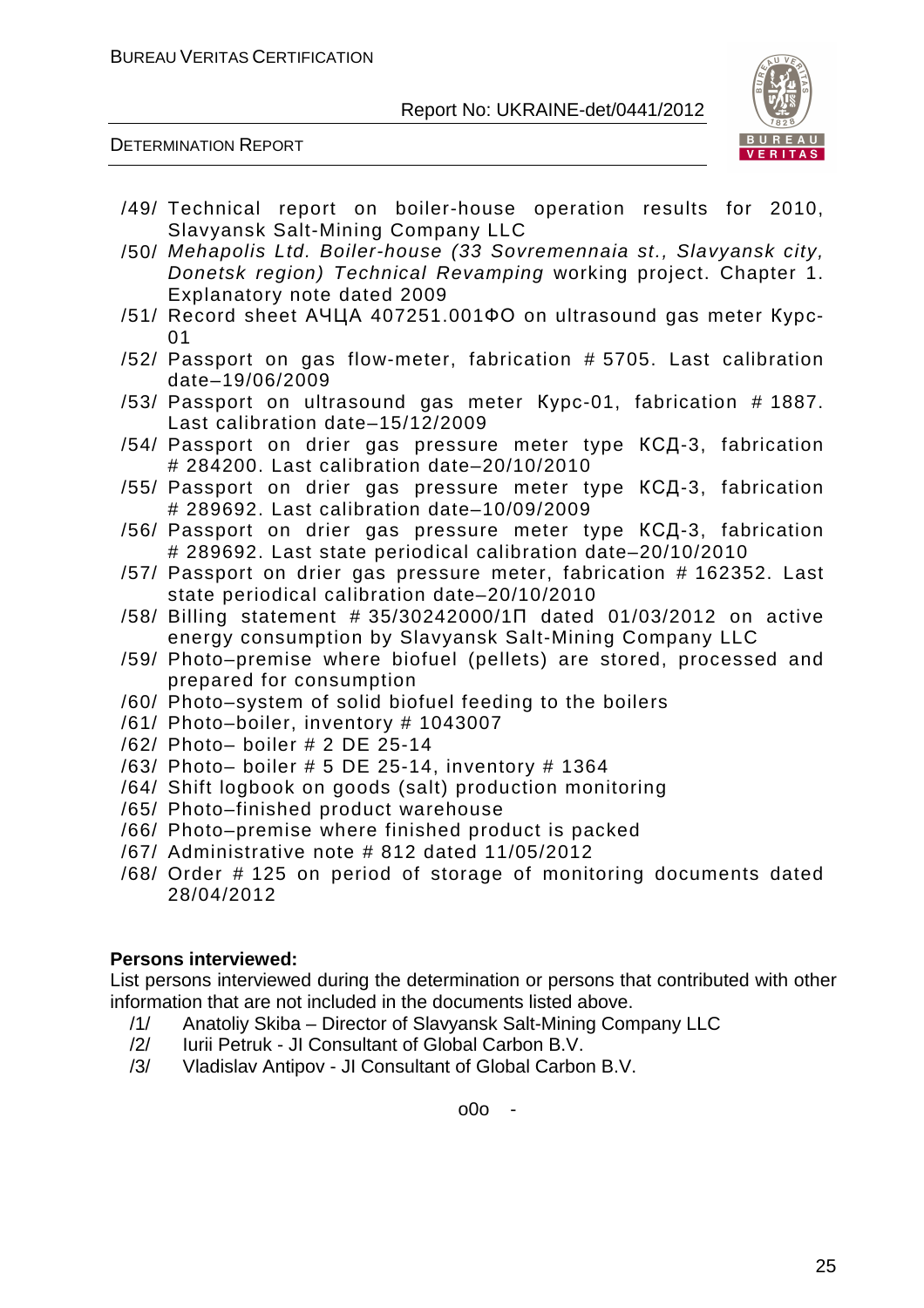

## DETERMINATION REPORT

# APPENDIX A: DETERMINATION PROTOCOL

| Table 1 |                            |  |  | Check list for determination, according JOINT IMPLEMENTATION DETERMINATION AND VERIFICATION |  |  |
|---------|----------------------------|--|--|---------------------------------------------------------------------------------------------|--|--|
|         | <b>MANUAL (Version 01)</b> |  |  |                                                                                             |  |  |

| <b>DVM</b>           | <b>Check Item</b>                                                                                                                                                                             | <b>Initial finding</b>                                                                                                                                                                                                                         | <b>Draft</b>     | <b>Final</b>     |
|----------------------|-----------------------------------------------------------------------------------------------------------------------------------------------------------------------------------------------|------------------------------------------------------------------------------------------------------------------------------------------------------------------------------------------------------------------------------------------------|------------------|------------------|
| Paragra              |                                                                                                                                                                                               |                                                                                                                                                                                                                                                | <b>Conclusio</b> | <b>Conclusio</b> |
| ph                   |                                                                                                                                                                                               |                                                                                                                                                                                                                                                | $\mathsf{n}$     | $\mathsf{n}$     |
|                      | <b>General description of the project</b>                                                                                                                                                     |                                                                                                                                                                                                                                                |                  |                  |
| Title of the project |                                                                                                                                                                                               |                                                                                                                                                                                                                                                |                  |                  |
|                      | Is the title of the project presented?                                                                                                                                                        | The title of the JI project is "Fuel switch at<br>Slavyansk Salt-Mining Company LLC, Ukraine".                                                                                                                                                 | <b>OK</b>        | <b>OK</b>        |
|                      | Is the sectoral scope to which the<br>project pertains presented?                                                                                                                             | Sectoral scopes of the project, such as the<br>sectoral scope (3) Energy demand and the<br>sectoral scope (8) Mining/mineral production are<br>provided in the PDD.                                                                            | <b>OK</b>        | <b>OK</b>        |
|                      | Is the current version number of the<br>document presented?                                                                                                                                   | The current version and date of the PDD are<br>stated (e.g., the PDD version 1.0 dated<br>01/03/2012).                                                                                                                                         | OK.              | <b>OK</b>        |
|                      | Is the date when the document was<br>completed presented?                                                                                                                                     | The current version and date of the PDD are<br>stated.                                                                                                                                                                                         | <b>OK</b>        | OK.              |
|                      | <b>Description of the project</b>                                                                                                                                                             |                                                                                                                                                                                                                                                |                  |                  |
|                      | Is the purpose of the project included<br>with<br>concise,<br>summarizing<br>a<br>explanation (max. 1-2 pages) of the:<br>a) Situation existing prior to the starting<br>date of the project; | The purpose of the project is to reduce of<br>greenhouse gas emissions into the atmosphere by<br>switching to the fuels that have lower greenhouse<br>potential, and through implementation of energy-<br>efficiency modernization activities. |                  | <b>OK</b>        |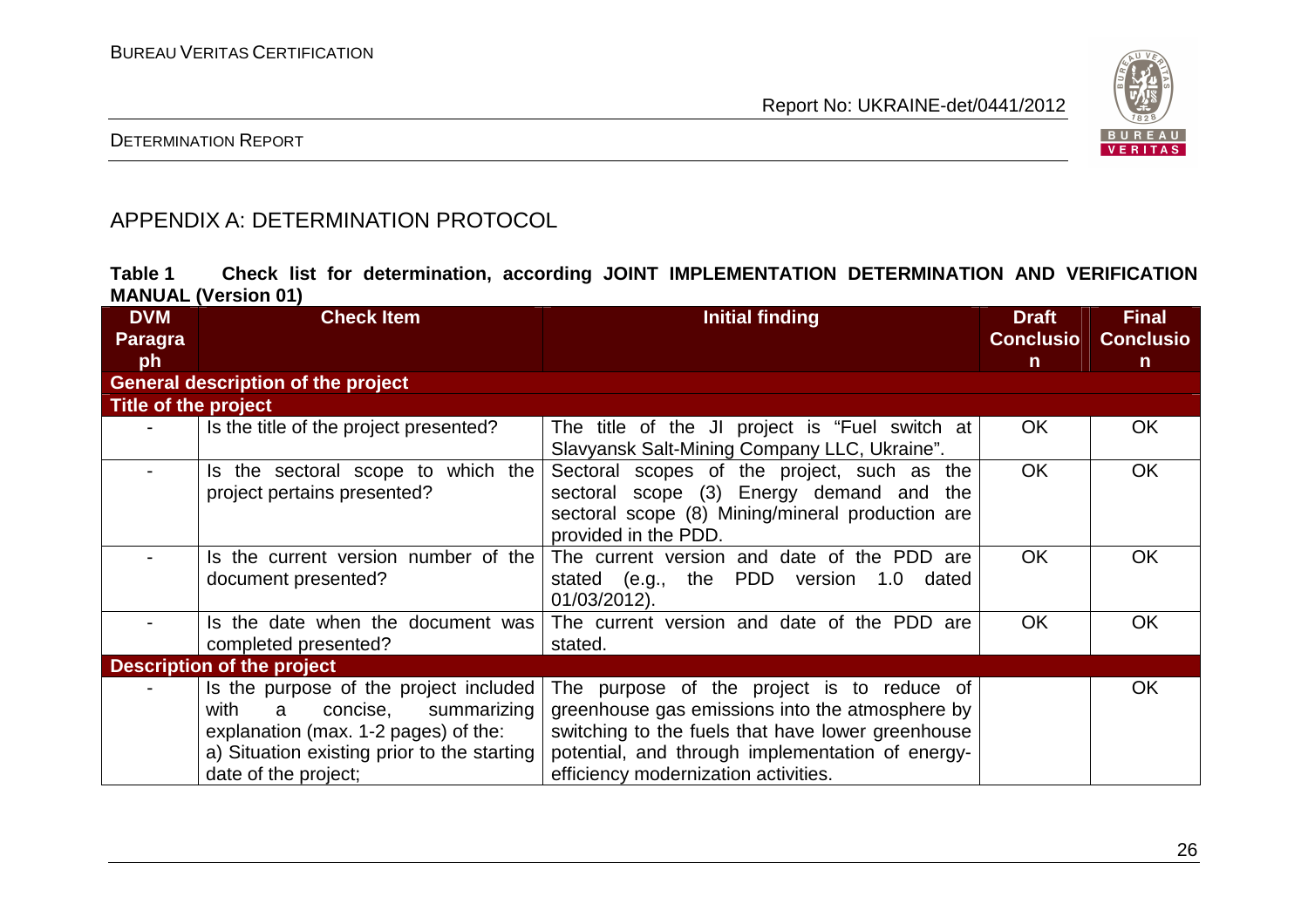Report No: UKRAINE-det/0441/2012



#### VERITAS **DVM Check Item Initial finding Check Item Initial finding Check Item Initial finding Initial finding Initial finding Final Paragra Conclusio Conclusioph nn** b) Baseline scenario; and Situation existing prior to the starting date of the c) Project scenario (expected outcome, project, baseline scenario, project scenario as well including a technical description)? as historical details of the JI project implementation (including its JI component) are described in the PDD. The in formation does not exceed 2 pages. CAR<sub>02</sub> OK Corrective Action Request 02 (CAR02). Please, bring into conformity the name of the plant throughthe PDD. CL01 Clarification Request 01 (CL01). In some OK documented evidences Mehapolis Ltd. Boilerhouse was mentioned by the address 33 Sovremennaia st., Slavyansk city, Donetsk region, Ukraine. The same address is indicated in Annex 1 of the PDD where the contact data of Slavyansk Salt-Mining Company LLC (one of the project participant of the JI project). Please, clarify thesituation. - Is the history of the project (incl. its JI The history of the project including its JI OK OK component) briefly summarized? component is briefly summarized. The main dates are provided in the document and justified by documented evidence. **Project participants** - **Are project participants and Party(ies)** Project participants and Party(ies) involved in theOK OK involved in the project listed? project are listed. As for details, Slavyansk Salt-Mining Company LLC is the project participant of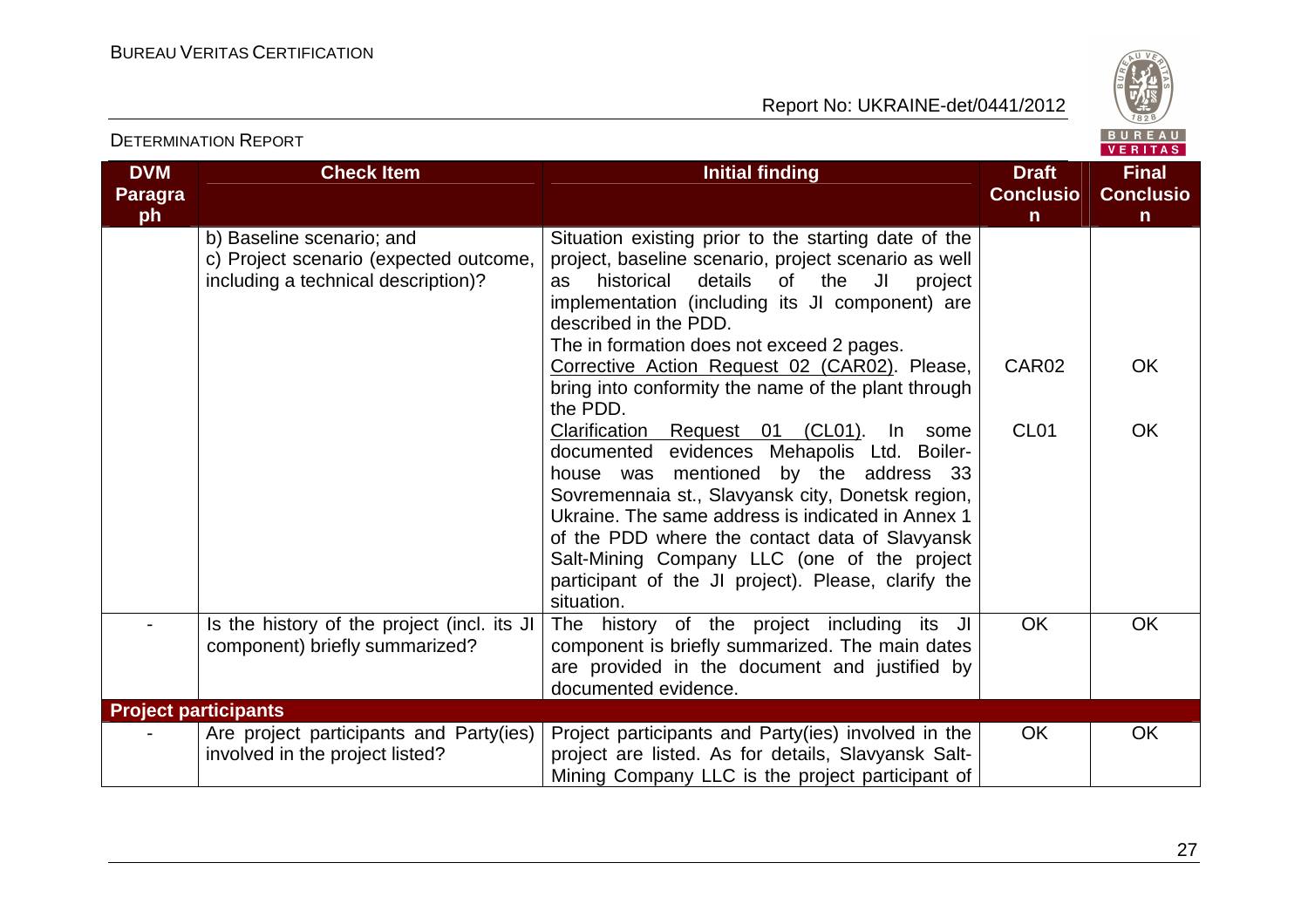

|                                    | <b>DETERMINATION REPORT</b>                                                                                                                                                                                |                                                                                                                                                                                                                                                                 |                                                  | BUREAU<br><b>VERITAS</b>                         |
|------------------------------------|------------------------------------------------------------------------------------------------------------------------------------------------------------------------------------------------------------|-----------------------------------------------------------------------------------------------------------------------------------------------------------------------------------------------------------------------------------------------------------------|--------------------------------------------------|--------------------------------------------------|
| <b>DVM</b><br><b>Paragra</b><br>ph | <b>Check Item</b>                                                                                                                                                                                          | <b>Initial finding</b>                                                                                                                                                                                                                                          | <b>Draft</b><br><b>Conclusio</b><br>$\mathsf{n}$ | <b>Final</b><br><b>Conclusio</b><br>$\mathsf{n}$ |
|                                    |                                                                                                                                                                                                            | the Host party (Ukraine), and Global Carbon B.V.<br>is the project participant of the second Party (the<br>Netherlands) involved in the JI project.                                                                                                             |                                                  |                                                  |
| $\blacksquare$                     | Is the data of the project participants<br>presented in tabular format?                                                                                                                                    | In the PDD the data of the project participant is<br>provided in tabular format.                                                                                                                                                                                | <b>OK</b>                                        | <b>OK</b>                                        |
|                                    | Is contact information provided in<br>Annex 1 of the PDD?                                                                                                                                                  | In Annex 1 of the PDD there is provided contact<br>information on project participant of all Parties<br>involved in the JI project.                                                                                                                             | <b>OK</b>                                        | <b>OK</b>                                        |
|                                    | Is it indicated, if it is the case, if the<br>Party involved is a host Party?                                                                                                                              | Yes, Ukraine is indicated as a Host Party.                                                                                                                                                                                                                      | <b>OK</b>                                        | <b>OK</b>                                        |
|                                    | <b>Technical description of the project</b>                                                                                                                                                                |                                                                                                                                                                                                                                                                 |                                                  |                                                  |
|                                    | <b>Location of the project</b>                                                                                                                                                                             |                                                                                                                                                                                                                                                                 |                                                  |                                                  |
| $\blacksquare$                     | Host Party(ies)                                                                                                                                                                                            | Ukraine                                                                                                                                                                                                                                                         | <b>OK</b>                                        | <b>OK</b>                                        |
|                                    | Region/State/Province etc.                                                                                                                                                                                 | Donetsk Region                                                                                                                                                                                                                                                  | <b>OK</b>                                        | <b>OK</b>                                        |
| $\blacksquare$                     | City/Town/Community etc.                                                                                                                                                                                   | Slavyansk                                                                                                                                                                                                                                                       | <b>OK</b>                                        | <b>OK</b>                                        |
|                                    | Detail of the physical location, including<br>information<br>allowing<br>unique<br>the<br>identification of the project. (This<br>section should not exceed one page)                                      | The project is being implemented within Slavyansk<br>Salt-Mining Company LLC located in the city of<br>Slavyansk, Donetsk region, Ukraine. The site co-<br>ordinates are: 37'40'34" E and 48'50'54" N.                                                          | <b>OK</b>                                        | <b>OK</b>                                        |
|                                    |                                                                                                                                                                                                            | Technologies to be employed, or measures, operations or actions to be implemented by the project                                                                                                                                                                |                                                  |                                                  |
|                                    | technology(ies)<br>the<br>to<br>be<br>Are<br>employed, or measures, operations or<br>actions to be implemented by the<br>project, including all relevant technical<br>data and the implementation schedule | Project developer presented in the<br><b>PDD</b><br>description of technologies to be employed and<br>measures implemented by the project, including all<br>relevant technical data and the implementation<br>schedule. For instance, technical details of salt |                                                  | <b>OK</b>                                        |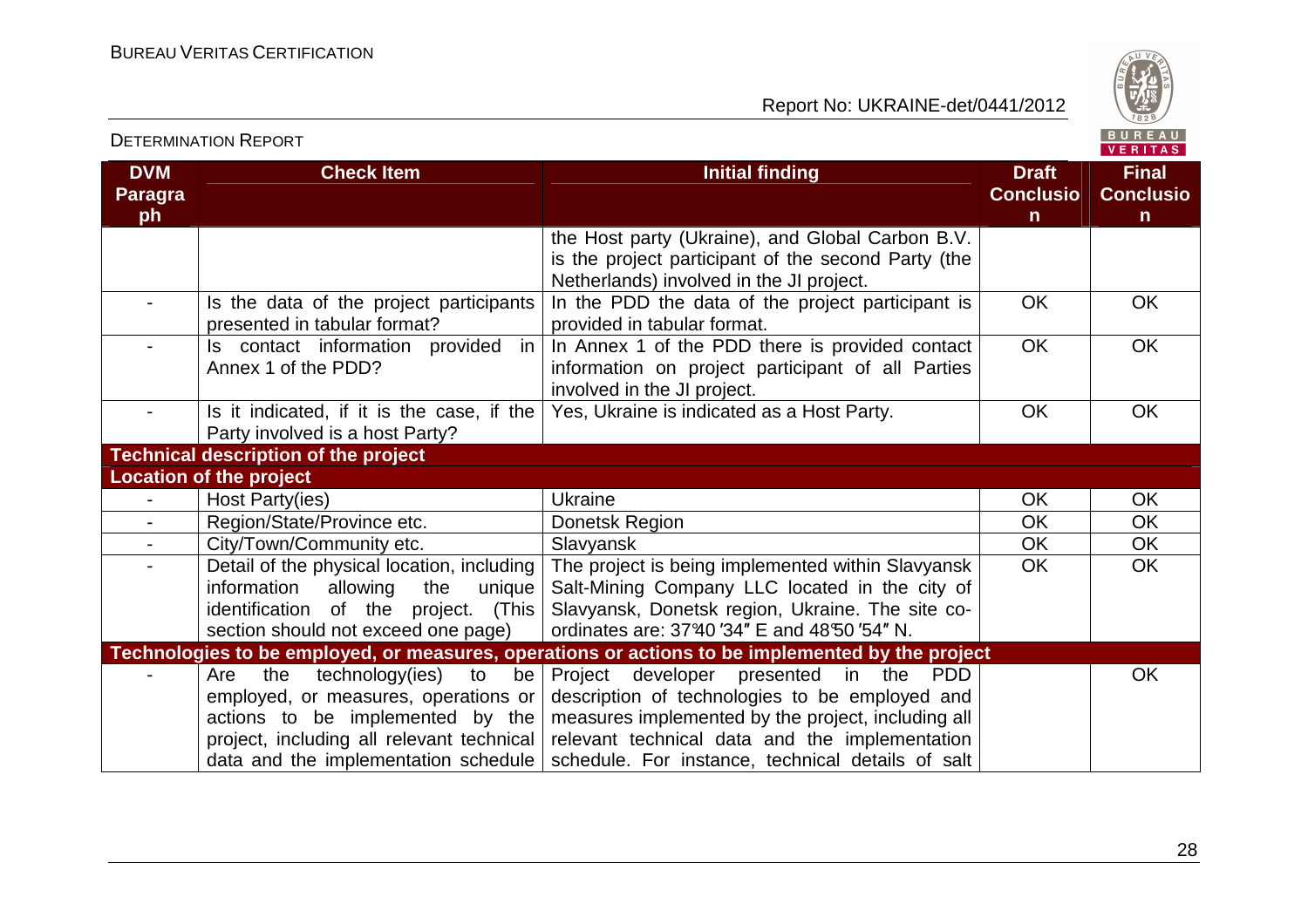

|                                    | <b>DETERMINATION REPORT</b>                                                                      |                                                                                                                                                                                                                                                                                                                                                                                                                                                                                                                                                                                                                                                                                                                                       |                                                  | BUREAU<br><b>VERITAS</b>                         |
|------------------------------------|--------------------------------------------------------------------------------------------------|---------------------------------------------------------------------------------------------------------------------------------------------------------------------------------------------------------------------------------------------------------------------------------------------------------------------------------------------------------------------------------------------------------------------------------------------------------------------------------------------------------------------------------------------------------------------------------------------------------------------------------------------------------------------------------------------------------------------------------------|--------------------------------------------------|--------------------------------------------------|
| <b>DVM</b><br><b>Paragra</b><br>ph | <b>Check Item</b>                                                                                | <b>Initial finding</b>                                                                                                                                                                                                                                                                                                                                                                                                                                                                                                                                                                                                                                                                                                                | <b>Draft</b><br><b>Conclusio</b><br>$\mathsf{n}$ | <b>Final</b><br><b>Conclusio</b><br>$\mathsf{n}$ |
|                                    | described?                                                                                       | manufacturing process at Slavyansk Salt-Mining<br>Company LLC are provided. Also, the PDD<br>describes the project activity connected to the<br>rehabilitation of old<br>boiler DE 25-14 and<br>installation of new boiler DE 25-14, reconstruction<br>of boiler DKVR 10-13, the steam pipeline<br>reconstruction, and the salt extraction facilities<br>modernization.<br>Corrective Action Request 03 (CAR03). During the<br>site visit there was observed that three boilers type<br>DKVR 10-13 and two boiler type DE 25-14 are<br>operational at the Slavyansk Salt-Mining Company<br>LLC boiler house. In section A.4.2 of the PDD one<br>boiler type DE 25-14 is mentioned. Please, clarify<br>and correct if it is necessary. | CAR03                                            | <b>OK</b>                                        |
|                                    |                                                                                                  | Brief explanation of how the anthropogenic emissions of greenhouse gases by sources are to be reduced by the                                                                                                                                                                                                                                                                                                                                                                                                                                                                                                                                                                                                                          |                                                  |                                                  |
|                                    |                                                                                                  | proposed JI project, including why the emission reductions would not occur in the absence of the proposed project,                                                                                                                                                                                                                                                                                                                                                                                                                                                                                                                                                                                                                    |                                                  |                                                  |
|                                    | taking into account national and/or sectoral policies and circumstances                          |                                                                                                                                                                                                                                                                                                                                                                                                                                                                                                                                                                                                                                                                                                                                       |                                                  |                                                  |
|                                    | reductions<br>are to<br>emission<br>be<br>achieved? (This section should not<br>exceed one page) | Is it stated how anthropogenic GHG $\vert$ As stated in the PDD, within the project activity the<br>plant measures aimed at reduction of greenhouse<br>gas emissions due to switching from fuel oil to<br>natural gas and solid biomass which are less<br>carbon-intensive fuels, reconstruction of the steam<br>pipeline to decrease transmission losses of<br>thermal energy, and modernization of salt-<br>producing facilities to improve heat consumption                                                                                                                                                                                                                                                                        | <b>OK</b>                                        | <b>OK</b>                                        |

29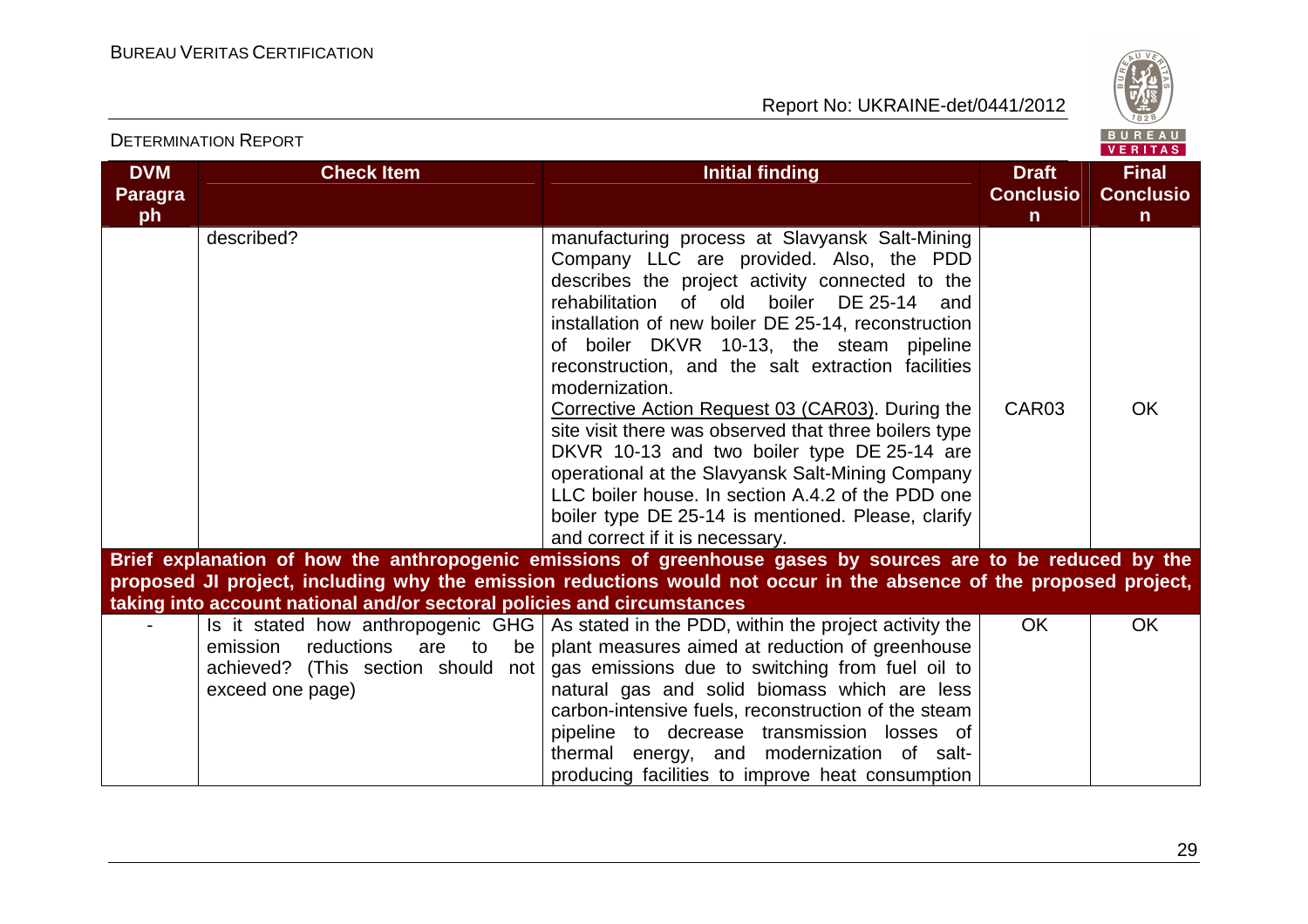

| <b>DVM</b><br><b>Paragra</b> | <b>Check Item</b>                                                                                                                           | <b>Initial finding</b>                                                                                                                                                                                                                                                                           | <b>Draft</b><br><b>Conclusio</b> | <b>Final</b><br><b>Conclusio</b> |
|------------------------------|---------------------------------------------------------------------------------------------------------------------------------------------|--------------------------------------------------------------------------------------------------------------------------------------------------------------------------------------------------------------------------------------------------------------------------------------------------|----------------------------------|----------------------------------|
| ph                           |                                                                                                                                             |                                                                                                                                                                                                                                                                                                  | $\mathsf{n}$                     | $\mathsf{n}$                     |
|                              |                                                                                                                                             | Concluding, the greenhouse<br>scheme.<br>gas<br>emission reductions will be achieved by the project<br>by decreasing fuel consumption and switching to<br>less carbon-intensive fuels.<br>This section did not exceed one page.                                                                  |                                  |                                  |
|                              | Is it provided the estimation of emission<br>reductions over the crediting period?                                                          | In section A.4.3.1 of the PDD the estimation of<br>emission reductions over the crediting period is<br>provided. The crediting period of regarded JI<br>project is divided into two periods, such as the<br>commitment period 2008-2012 and the period after<br>the commitment period 2013-2019. | <b>OK</b>                        | OK                               |
|                              | Is it provided the estimated annual<br>reduction for the chosen credit period in<br>$tCO2e$ ?                                               | It is presented the estimation of annual reduction<br>for chosen crediting period (2008-2019) in tonnes<br>$CO2$ equivalent.                                                                                                                                                                     | <b>OK</b>                        | <b>OK</b>                        |
|                              | Are the data from questions above<br>presented in tabular format?                                                                           | The data of estimated emission reductions over<br>the crediting period provided in the tabular format<br>in section A.4.3.1 of the PDD.                                                                                                                                                          | OK                               | <b>OK</b>                        |
|                              | Estimated amount of emission reductions over the crediting period                                                                           |                                                                                                                                                                                                                                                                                                  |                                  |                                  |
|                              | Is the length of the crediting period<br>Indicated?                                                                                         | The length of the crediting period is indicated in<br>years and months.                                                                                                                                                                                                                          | <b>OK</b>                        | OK.                              |
|                              | Are estimates of total as well as annual  <br>emission  <br>and<br>annual<br>average<br>reductions in tonnes of CO2 equivalent<br>provided? | All requested information provided in section<br>A.4.3.1 of the PDD. Also, please, see section<br>above in this protocol.                                                                                                                                                                        | <b>OK</b>                        | OK.                              |
|                              | <b>Project approvals by Parties</b>                                                                                                         |                                                                                                                                                                                                                                                                                                  |                                  |                                  |
| 19                           |                                                                                                                                             | Have the DFPs of all Parties listed as   Based on the JISC Glossary of JI terms, the                                                                                                                                                                                                             | <b>OK</b>                        | <b>OK</b>                        |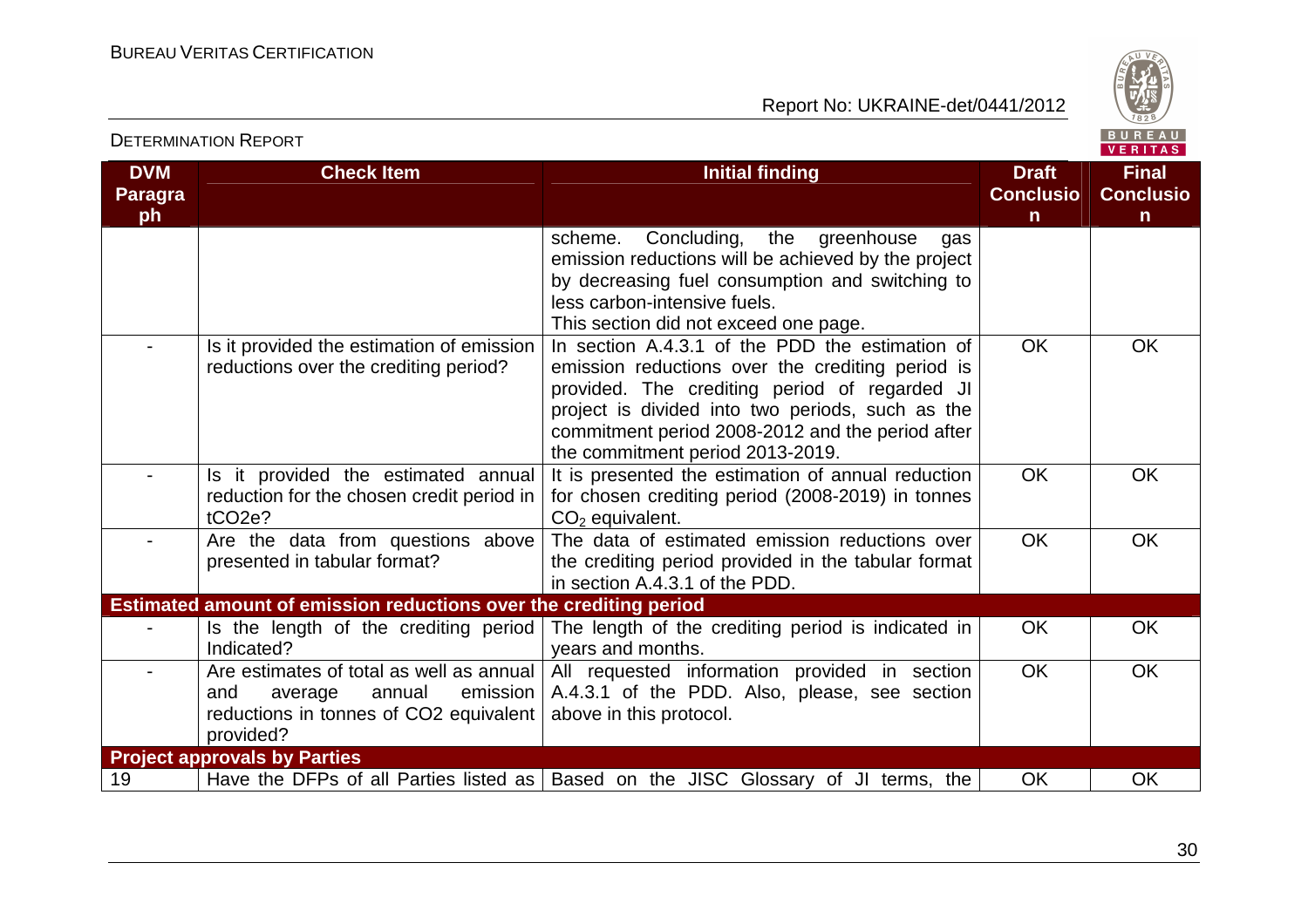

|                                    |                                                                      |                                                                                                                                                                                                                                                                                                                                                                                                                                                                                                                                                                                                                                                                                                                                                                                                                                                                                                             |                                                  | <b>VENTIAS</b>                                   |
|------------------------------------|----------------------------------------------------------------------|-------------------------------------------------------------------------------------------------------------------------------------------------------------------------------------------------------------------------------------------------------------------------------------------------------------------------------------------------------------------------------------------------------------------------------------------------------------------------------------------------------------------------------------------------------------------------------------------------------------------------------------------------------------------------------------------------------------------------------------------------------------------------------------------------------------------------------------------------------------------------------------------------------------|--------------------------------------------------|--------------------------------------------------|
| <b>DVM</b><br><b>Paragra</b><br>ph | <b>Check Item</b>                                                    | <b>Initial finding</b>                                                                                                                                                                                                                                                                                                                                                                                                                                                                                                                                                                                                                                                                                                                                                                                                                                                                                      | <b>Draft</b><br><b>Conclusio</b><br>$\mathsf{n}$ | <b>Final</b><br><b>Conclusio</b><br>$\mathsf{n}$ |
|                                    |                                                                      |                                                                                                                                                                                                                                                                                                                                                                                                                                                                                                                                                                                                                                                                                                                                                                                                                                                                                                             |                                                  |                                                  |
|                                    | "Parties involved" in the PDD provided<br>written project approvals? | procedure is as follows:<br>At least the written project approval(s) by<br>a)<br>the host Party(ies) should be provided to the AIE<br>and made available to the secretariat by the AIE<br>submitting the determination<br>when<br>report<br>regarding the PDD for publication in accordance<br>with paragraph 34 of the JI guidelines;<br>(b) At least one written project approval by a Party<br>involved in the JI project, other than the host<br>Party(ies), should be provided to the AIE and<br>made available to the secretariat by the AIE when<br>submitting the first verification report<br>for<br>publication in accordance with paragraph 38 of the<br>JI guidelines, at the latest.<br>So after finishing of the project determination<br>report, the PDD and Determination Report will be<br>presented to the State Environmental Agency of<br>Ukraine for receiving the Letter of Approval. |                                                  |                                                  |
| 19                                 | Does the PDD identify at least the host                              | In the PDD is identified Ukraine as a Host Party.                                                                                                                                                                                                                                                                                                                                                                                                                                                                                                                                                                                                                                                                                                                                                                                                                                                           | OK                                               | <b>OK</b>                                        |
|                                    | Party as a "Party involved"?                                         |                                                                                                                                                                                                                                                                                                                                                                                                                                                                                                                                                                                                                                                                                                                                                                                                                                                                                                             |                                                  |                                                  |
| 19                                 | Has the DFP of the host Party issued a                               | Corrective Action Request 01 (CAR01).<br>The                                                                                                                                                                                                                                                                                                                                                                                                                                                                                                                                                                                                                                                                                                                                                                                                                                                                | CAR01                                            | CAR01 is                                         |
|                                    | written project approval?                                            | project has no approval of the host Party. Please,                                                                                                                                                                                                                                                                                                                                                                                                                                                                                                                                                                                                                                                                                                                                                                                                                                                          |                                                  | pending                                          |
|                                    |                                                                      | provide the Letter of Approval.                                                                                                                                                                                                                                                                                                                                                                                                                                                                                                                                                                                                                                                                                                                                                                                                                                                                             |                                                  |                                                  |
|                                    |                                                                      | Clarification Request 02 (CL02). Please, clarify                                                                                                                                                                                                                                                                                                                                                                                                                                                                                                                                                                                                                                                                                                                                                                                                                                                            | <b>CL02</b>                                      | <b>OK</b>                                        |
|                                    |                                                                      | whether Letter of Endorsement is issued for the JI                                                                                                                                                                                                                                                                                                                                                                                                                                                                                                                                                                                                                                                                                                                                                                                                                                                          |                                                  |                                                  |
|                                    |                                                                      | project "Fuel switch at Slavyansk Salt-Mining                                                                                                                                                                                                                                                                                                                                                                                                                                                                                                                                                                                                                                                                                                                                                                                                                                                               |                                                  |                                                  |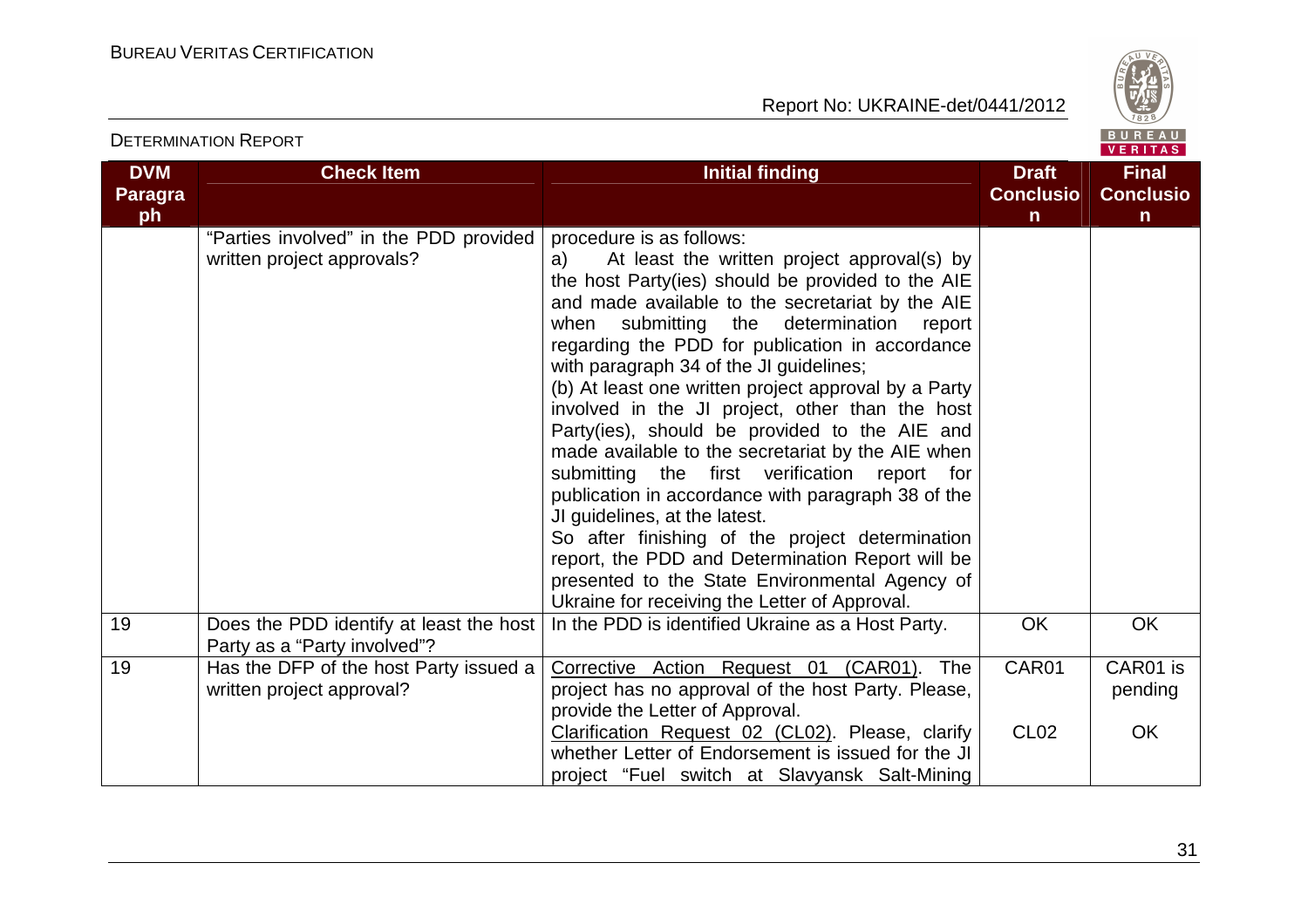

| <b>DVM</b><br><b>Paragra</b> | <b>Check Item</b>                                                                                                                                                                                                                                                                                                                                                                                                         | <b>Initial finding</b>                                                                                                                                                                                                                                                                                                                                   | <b>Draft</b><br><b>Conclusio</b> | <b>Final</b><br><b>Conclusio</b> |
|------------------------------|---------------------------------------------------------------------------------------------------------------------------------------------------------------------------------------------------------------------------------------------------------------------------------------------------------------------------------------------------------------------------------------------------------------------------|----------------------------------------------------------------------------------------------------------------------------------------------------------------------------------------------------------------------------------------------------------------------------------------------------------------------------------------------------------|----------------------------------|----------------------------------|
| ph                           |                                                                                                                                                                                                                                                                                                                                                                                                                           |                                                                                                                                                                                                                                                                                                                                                          | $\mathsf{n}$                     | $\mathsf{n}$                     |
|                              |                                                                                                                                                                                                                                                                                                                                                                                                                           | Company LLC, Ukraine". If yes, please, provide<br>the LoE to verification team.                                                                                                                                                                                                                                                                          |                                  |                                  |
| 20                           | Are all the written project approvals by<br>Parties involved unconditional?                                                                                                                                                                                                                                                                                                                                               | Please, see section 19 of this protocol above.                                                                                                                                                                                                                                                                                                           | <b>OK</b>                        | <b>OK</b>                        |
|                              | <b>Authorization of project participants by Parties involved</b>                                                                                                                                                                                                                                                                                                                                                          |                                                                                                                                                                                                                                                                                                                                                          |                                  |                                  |
| 21                           | Is each of the legal entities listed as $ $<br>project participants in the PDD<br>authorized by a Party<br>involved, which is also listed in the<br>PDD, through:<br>- A written project approval by a Party $ $<br>involved, explicitly indicating the name<br>of the legal entity? or<br>- Any other form of project participant<br>authorization in writing,<br>explicitly<br>indicating the name of the legal entity? | After finishing of project determination report, the<br>with<br><b>PDD</b><br>supporting<br>documents<br>and<br>Determination Report will be presented to the<br>State Environmental Agency of Ukraine for<br>receiving the Letter of Approval that will authorized<br>project participants.<br>Also, see section 19 and section 20 of this<br>protocol. | <b>OK</b>                        | OK                               |
| <b>Baseline setting</b>      |                                                                                                                                                                                                                                                                                                                                                                                                                           |                                                                                                                                                                                                                                                                                                                                                          |                                  |                                  |
| 22                           | Does the PDD explicitly indicate which<br>of the following approaches is used for<br>identifying the baseline?<br>- JI specific approach<br>- Approved CDM methodology<br>approach                                                                                                                                                                                                                                        | In the PDD explicitly indicated that the JI specific<br>approach is used for description and justification of<br>the baseline.                                                                                                                                                                                                                           | <b>OK</b>                        | <b>OK</b>                        |
|                              | JI specific approach only                                                                                                                                                                                                                                                                                                                                                                                                 |                                                                                                                                                                                                                                                                                                                                                          |                                  |                                  |
| 23                           | Does the PDD provide a detailed                                                                                                                                                                                                                                                                                                                                                                                           | Project<br>design<br>document provides<br>detailed<br>theoretical description in a complete description of six plausible future scenarios.                                                                                                                                                                                                               | <b>OK</b>                        | <b>OK</b>                        |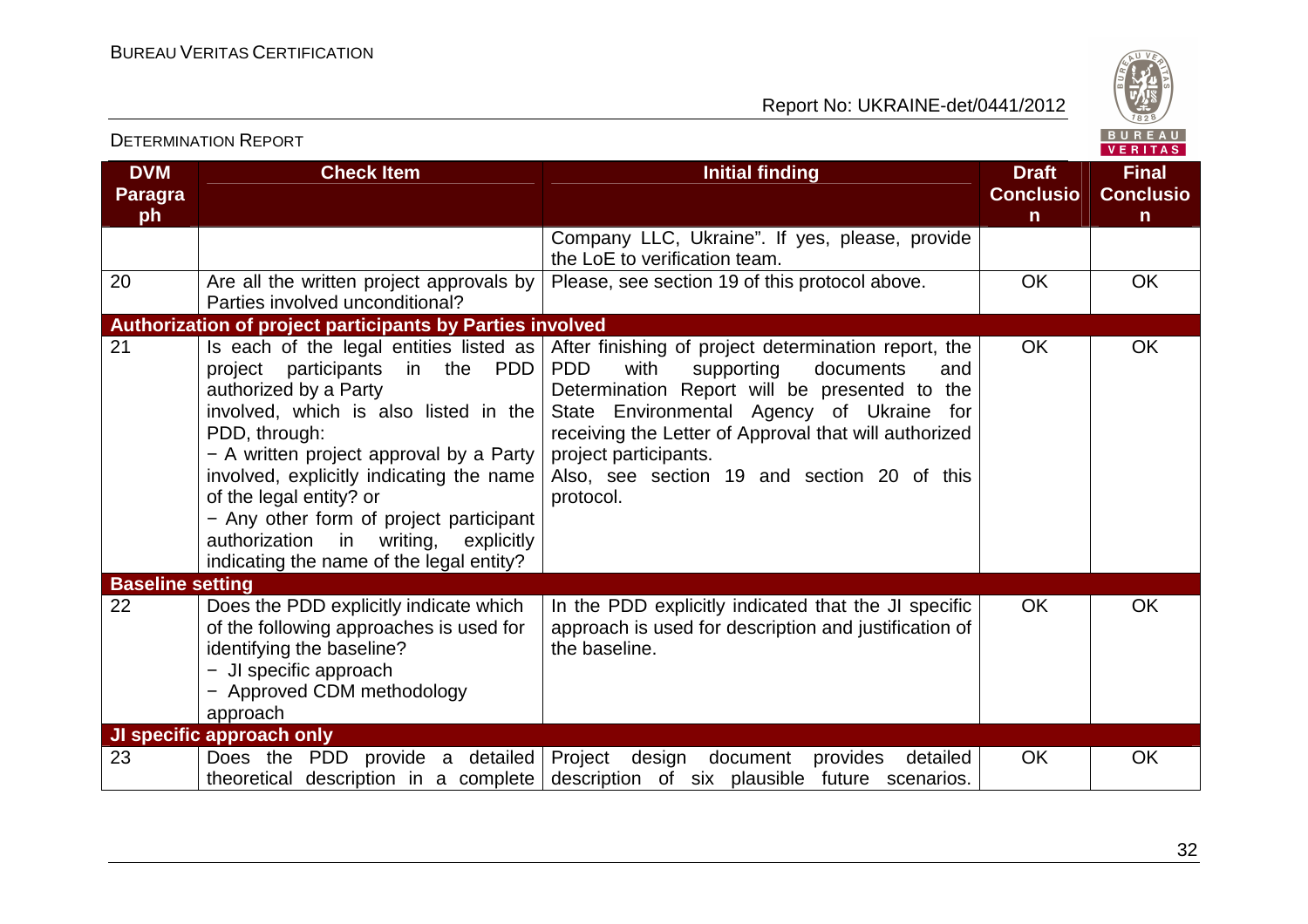

VERITAS

#### **DVM Paragraph Check Item Initial finding Check Item Initial finding Check Item Initial finding Initial finding Initial finding ConclusionFinal Conclusion** and transparent manner? Considered information provided in section B.1 of the PDD. 23  $\vert$  Does the PDD provide justification that  $\vert$  In the PDD six plausible future scenarios are the baseline is established: (a) By listing and describing plausible future scenarios on the basis of the existing situation) is selected as the most plausible one and regarded as baseline. conservative assumptions selecting the most plausible one? (b) Taking into account relevant national and/or sectoral policies and circumstance? − Are key factors that affect a baseline taken into account? (c) In a transparent manner with regard to the choice of approaches, assumptions, methodologies, parameters, date sources and key factors? (d) Taking into account of uncertainties and using conservative assumptions? (e) In such a way that ERUs cannot be earned for decreases in activity levels outside the project or due to force majeure? (f) By drawing on the list of standard variables contained in appendix B to described in a complete and transparent manner. Plausible future scenario #1 (i.e., continuation of Furthermore, listing six plausible future scenarios are analysed taking into account key factors of national and/or sectoral policies and barriers that affect the implementation of the plausible future scenarios. Also, in section B.1 all baseline data and parameters are presented in a tabular format with detailed explanation of each ones as well as formula. OK OK

#### DETERMINATION REPORT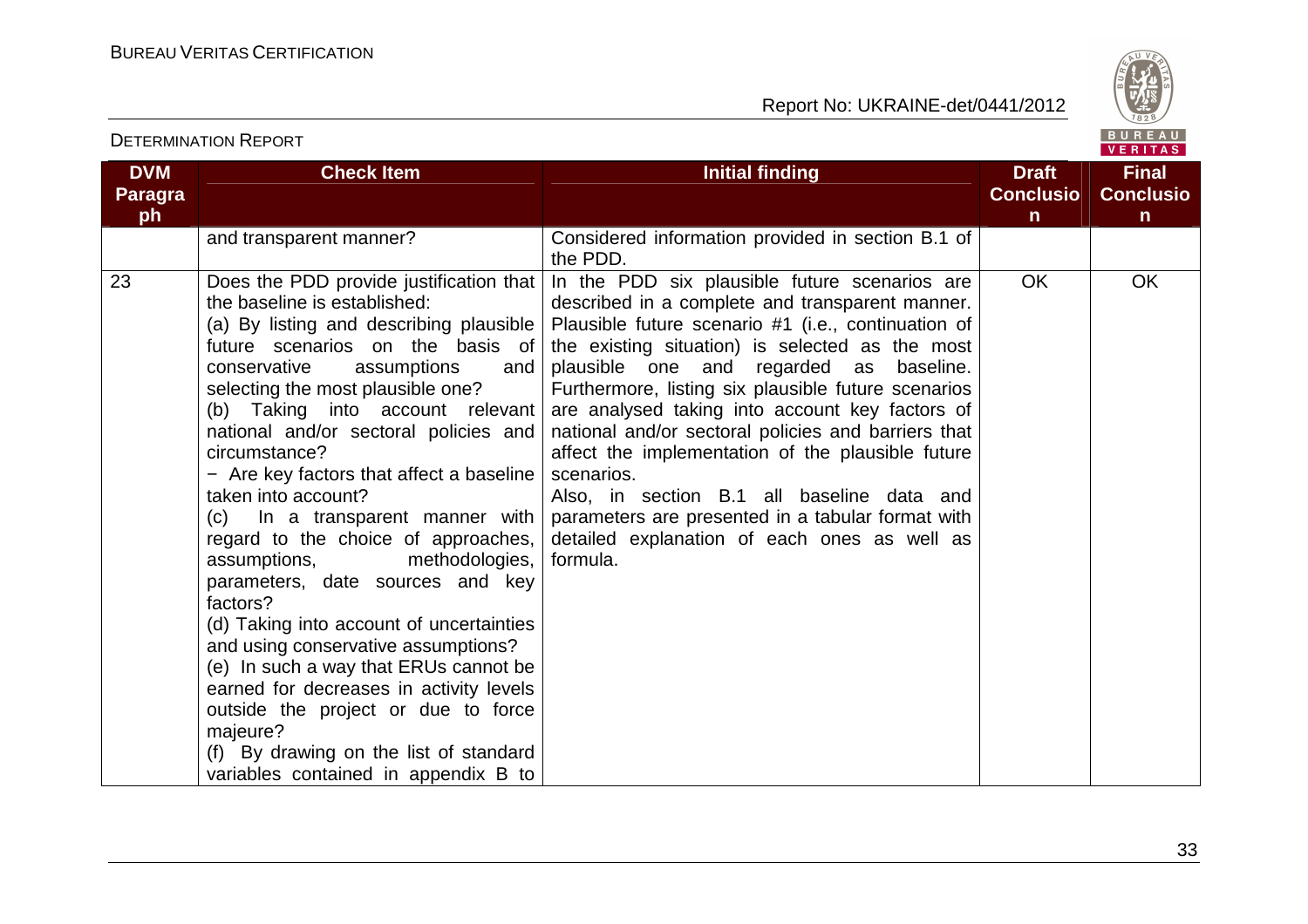

VERITAS

#### **DVM Paragraph Check Item Initial finding Check Item Initial finding Check Item Initial finding Initial finding Initial finding ConclusionFinal Conclusion** "Guidance on criteria for baseline setting and monitoring", as appropriate? 24 If selected elements or combinations of approved CDM methodologies or methodological tools for baseline setting are used, are the selected elements or combinations together with the elements supplementary developed by the project participants in line with 23 above? 25 | If a multi-project emission factor is According to the project design documents, the approved CDM methodologies are not used for choice, justification and setting of the baseline. The latest version of "Guidance on Criteria for Baseline Setting and Monitoring" is applied for baseline assessment. OK OK used, does the PDD provide appropriate justification? **Approved CDM methodology approach only** Carbon dioxide emission factor for fuel oil combustion is used. OK OK 26 (a) Does the PDD provide the title, reference number and version of the approved CDM methodology used? 26 (a)  $\vert$  Is the approved CDM methodology the Not applicable because JI specific approach was selected for identifying the baseline.  $N/A$   $N/A$  most recent valid version when the PDD is submitted for publication? If not, is the methodology still within the grace period (was the methodology revised to a newer version in the past two months)? 26 (b) Does the PDD provide a description of Not applicable N/A N/A Not applicable N/A N/A N/A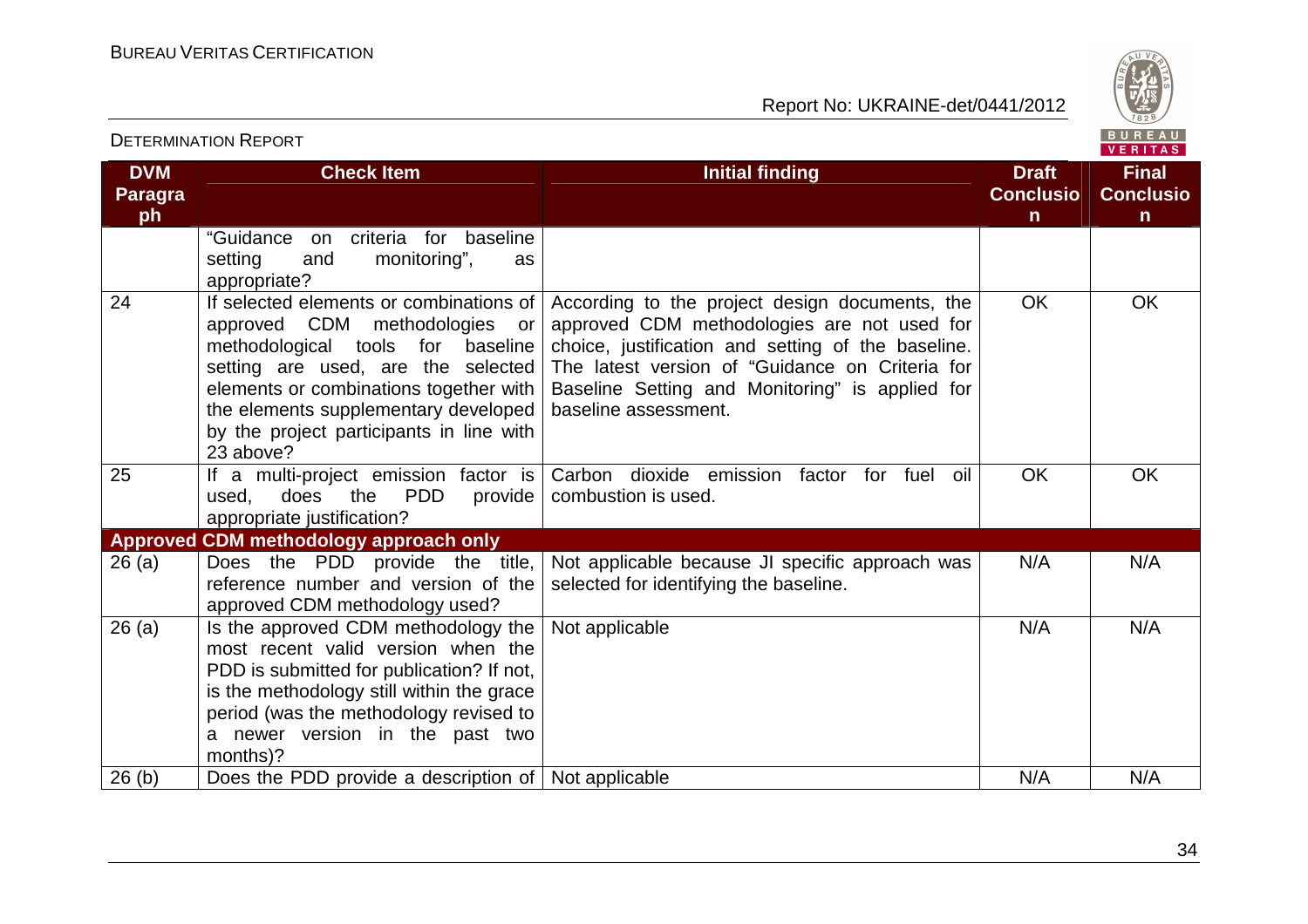

|                             | <b>DETERMINATION REPORT</b>                                                                                                                                                                                                                                                                                                                                                                                                                                                                                                                                                |                                                                                                                                                                                                                                                                                                                                                                                                                                                                                                                |                                                  | BUREAU<br><b>VERITAS</b>                         |
|-----------------------------|----------------------------------------------------------------------------------------------------------------------------------------------------------------------------------------------------------------------------------------------------------------------------------------------------------------------------------------------------------------------------------------------------------------------------------------------------------------------------------------------------------------------------------------------------------------------------|----------------------------------------------------------------------------------------------------------------------------------------------------------------------------------------------------------------------------------------------------------------------------------------------------------------------------------------------------------------------------------------------------------------------------------------------------------------------------------------------------------------|--------------------------------------------------|--------------------------------------------------|
| <b>DVM</b><br>Paragra<br>ph | <b>Check Item</b>                                                                                                                                                                                                                                                                                                                                                                                                                                                                                                                                                          | <b>Initial finding</b>                                                                                                                                                                                                                                                                                                                                                                                                                                                                                         | <b>Draft</b><br><b>Conclusio</b><br>$\mathsf{n}$ | <b>Final</b><br><b>Conclusio</b><br>$\mathsf{n}$ |
|                             | why the approved CDM methodology is<br>applicable to the project?                                                                                                                                                                                                                                                                                                                                                                                                                                                                                                          |                                                                                                                                                                                                                                                                                                                                                                                                                                                                                                                |                                                  |                                                  |
| 26 <sub>(c)</sub>           | Are all explanations, descriptions and<br>analyses pertaining to the baseline in<br>the PDD made in accordance with the<br>referenced<br>approved CDM methodology?                                                                                                                                                                                                                                                                                                                                                                                                         | Not applicable                                                                                                                                                                                                                                                                                                                                                                                                                                                                                                 | N/A                                              | N/A                                              |
| $26$ (d)                    | Is the baseline identified appropriately<br>as a result?                                                                                                                                                                                                                                                                                                                                                                                                                                                                                                                   | Not applicable                                                                                                                                                                                                                                                                                                                                                                                                                                                                                                 | N/A                                              | N/A                                              |
| <b>Additionality</b>        |                                                                                                                                                                                                                                                                                                                                                                                                                                                                                                                                                                            |                                                                                                                                                                                                                                                                                                                                                                                                                                                                                                                |                                                  |                                                  |
|                             | <b>JI specific approach only</b>                                                                                                                                                                                                                                                                                                                                                                                                                                                                                                                                           |                                                                                                                                                                                                                                                                                                                                                                                                                                                                                                                |                                                  |                                                  |
| 28                          | Does the PDD indicate which of the<br>following approaches for demonstrating<br>additionality is used?<br>Provision of traceable and<br>(a)<br>transparent information showing the<br>baseline was identified on the basis of<br>conservative assumptions, that the<br>project scenario is not part of the<br>identified baseline scenario and that<br>the project will lead to emission<br>reductions<br>enhancements<br>of<br>or<br>removals:<br>(b) Provision<br>of traceable<br>and<br>transparent information that an AIE has<br>already positively determined that a | According to the information provided in the PDD,<br>JI specific approach is used for demonstrating<br>additionality. Additionality proofs provided based<br>on "Guidance on criteria for baseline setting and<br>monitoring" (version 03) and the most recent<br>version of the "Tool for the demonstration and<br>assessment of additionality" approved by the CDM<br><b>Executive Board.</b><br>As indicated in the document, no approved CDM<br>methodology is used for demonstration of<br>additionality. | <b>OK</b>                                        | <b>OK</b>                                        |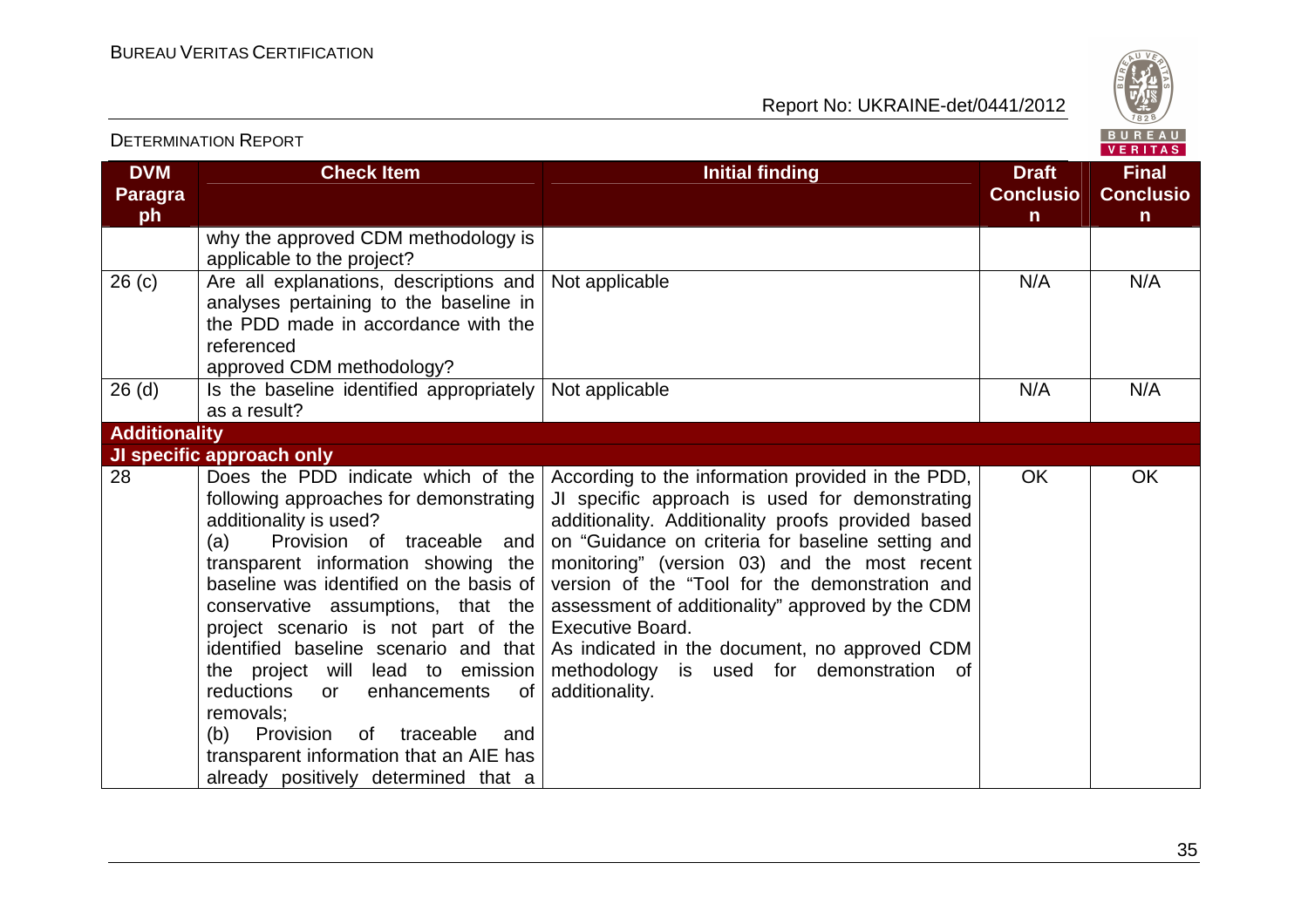

|                                    | <b>DETERMINATION REPORT</b>                                                                                                                                                                                                                                                                                                                                                                               |                                                                                                                                                                                                                                                                                   | BUREAU<br><b>VERITAS</b>              |                                                  |
|------------------------------------|-----------------------------------------------------------------------------------------------------------------------------------------------------------------------------------------------------------------------------------------------------------------------------------------------------------------------------------------------------------------------------------------------------------|-----------------------------------------------------------------------------------------------------------------------------------------------------------------------------------------------------------------------------------------------------------------------------------|---------------------------------------|--------------------------------------------------|
| <b>DVM</b><br><b>Paragra</b><br>ph | <b>Check Item</b>                                                                                                                                                                                                                                                                                                                                                                                         | <b>Initial finding</b>                                                                                                                                                                                                                                                            | <b>Draft</b><br><b>Conclusio</b><br>n | <b>Final</b><br><b>Conclusio</b><br>$\mathsf{n}$ |
|                                    | comparable<br>(to<br>be)<br>project<br>implemented<br>under<br>comparable<br>circumstances has additionality;<br>(c) Application of the most recent<br>of<br>the<br>"Tool<br>for<br>the<br>version<br>demonstration and<br>assessment<br>0f<br>additionality. (allowing for a two-month<br>grace period) or any other method for<br>proving additionality approved by the<br><b>CDM Executive Board".</b> |                                                                                                                                                                                                                                                                                   |                                       |                                                  |
| 29(a)                              | Does the PDD provide a justification of<br>the applicability of the approach with a<br>clear and transparent description?                                                                                                                                                                                                                                                                                 | Investment analysis is used in order to justify the<br>JI project additionality.                                                                                                                                                                                                  | <b>OK</b>                             | <b>OK</b>                                        |
| 29(b)                              | Are additionality proofs provided?                                                                                                                                                                                                                                                                                                                                                                        | Please, see section 28 and section 29 (a) above.<br>Corrective Action Request 04 (CAR04). Please,<br>pay your attention that in section B.2 the period 11<br>years and 10 months is mentioned. As a fact, the<br>crediting period of the project is 12 years. Please,<br>correct. | CAR04                                 | <b>OK</b>                                        |
|                                    |                                                                                                                                                                                                                                                                                                                                                                                                           | Clarification Request 03 (CL03). Please, clarify<br>why only two alternatives are considered during<br>additionality proofs, when within the baseline<br>setting six alternatives were described.                                                                                 | CL <sub>03</sub>                      | <b>OK</b>                                        |
| 29 <sub>(c)</sub>                  | additionality<br>the<br>demonstrated<br>ls.<br>appropriately as a result?                                                                                                                                                                                                                                                                                                                                 | Additionality proofs are provided in section B.2 of<br>the PDD, but there is necessity for additional<br>improvements of the assessment.                                                                                                                                          |                                       | <b>OK</b>                                        |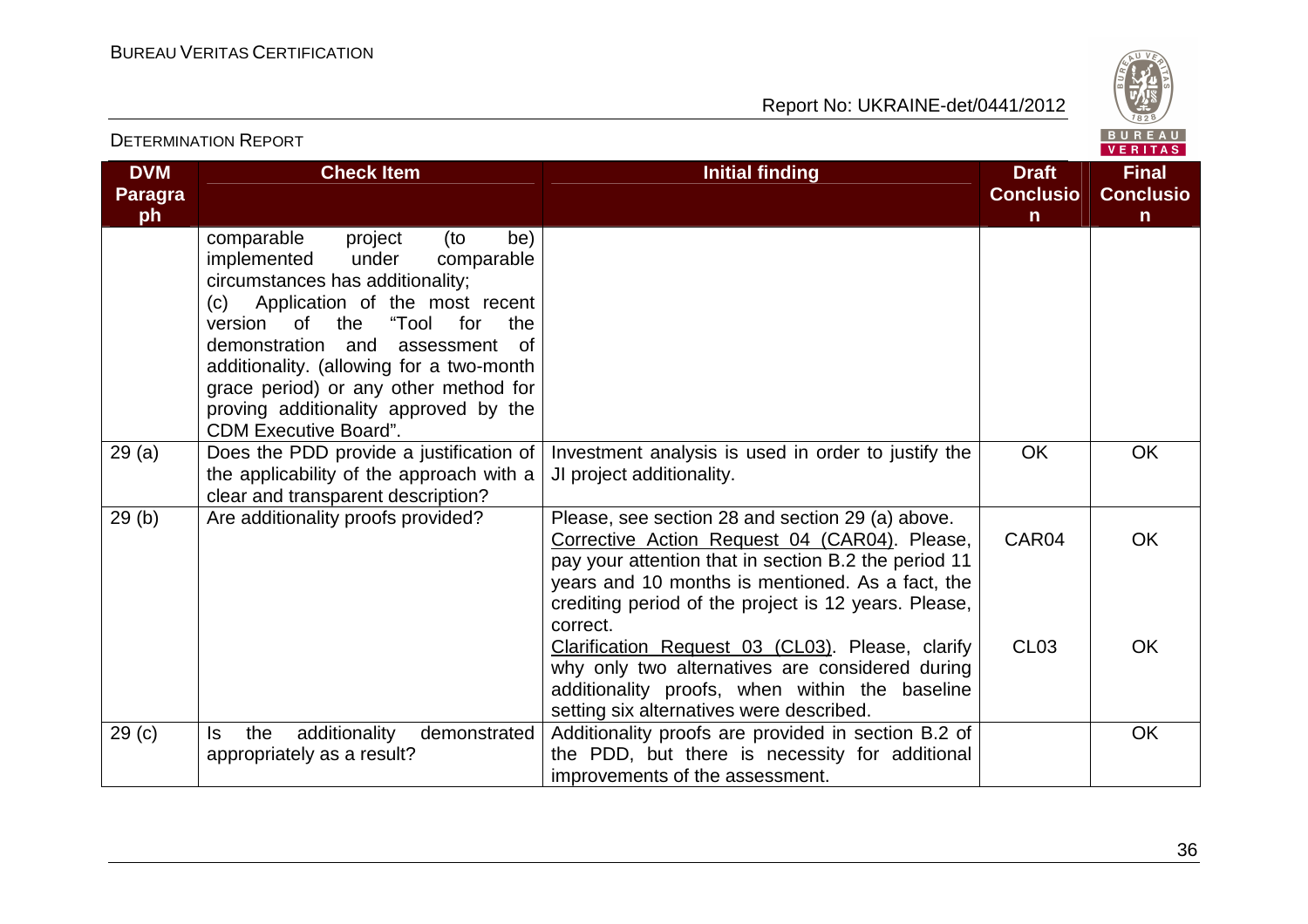



VERITAS **DVM Check Item Initial finding Check Item Initial finding Check Item Initial finding Initial finding Initial finding Final Paragra Conclusio Conclusioph nn**  OK Corrective Action Request 05 (CAR05). PDD's CAR05 page 15 first paragraph contains the following passage: "The market of such metal products as pipes and railway wheels is a transparent market where standardized types of products exist.", which seems irrelevant to the present project. Please remove. Corrective Action Request 06 (CAR06). The CAR06 OK developer does not provide documentary justification why cost of equity is employed instead of WACC. Please, provide the documentary evidence that the present project has been completed without attraction of the debt capital. For example, it may be the balance sheet as of the end of 2010 confirming the absence of the bank loans. CAR07 **OK** Corrective Action Request 07 (CAR07). Please, re-check whether tariffs, costs and investment values are indicated with VAT included or not. The electrical energy tariff seems to be indicated with VAT included. Please, note that the general approach is to make calculations using all input values (investment costs, tariffs and prices) with VAT excluded. Corrective Action Request 08 (CAR08). All CAR08 OK investment costs are now concentrated in 2007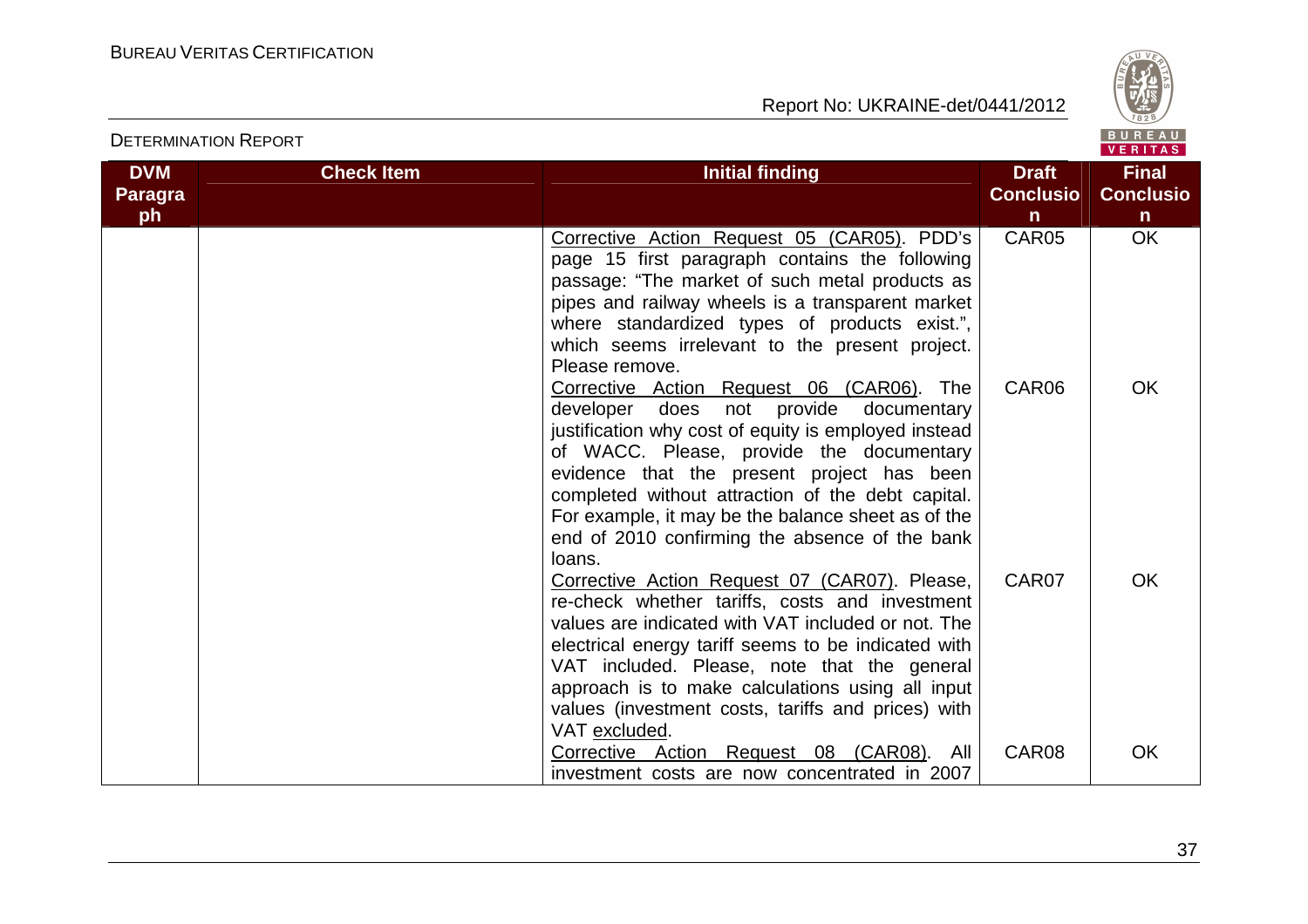

| <b>DETERMINATION REPORT</b>        |                                                                                                                                                       |                                                                                                                                                                                                                                                                                                                                                                                                                                                                                           | BUREAU<br><b>VERITAS</b>                         |                                                  |
|------------------------------------|-------------------------------------------------------------------------------------------------------------------------------------------------------|-------------------------------------------------------------------------------------------------------------------------------------------------------------------------------------------------------------------------------------------------------------------------------------------------------------------------------------------------------------------------------------------------------------------------------------------------------------------------------------------|--------------------------------------------------|--------------------------------------------------|
| <b>DVM</b><br><b>Paragra</b><br>ph | <b>Check Item</b>                                                                                                                                     | <b>Initial finding</b>                                                                                                                                                                                                                                                                                                                                                                                                                                                                    | <b>Draft</b><br><b>Conclusio</b><br>$\mathsf{n}$ | <b>Final</b><br><b>Conclusio</b><br>$\mathsf{n}$ |
|                                    |                                                                                                                                                       | only while it is evident from the PDD that expenses<br>were more or less evenly distributed in the period<br>of 2007-2010. Please, reflect exact historical<br>distribution of the investment costs by years in the<br>cash flow.<br>Corrective Action Request 09 (CAR09). The                                                                                                                                                                                                            | CAR09                                            | OK                                               |
|                                    |                                                                                                                                                       | liquidating value of the project assets is assumed<br>to be 5% of the initial value. Taking into account<br>previous remark and gradual commissioning of the<br>during 2008-2010, it<br>equipment<br>seems<br>underestimated. Please, recalculate liquidating<br>value basing on remaining lifetime of each plant<br>and equipment, i.e. new boiler DE-25-14,<br>modernized elements of the boiler DKVR 10-13,<br>reconstructed steam pipeline and heat energy<br>recuperation equipment. |                                                  |                                                  |
|                                    |                                                                                                                                                       | Corrective Action Request 10 (CAR10). Please,<br>recheck oil consumption figures for 2007 indicated<br>in the cash flow. Taking into account that no new<br>plant or equipment have been commissioned yet<br>that year Revenues from oil saving should be<br>equal to Expenses fuel oil consumption.                                                                                                                                                                                      | CAR <sub>10</sub>                                | <b>OK</b>                                        |
| 30                                 | If the approach 28 (c) is chosen, are all<br>explanations,<br>descriptions<br>and<br>analyses made in accordance with the<br>selected tool or method? | Refer to section 28-29 above and to the Table 2 of<br>this Determination protocol.                                                                                                                                                                                                                                                                                                                                                                                                        | <b>OK</b>                                        | <b>OK</b>                                        |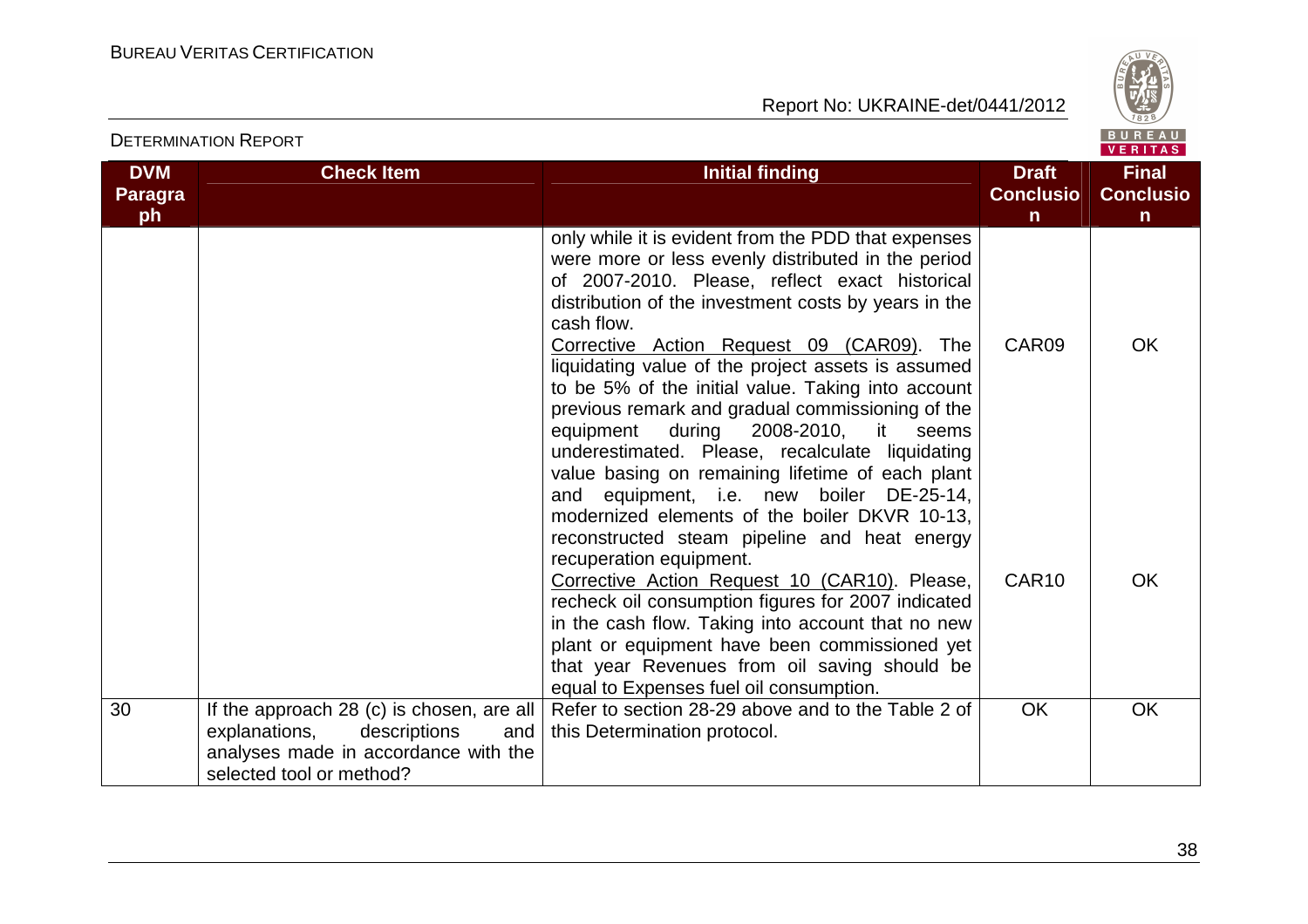

|                              | <b>DETERMINATION REPORT</b>                                                                                                                                                                                                                                   |                                                                                                                                                                                                                                            |                                  | <b>BUREAU</b><br>VERITAS         |
|------------------------------|---------------------------------------------------------------------------------------------------------------------------------------------------------------------------------------------------------------------------------------------------------------|--------------------------------------------------------------------------------------------------------------------------------------------------------------------------------------------------------------------------------------------|----------------------------------|----------------------------------|
| <b>DVM</b><br><b>Paragra</b> | <b>Check Item</b>                                                                                                                                                                                                                                             | <b>Initial finding</b>                                                                                                                                                                                                                     | <b>Draft</b><br><b>Conclusio</b> | <b>Final</b><br><b>Conclusio</b> |
| ph                           |                                                                                                                                                                                                                                                               |                                                                                                                                                                                                                                            | $\mathsf{n}$                     | $\mathsf{n}$                     |
|                              | <b>Approved CDM methodology approach only</b>                                                                                                                                                                                                                 |                                                                                                                                                                                                                                            |                                  |                                  |
| 31(a)                        | Does the PDD provide the title,<br>reference number and version of the<br>approved CDM methodology used?                                                                                                                                                      | Not applicable because JI specific approach was<br>selected for identifying the baseline.                                                                                                                                                  | N/A                              | N/A                              |
| 31 <sub>(b)</sub>            | Does the PDD provide a description of<br>why and how the referenced approved<br>CDM methodology is applicable to the<br>project?                                                                                                                              | Not applicable                                                                                                                                                                                                                             | N/A                              | N/A                              |
| 31 <sub>(c)</sub>            | Are all explanations, descriptions and<br>analyses with regard to additionality<br>made in accordance with the selected<br>methodology?                                                                                                                       | Not applicable                                                                                                                                                                                                                             | N/A                              | N/A                              |
| 31 <sub>(d)</sub>            | Are additionality proofs provided?                                                                                                                                                                                                                            | Not applicable                                                                                                                                                                                                                             | N/A                              | N/A                              |
| 31(e)                        | additionality<br>the<br>demonstrated<br>ls.<br>appropriately as a result?                                                                                                                                                                                     | Not applicable                                                                                                                                                                                                                             | N/A                              | N/A                              |
|                              | Project boundary (applicable except for JI LULUCF projects                                                                                                                                                                                                    |                                                                                                                                                                                                                                            |                                  |                                  |
|                              | <b>JI specific approach only</b>                                                                                                                                                                                                                              |                                                                                                                                                                                                                                            |                                  |                                  |
| 32(a)                        | Does the project boundary defined in<br>the PDD encompass all anthropogenic<br>emissions by sources of GHGs that<br>are:<br>(i)<br>Under the control of the project<br>participants?<br>(ii) Reasonably attributable to the<br>project?<br>(iii) Significant? | PDD describes project boundary of JI project.<br>According to the description, fuel consumption in<br>the production process and electricity consumption<br>for biomass preparation and handling are the main<br>sources of the emissions. | <b>OK</b>                        | OK                               |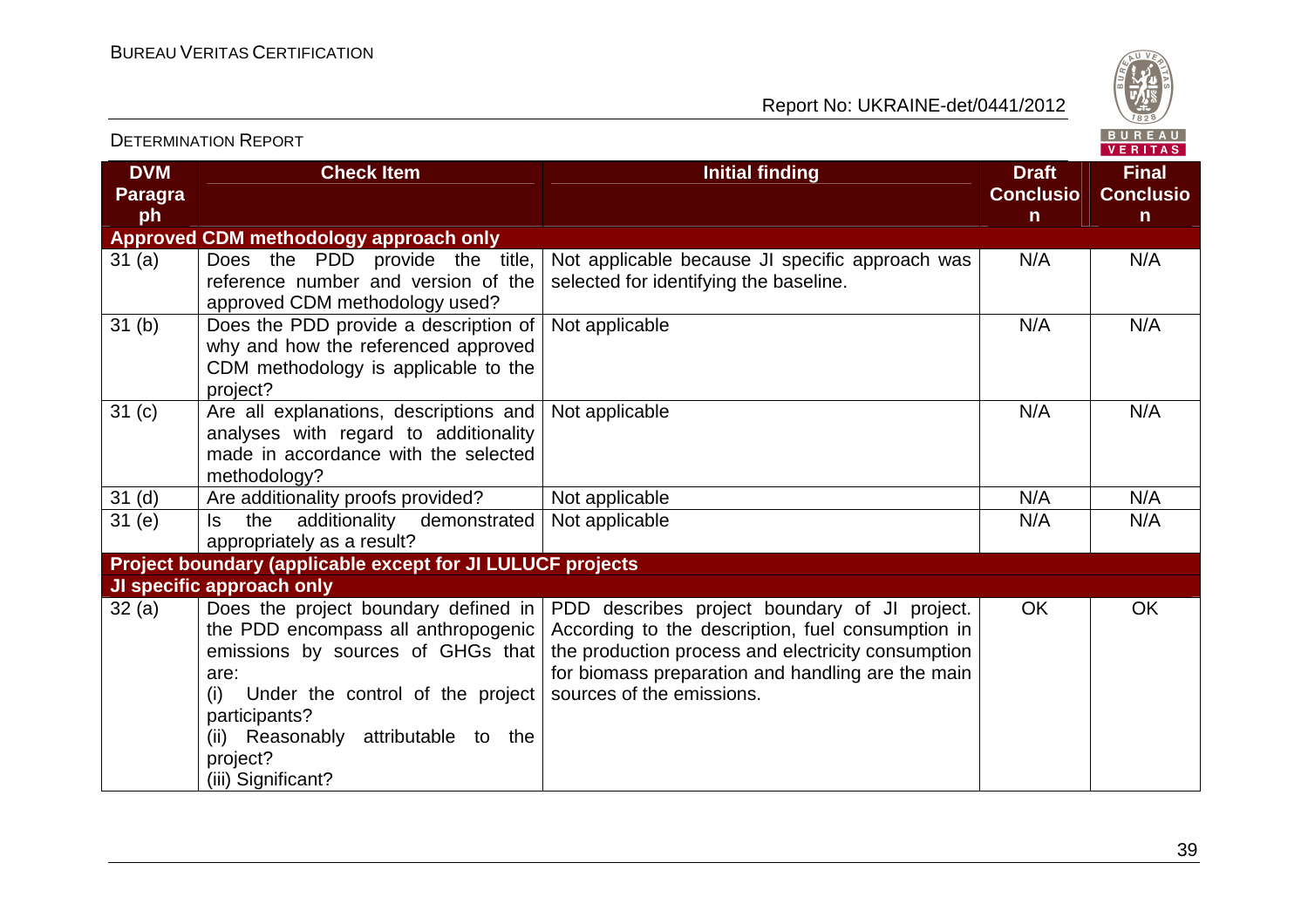

|                                    |                                                                                                                                                                                             |                                                                                                                                                                                                                                                                                        |                                        | VERITAS                                          |
|------------------------------------|---------------------------------------------------------------------------------------------------------------------------------------------------------------------------------------------|----------------------------------------------------------------------------------------------------------------------------------------------------------------------------------------------------------------------------------------------------------------------------------------|----------------------------------------|--------------------------------------------------|
| <b>DVM</b><br><b>Paragra</b><br>ph | <b>Check Item</b>                                                                                                                                                                           | <b>Initial finding</b>                                                                                                                                                                                                                                                                 | <b>Draft</b><br><b>Conclusio</b><br>n. | <b>Final</b><br><b>Conclusio</b><br>$\mathsf{n}$ |
| 32(b)                              | Is the project boundary defined on the<br>basis of a case-by-case assessment<br>with regard to the criteria referred to in<br>32 (a) above?                                                 | Please, see section 32 (a) above.                                                                                                                                                                                                                                                      | <b>OK</b>                              | OK                                               |
| 32(c)                              | Are the delineation of the project<br>boundary and the gases and sources<br>included appropriately described and<br>justified in the PDD by using a figure or<br>flow chart as appropriate? | The project boundary and the gases and sources<br>included are appropriately described and justified<br>in the PDD by using a figure and flow chart (refer<br>to the table 11 and the figure 3 and the figure 4 in<br>the PDD).<br>All details are provided in section B.3 of the PDD. | <b>OK</b>                              | OK                                               |
| 32 <sub>(d)</sub>                  | Are all gases and sources included<br>explicitly stated, and the exclusions of<br>any sources related to the baseline or<br>the project are appropriately justified?                        | In section B.3 of the PDD all gases and sources<br>included are explicitly stated; the information<br>presented in the table 11.                                                                                                                                                       | <b>OK</b>                              | OK                                               |
|                                    | Approved CDM methodology approach only                                                                                                                                                      |                                                                                                                                                                                                                                                                                        |                                        |                                                  |
| 33                                 | Is the project boundary defined in<br>accordance with the approved CDM<br>methodology?                                                                                                      | Not applicable because JI specific approach was<br>selected for identifying the baseline.                                                                                                                                                                                              | N/A                                    | N/A                                              |
| <b>Crediting period</b>            |                                                                                                                                                                                             |                                                                                                                                                                                                                                                                                        |                                        |                                                  |
| 34(a)                              | Does the PDD state the starting date of<br>the project as the date on which the<br>implementation or construction or real<br>action of the project will begin or<br>began?                  | The starting date of the project is 08/11/2007; the<br>day when works on rehabilitation of natural gas-<br>fired boiler DE 25-14 started. The document that<br>confirms the mentioned date was provided during<br>site visit.                                                          | <b>OK</b>                              | OK                                               |
| 34(a)                              | Is the starting date after the beginning<br>of 2000?                                                                                                                                        | The JI project starts on 2007. Also, see section 34<br>(a) above.                                                                                                                                                                                                                      | <b>OK</b>                              | OK                                               |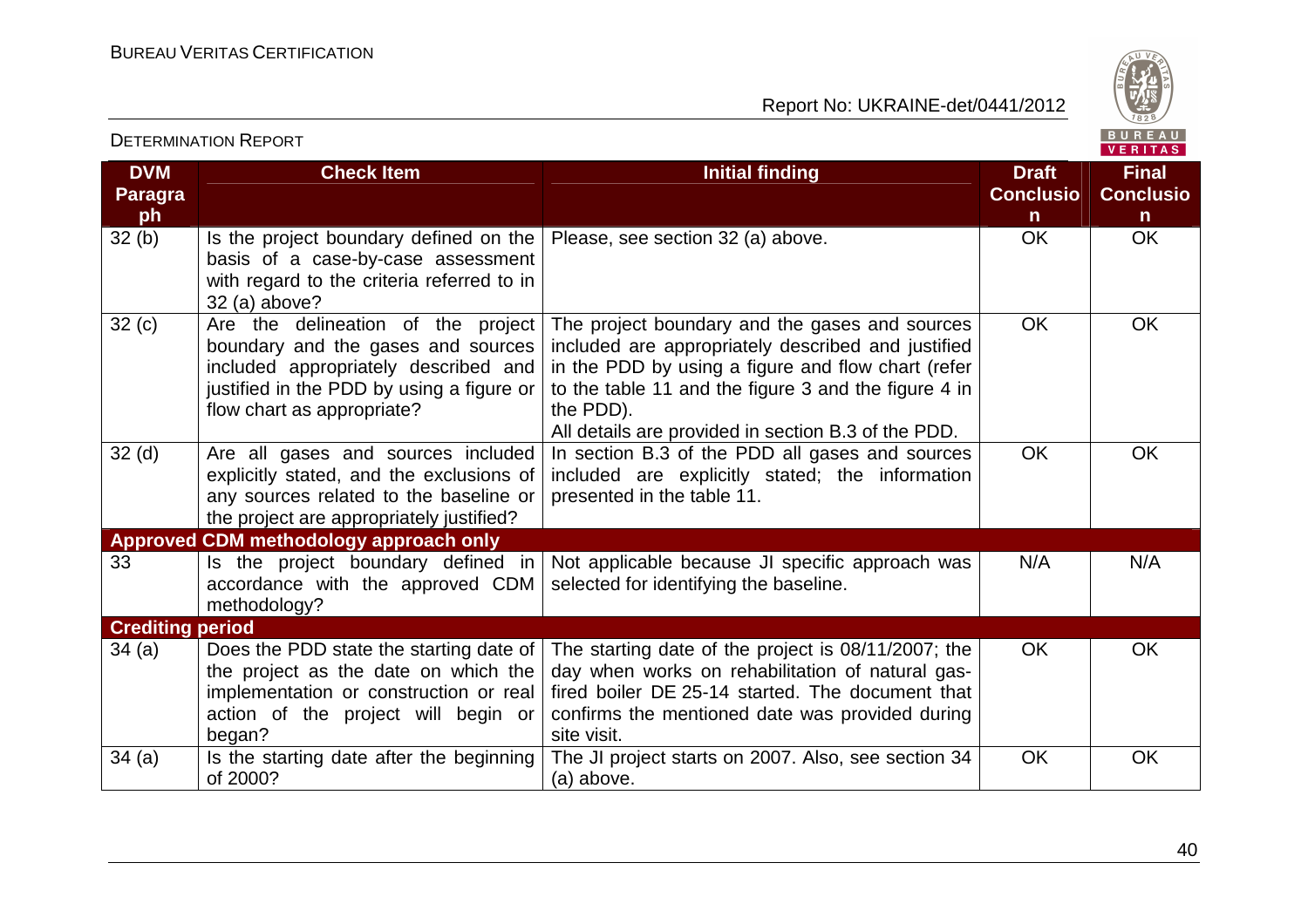



| <b>DVM</b><br><b>Paragra</b><br>ph | <b>Check Item</b>                                                                                                                                                                         | <b>Initial finding</b>                                                                                                                                                                                                                                                                                                                                                                         | <b>Draft</b><br><b>Conclusio</b><br>n | <b>Final</b><br><b>Conclusio</b><br>$\mathsf{n}$ |
|------------------------------------|-------------------------------------------------------------------------------------------------------------------------------------------------------------------------------------------|------------------------------------------------------------------------------------------------------------------------------------------------------------------------------------------------------------------------------------------------------------------------------------------------------------------------------------------------------------------------------------------------|---------------------------------------|--------------------------------------------------|
| 34 <sub>(b)</sub>                  | Does the PDD state the expected<br>operational lifetime of the project in<br>years and months?                                                                                            | The expected operational lifetime provided in the<br>PDD is 12 years and 0 months or 144 months (i.e.,<br>the period from 01/01/2008 to 31/12/2019).                                                                                                                                                                                                                                           | <b>OK</b>                             | OK                                               |
| 34(c)                              | Does the PDD state the length of the<br>crediting period in years and months?                                                                                                             | The length of the crediting period is stated in the<br>PDD in years and months such as 12 years and 0<br>months or 144 months.<br>The crediting period divided into two phases, such<br>as:<br>1. 5 years or 60 months – the first commitment<br>period (01/01/2008 - 31/12/2012);<br>2. 7 years or 84 months - period after the first<br>commitment<br>(01/01/2013)<br>period<br>31/12/2019). | <b>OK</b>                             | OK                                               |
| 34(c)                              | Is the starting date of the crediting<br>period on or after the date of the first<br>emission reductions or enhancements<br>of net removals generated by the<br>project?                  | The starting date of the crediting period is on the<br>date of the first emission reductions generated by<br>the JI project.                                                                                                                                                                                                                                                                   | OK                                    | OK                                               |
| 34 <sub>(d)</sub>                  | Does the PDD state that the crediting<br>period for issuance of ERUs starts only<br>after the beginning of 2008 and does<br>not extend beyond the operational<br>lifetime of the project? | The commitment period starts after the beginning<br>of 2008, i.e. 01/01/2008 - 31/12/2012. Moreover,<br>the crediting period extends beyond 2012. It is the<br>issue for approval by the Host Party. The period<br>after the first commitment period is 01/01/2013 -<br>31/12/2019.                                                                                                            | <b>OK</b>                             | <b>OK</b>                                        |
| 34(d)                              | If the crediting period extends beyond<br>2012, does the PDD state that the                                                                                                               | According to the project design document, the<br>crediting period extends beyond 2012. It is the                                                                                                                                                                                                                                                                                               | <b>OK</b>                             | OK                                               |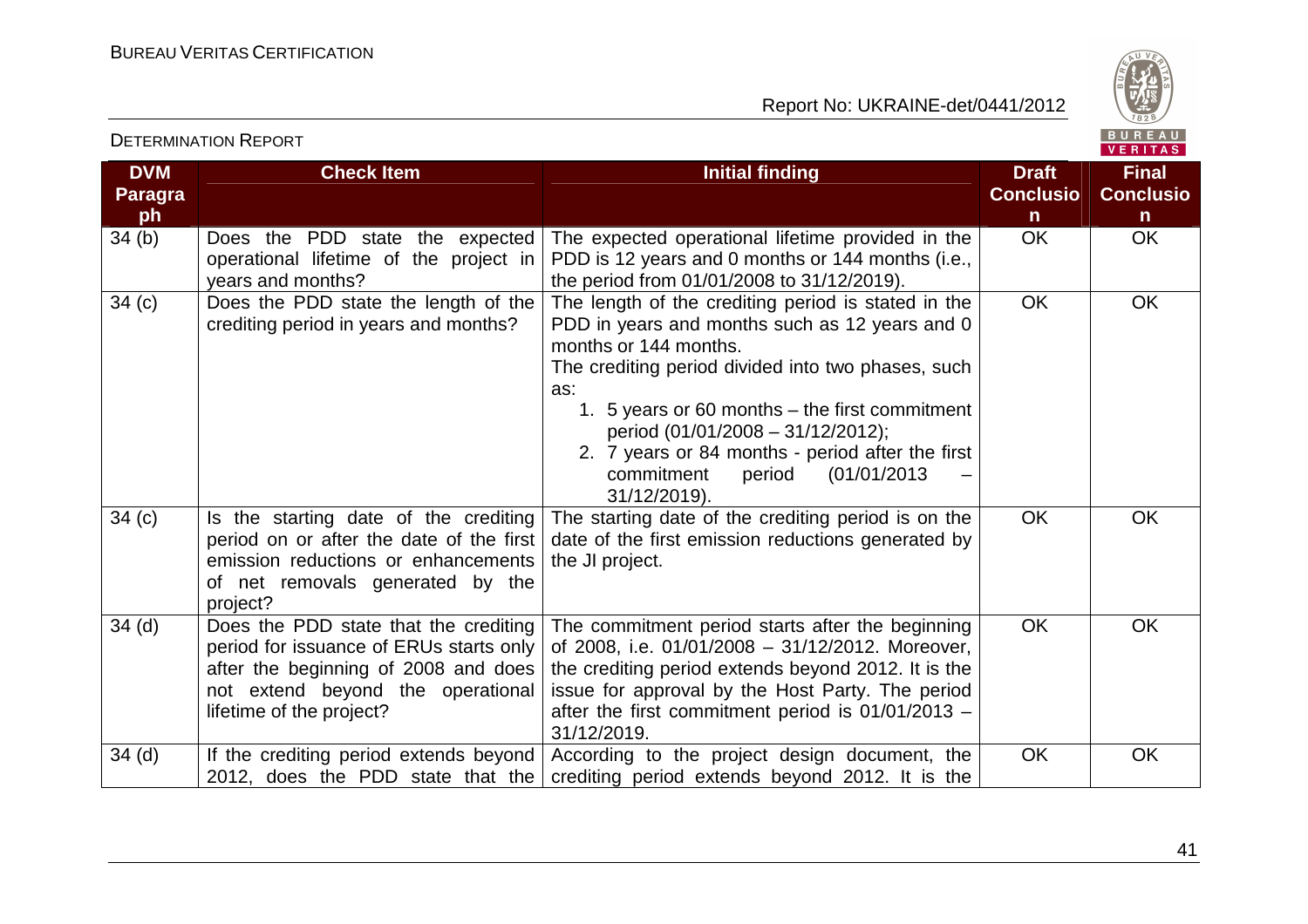

|                                    | <b>DETERMINATION REPORT</b>                                                                                                                                                                                                                                |                                                                                                                                                                                                                                                                                                                                                                                                                               |                                                  | B U K E A U  <br>VERITAS                         |
|------------------------------------|------------------------------------------------------------------------------------------------------------------------------------------------------------------------------------------------------------------------------------------------------------|-------------------------------------------------------------------------------------------------------------------------------------------------------------------------------------------------------------------------------------------------------------------------------------------------------------------------------------------------------------------------------------------------------------------------------|--------------------------------------------------|--------------------------------------------------|
| <b>DVM</b><br><b>Paragra</b><br>ph | <b>Check Item</b>                                                                                                                                                                                                                                          | <b>Initial finding</b>                                                                                                                                                                                                                                                                                                                                                                                                        | <b>Draft</b><br><b>Conclusio</b><br>$\mathsf{n}$ | <b>Final</b><br><b>Conclusio</b><br>$\mathsf{n}$ |
|                                    | extension is subject to the host Party<br>approval?<br>emission<br>Are<br>the<br>estimates<br>of<br>reductions or enhancements of net<br>removals presented separately for<br>those until 2012 and those after 2012?                                       | subject for approval by the Host Party.<br>As a fact, the estimates of emission reductions are<br>provided separately for two considered periods.                                                                                                                                                                                                                                                                             |                                                  |                                                  |
| <b>Monitoring plan</b>             |                                                                                                                                                                                                                                                            |                                                                                                                                                                                                                                                                                                                                                                                                                               |                                                  |                                                  |
| 35                                 | Does the PDD explicitly indicate which<br>of the following approaches is used?<br>- JI specific approach<br>Approved CDM methodology<br>approach                                                                                                           | In the PDD explicitly indicated that the JI specific<br>approach is used for establishing the monitoring<br>plan.                                                                                                                                                                                                                                                                                                             | <b>OK</b>                                        | OK                                               |
|                                    | JI specific approach only                                                                                                                                                                                                                                  |                                                                                                                                                                                                                                                                                                                                                                                                                               |                                                  |                                                  |
| 36(a)                              | Does the monitoring plan describe:<br>relevant factors and<br>All<br>kev<br>characteristics that will be monitored?<br>- The period in which they will be<br>monitored?<br>- All decisive factors for the control and<br>reporting of project performance? | According to the project design document,<br>monitoring will be carried out during the crediting<br>period of the JI project. The monitoring plan<br>describes all<br>relevant<br>factors<br>and<br>key<br>characteristics are to be monitored and<br>their<br>monitoring period. Some of parameters are to be<br>monitored by measurement equipments, and<br>some of data are defined in the national official<br>documents. | <b>OK</b>                                        | <b>OK</b>                                        |
| 36 <sub>(b)</sub>                  | Does the monitoring plan specify the<br>indicators, constants and variables<br>used that are reliable, valid and provide<br>transparent picture of the emission                                                                                            | The monitoring plan specifies the constants and<br>variables used. Based on the documented<br>evidences, they are reliable, valid and provide<br>transparent picture of the emission reductions                                                                                                                                                                                                                               | <b>OK</b>                                        | <b>OK</b>                                        |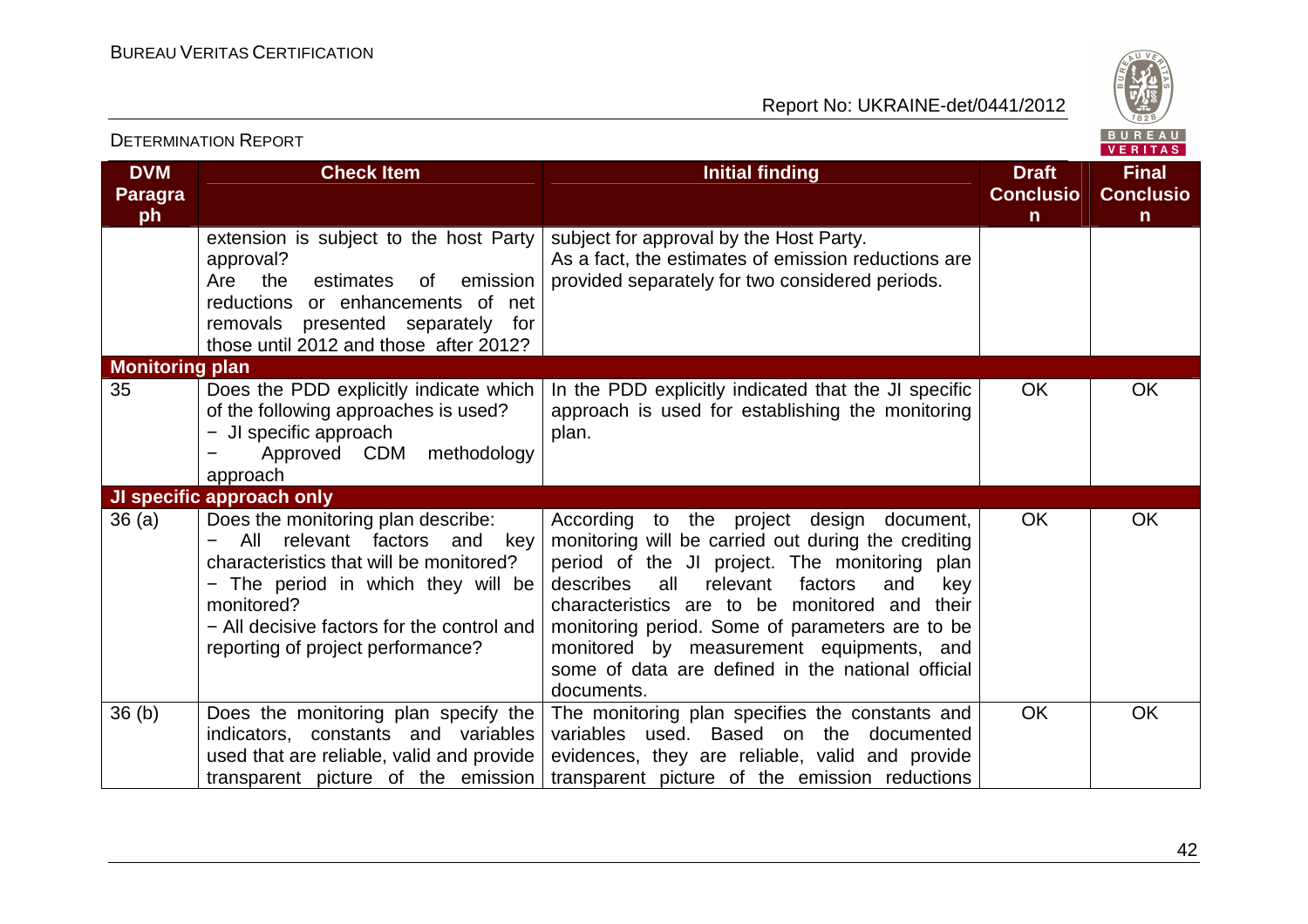

VERITAS

#### **DVM Paragraph Check Item Initial finding Check Item Initial finding Check Item Initial finding Initial finding Initial finding ConclusionFinal Conclusion** reductions or enhancements of net calculation. removals to be monitored?  $36(b)$  If default values are used: − Are accuracy and reasonableness carefully balanced in their selection? − Do the default values originate from recognized sources? − Are the default values supported by statistical analyses providing reasonable confidence levels? − Are the default values presented in a transparent manner? In the monitoring plan regarded constant value, i.e., Specific consumption of thermal energy for salt production in the baseline scenario. This value is estimated on the basis of historical monitoring data. All values used for calculation of default parameter were justified with initial documents (e.g., technical report of the plant and official statistic documents). The algorithm of estimation was provided in details in the PDD. Consequently, it is presented in a transparent manner. Corrective Action Request 11 (CAR11). According to the requirements of Guidance on criteria for baseline setting and monitoring and the State Environmental Investment Agency, the project participants are encouraged to use country specific values of carbon dioxide emission factors.Please, made amendments. Corrective Action Request 12 (CAR12). Please, regard the Net calorific value of fuel oil and natural gas parameters as monitoring ones in order to ensure accuracy of the calculations in the future. Clarification Request 04 (CL04). In the Excel spreadsheet NCV of biomass pellets is indicated. Please, clarify where it is used. CAR11 CAR12 CL04 **OK OK OK**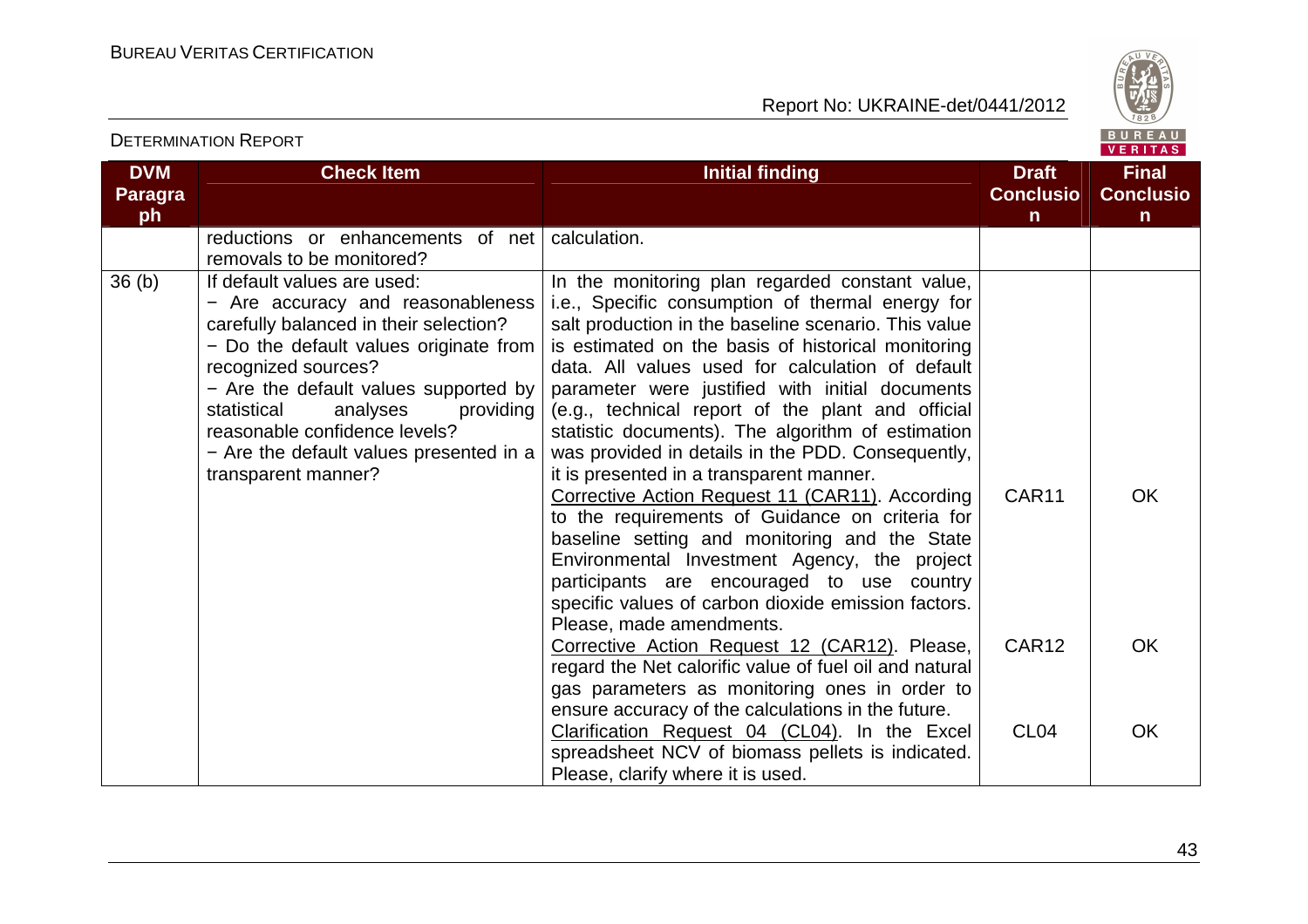Report No: UKRAINE-det/0441/2012



VERITAS

#### **DVM Paragraph**  $36$  (b) (i) **Check Item Draft Check Item Initial finding Check Item Draft Conclusion** $\overline{OK}$ **Final Conclusion** OK OK For those values that are to be provided by the project participants, does the monitoring plan clearly indicate how the values are to be selected and justified? Yes, the monitoring values provided by the project participants are justified in a traceable and transparent manner. But some description of the parameter should be clarified and improved. See section 36 (b) of the Determination protocol above. In the PDD indicated the list of values that are 36 (b) (ii)  $\vert$  For other values, − Does the monitoring plan clearly indicate the precise references from which these values are taken? − Is the conservativeness of the values provided justified? ) For all data sources, does the calculated by formula and using default values and data from the monitoring documented evidences (e.g., technical reports, logbook, and other national documents). OK OK  $36$  (b) (iii) monitoring plan specify the procedures to be followed if expected data are unavailable? Monitoring plan specifies the monitoring data cross-checking procedure to decrease uncertainty and to ensure accuracy. Corrective Action Request 13 (CAR13). Please, specify the procedures to be followed if expected monitoring data are unavailable. International System Units are used partly. The Nok Theory OK CAR13 OK 36 (b) (iv)  $36(b)(v)$ Are International System Unit (SI units) used?  $36$  (b) (v) Does the monitoring plan note any parameters, coefficients, variables, etc. that are used to calculate baseline emissions or net removals but are obtained through monitoring? 36 (b) (v)  $\vert$  is the use of parameters, coefficients, The monitoring plan notes one parameter is to be obtained through monitoring in order to calculate baseline emissions, such as Quantity of salt produced in the project scenario in year y. OK OK variables, etc. consistent between the | monitoring plan of JI project, the use of Yes. According to the information from the OK OK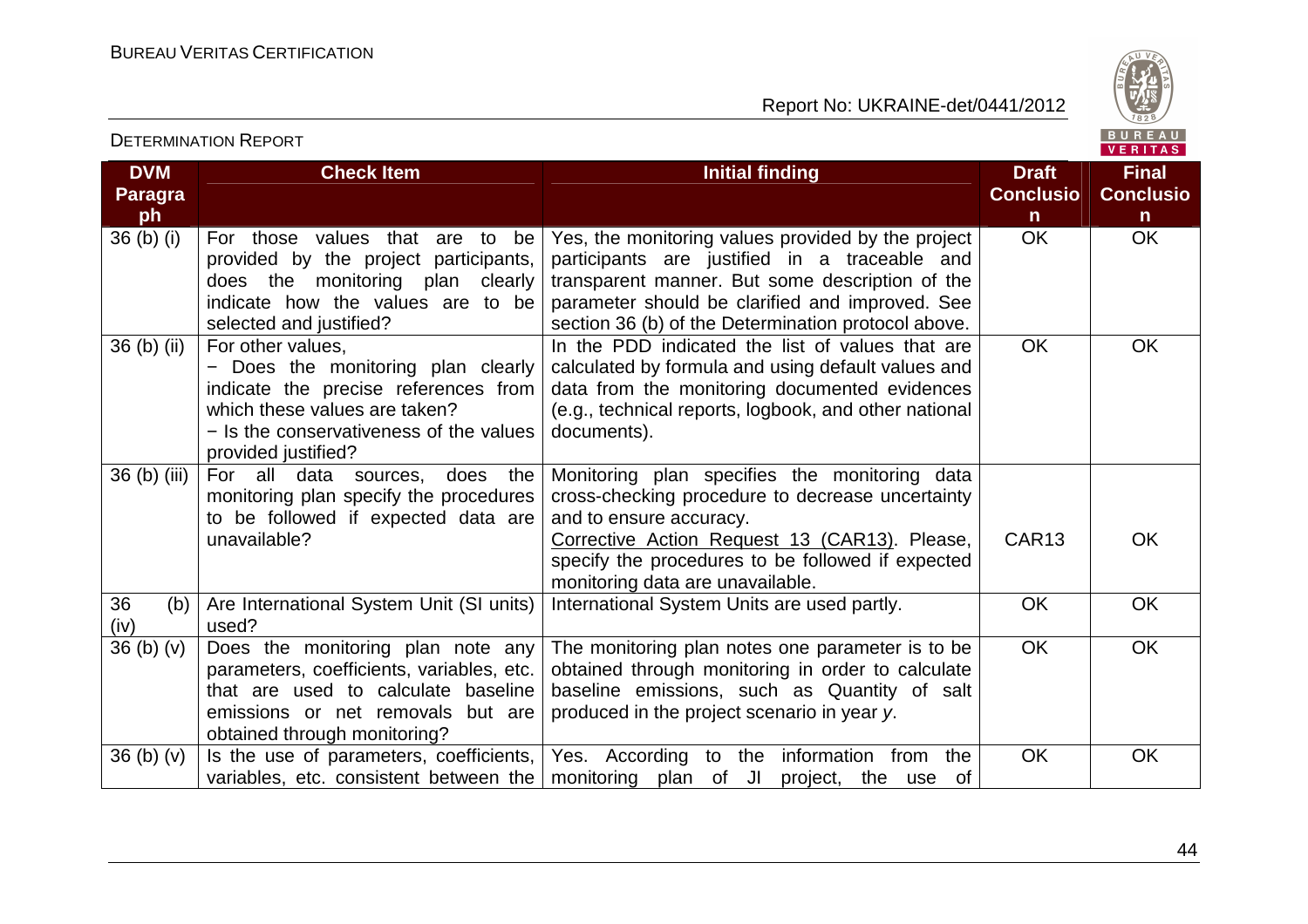

| <b>DVM</b><br><b>Paragra</b><br>ph | <b>Check Item</b>                                                                                                                                                                                                                                                                                                                                                                                                                                                                                                                                                                                                                                                          | <b>Initial finding</b>                                                                                                                                                                                                                                                                        | <b>Draft</b><br><b>Conclusio</b><br>$\mathsf{n}$ | <b>Final</b><br><b>Conclusio</b><br>n |
|------------------------------------|----------------------------------------------------------------------------------------------------------------------------------------------------------------------------------------------------------------------------------------------------------------------------------------------------------------------------------------------------------------------------------------------------------------------------------------------------------------------------------------------------------------------------------------------------------------------------------------------------------------------------------------------------------------------------|-----------------------------------------------------------------------------------------------------------------------------------------------------------------------------------------------------------------------------------------------------------------------------------------------|--------------------------------------------------|---------------------------------------|
|                                    | baseline and monitoring plan?                                                                                                                                                                                                                                                                                                                                                                                                                                                                                                                                                                                                                                              | parameters and variables are consistent between<br>the baseline and monitoring plan.                                                                                                                                                                                                          |                                                  |                                       |
| 36 <sub>(c)</sub>                  | Does the monitoring plan draw on the<br>list of standard variables contained in<br>appendix B of "Guidance on criteria for<br>baseline setting and monitoring"?                                                                                                                                                                                                                                                                                                                                                                                                                                                                                                            | There are used monitoring values contained in<br>appendix B of "Guidance on criteria for baseline<br>setting and monitoring", i.e. PE <sub>v</sub> , BEy, EF <sub>CO2.Fuel oil,</sub><br>EF <sub>CO2.NG</sub> , NCV <sub>Fuel_oil</sub> , NCV <sub>NG</sub> , EF <sub>CO2,ELEC,y</sub> , etc. | <b>OK</b>                                        | OK                                    |
| 36 <sub>(d)</sub>                  | Does the monitoring plan explicitly and<br>clearly distinguish:<br>(i) Data and parameters that are not<br>monitored throughout the crediting<br>period, but are determined only once<br>(and thus remain fixed throughout the<br>crediting period), and that are available<br>already at the stage of determination?<br>(ii) Data and parameters that are not<br>monitored throughout the crediting<br>period, but are determined only once<br>(and thus remain fixed throughout the<br>crediting period), but that are not<br>already available at the stage of<br>determination?<br>(iii) Data and parameters that are<br>monitored throughout the crediting<br>period? | monitoring plan explicitly and clearly<br>The<br>distinguishes the classification of the parameters.<br>Description in details is provided in section D.1 of<br>the PDD.                                                                                                                      | OK                                               | OK                                    |
| 36(e)                              |                                                                                                                                                                                                                                                                                                                                                                                                                                                                                                                                                                                                                                                                            | Does the monitoring plan describe the According to the monitoring plan, the methods                                                                                                                                                                                                           |                                                  |                                       |

DETERMINATION REPORT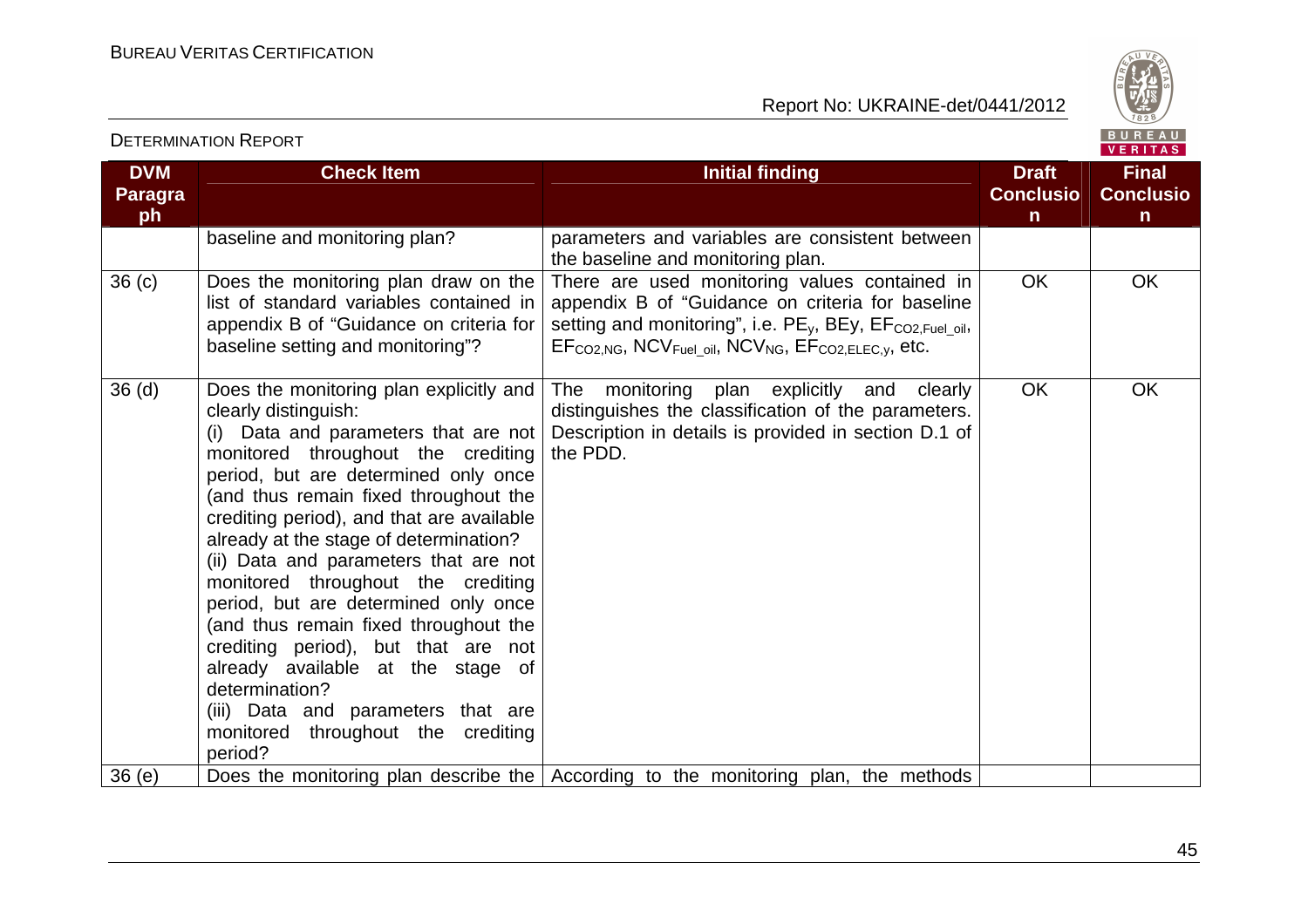

| <b>DVM</b><br><b>Paragra</b><br>ph | <b>Check Item</b>                                                                                                                                                                                                                                                                                  | <b>Initial finding</b>                                                                                                                                                                                                                                                                                                                                                                                                                                                  | <b>Draft</b><br><b>Conclusio</b><br>n | <b>Final</b><br><b>Conclusio</b><br>$\mathsf{n}$ |
|------------------------------------|----------------------------------------------------------------------------------------------------------------------------------------------------------------------------------------------------------------------------------------------------------------------------------------------------|-------------------------------------------------------------------------------------------------------------------------------------------------------------------------------------------------------------------------------------------------------------------------------------------------------------------------------------------------------------------------------------------------------------------------------------------------------------------------|---------------------------------------|--------------------------------------------------|
|                                    | methods employed for data monitoring<br>(including its frequency) and recording?                                                                                                                                                                                                                   | employed for data monitoring and recording as<br>well as its frequency are stated in section D of<br>the PDD.<br>Corrective Action Request 14 (CAR14). Please,<br>bring into conformity the way of the monitoring of<br>electricity consumption (pay your attention to the<br>section D.1 and D.3 of the PDD).                                                                                                                                                          | CAR14                                 | <b>OK</b>                                        |
| 36(f)                              | Does the monitoring plan elaborate all<br>algorithms and formulae used for the<br>estimation/calculation<br>of<br>baseline<br>emissions/removals<br>and<br>project<br>emissions/removals<br>direct<br><b>or</b><br>monitoring of emission reductions from<br>the project, leakage, as appropriate? | Monitoring plan elaborates the formulae used for<br>calculation and estimation of baseline emissions<br>and project emissions due to the JI project<br>implementation.<br>As per project design document, no leakage<br>occurs due to the JI project implementation. The<br>assessment of the leakage is stated in section B of<br>the PDD. As a result of assessment, there is<br>concluded that the amount of the leakage is not<br>significant and can be neglected. | <b>OK</b>                             | <b>OK</b>                                        |
| $36(f)$ (i)                        | Is the underlying rationale for the<br>algorithms/formulae explained?                                                                                                                                                                                                                              | Formulae from the monitoring plan are explained<br>with the underlying rationale.                                                                                                                                                                                                                                                                                                                                                                                       | <b>OK</b>                             | OK                                               |
| 36 (f) (ii)                        | Are consistent variables,<br>equation<br>formats, subscripts etc. used?                                                                                                                                                                                                                            | variables and subscripts<br>All<br>used<br>in<br>are<br>appropriate way.<br>Corrective Action Request 15 (CAR15). Please,<br>revise the index of the parameter P5 in table<br>D.1.1.1 and bring it into conformity with the last<br>one in the equation P-3.                                                                                                                                                                                                            | CAR <sub>15</sub>                     | <b>OK</b>                                        |
| 36 (f) (iii)                       | Are all equations numbered?                                                                                                                                                                                                                                                                        | In the PDD all presented formulae are numerated.                                                                                                                                                                                                                                                                                                                                                                                                                        | OK                                    | <b>OK</b>                                        |

DETERMINATION REPORT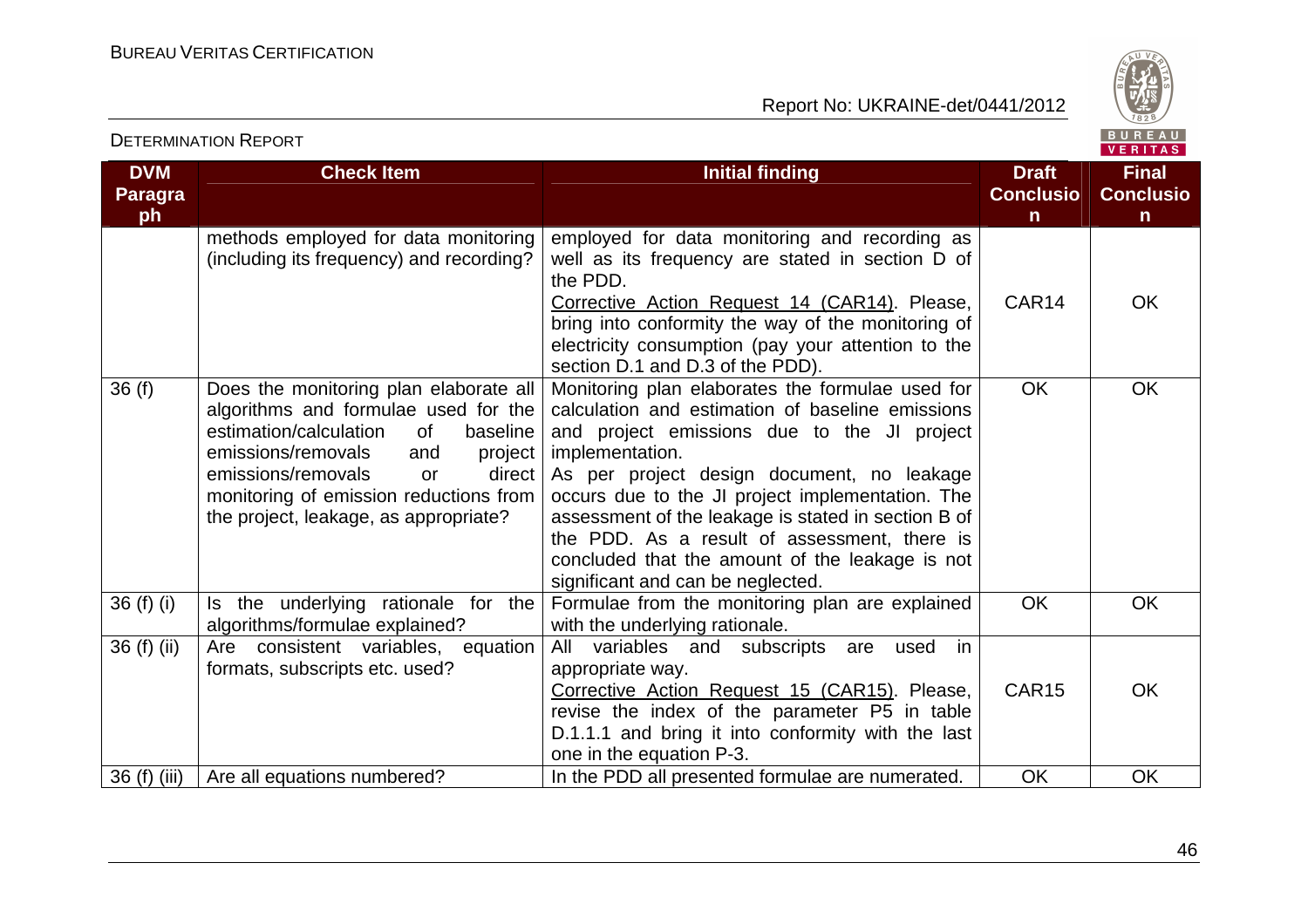

|                              |                                                                                                                                                                      |                                                                                                                                                       |                                  | VERIIAS.                         |
|------------------------------|----------------------------------------------------------------------------------------------------------------------------------------------------------------------|-------------------------------------------------------------------------------------------------------------------------------------------------------|----------------------------------|----------------------------------|
| <b>DVM</b><br><b>Paragra</b> | <b>Check Item</b>                                                                                                                                                    | <b>Initial finding</b>                                                                                                                                | <b>Draft</b><br><b>Conclusio</b> | <b>Final</b><br><b>Conclusio</b> |
| ph                           |                                                                                                                                                                      |                                                                                                                                                       | $\mathsf{n}$                     | $\mathsf{n}$                     |
| $36(f)$ (iv)                 | Are all variables, with units indicated<br>defined?                                                                                                                  | Units are provided for each variable from the<br>formulae.                                                                                            | <b>OK</b>                        | <b>OK</b>                        |
| 36(f)(v)                     | the<br>conservativeness<br>0f<br>the<br>ls.<br>algorithms/procedures justified?                                                                                      | The conservativeness of procedures are justified.                                                                                                     | <b>OK</b>                        | <b>OK</b>                        |
| 36(f)(v)                     | To the extent possible, are methods to<br>quantitatively account for uncertainty in<br>key parameters included?                                                      | The requested information is provided. Please,<br>see table D.2 of the PDD.                                                                           | <b>OK</b>                        | OK                               |
| 36 (f) (vi)                  | Is consistency between the elaboration<br>of the baseline scenario and the<br>procedure for calculating the emissions<br>or net removals of the baseline<br>ensured? | There is consistency between the elaboration of<br>the baseline scenario and the procedure for<br>calculating the emissions of the baseline scenario. | <b>OK</b>                        | OK                               |
| 36 (f) (vii)                 | Are any parts of the algorithms or<br>formulae that are not self-evident<br>explained?                                                                               | Formulae are self-evident explained. Also, refer to<br>the section 36 (f) of this determination protocol.                                             | <b>OK</b>                        | <b>OK</b>                        |
| 36 (f) (vii)                 | Is it justified that the procedure is<br>consistent with standard technical<br>procedures in the relevant sector?                                                    | The monitoring procedure is consistent with<br>national regulation and UNFCCC requirements.                                                           | <b>OK</b>                        | OK                               |
| 36 (f) (vii)                 | Are references provided as necessary?                                                                                                                                | The references to the normative documents in<br>relevant sector are provided in the PDD.                                                              | OK                               | OK                               |
| 36 (f) (vii)                 | implicit<br>Are<br>and<br>explicit<br>key<br>assumptions explained in a transparent<br>manner?                                                                       | Please, refer to the section 36 (f) of this<br>determination protocol.                                                                                | <b>OK</b>                        | OK                               |
| 36 (f) (vii)                 | Is it clearly stated which assumptions<br>significant<br>procedures<br>have<br>and<br>uncertainty associated with them, and $\vert$ of assumptions and procedures.   | In the project design document there is not stated<br>any information about significant uncertainty level                                             | <b>OK</b>                        | OK                               |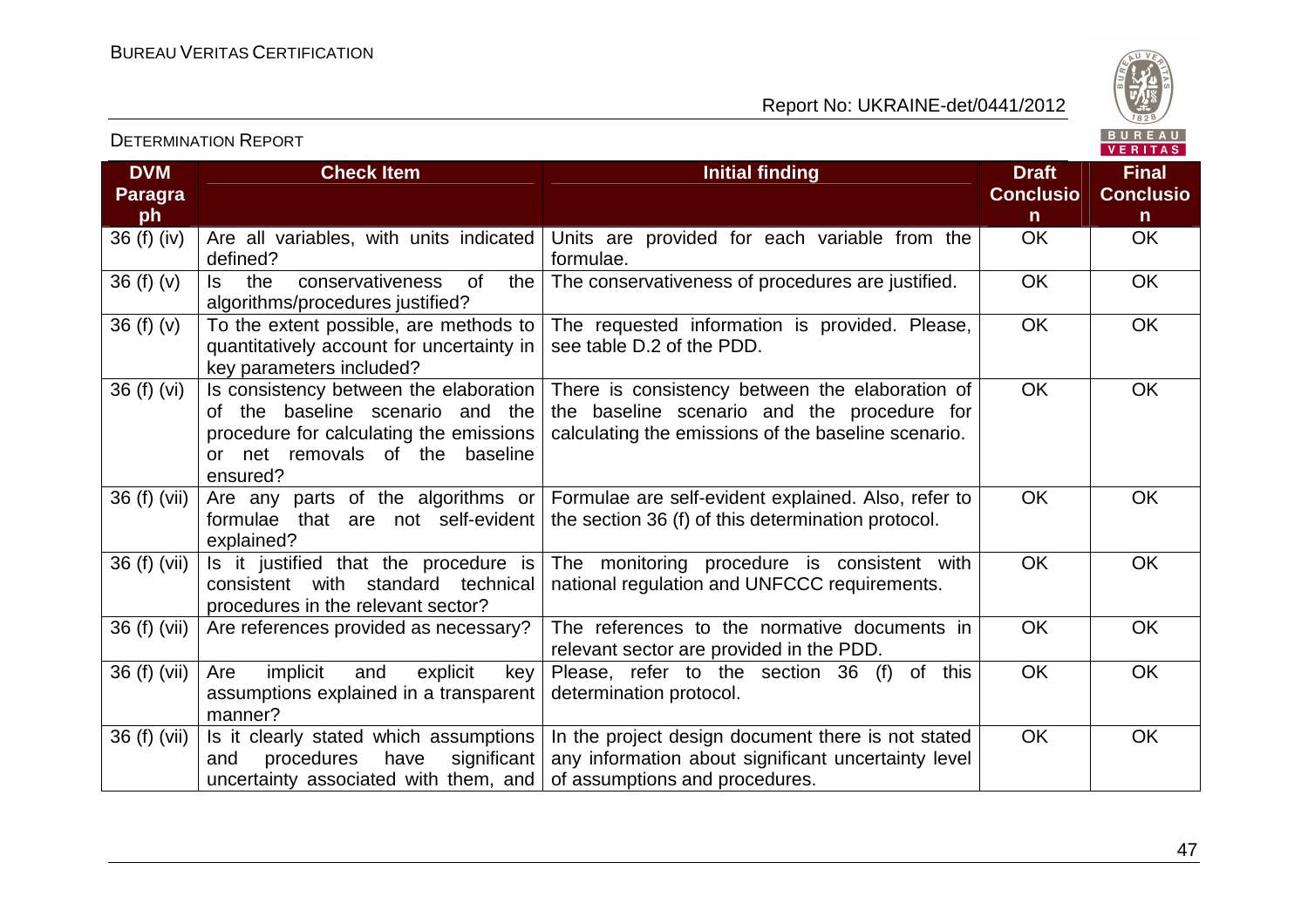

| <b>DVM</b><br><b>Paragra</b><br>ph | <b>Check Item</b>                                                                                                                                                                                                                                                                                          | <b>Initial finding</b>                                                                                                                                                                                                                                                                                                                                                                            | <b>Draft</b><br><b>Conclusio</b><br>n | <b>Final</b><br><b>Conclusio</b><br>$\mathsf{n}$ |
|------------------------------------|------------------------------------------------------------------------------------------------------------------------------------------------------------------------------------------------------------------------------------------------------------------------------------------------------------|---------------------------------------------------------------------------------------------------------------------------------------------------------------------------------------------------------------------------------------------------------------------------------------------------------------------------------------------------------------------------------------------------|---------------------------------------|--------------------------------------------------|
|                                    | uncertainty<br>is to<br>be<br>such<br>how<br>addressed?                                                                                                                                                                                                                                                    |                                                                                                                                                                                                                                                                                                                                                                                                   |                                       |                                                  |
| 36 (f) (vii)                       | Is the uncertainty of key parameters<br>described and, where possible, is an<br>uncertainty range at 95% confidence<br>level for key parameters for the<br>calculation of emission reductions or<br>enhancements<br>of l<br>net<br>removals<br>provided?                                                   | In the PDD project developer described the<br>uncertainty level of key parameters. Uncertainty<br>level of major concerned monitoring parameters<br>was assessed as low. Measuring devices for<br>monitoring<br>of<br>key<br>parameters<br>are<br>calibrated/verified in compliance with the state<br>regulation and in-plant standards in order to<br>assure quality control of monitoring data. | <b>OK</b>                             | <b>OK</b>                                        |
| 36(9)                              | Does the monitoring plan identify a<br>national or international<br>monitoring<br>standard if such standard has to be<br>and/or is applied to certain aspects of<br>the project?<br>Does the monitoring plan provide a<br>reference as to where a detailed<br>description of the standard can be<br>found? | No national or international monitoring standard<br>are used for the JI project implementation.<br>Monitoring procedure developed in the frame of JI<br>project design document will be followed during<br>the project realization.                                                                                                                                                               | <b>OK</b>                             | <b>OK</b>                                        |
| 36(h)                              | Does the monitoring plan document<br>techniques, if used for<br>statistical<br>monitoring, and that they are used in a<br>conservative manner?                                                                                                                                                             | As described in the PDD, the monitoring plan<br>document statistical techniques are used in a<br>conservative manner.                                                                                                                                                                                                                                                                             | <b>OK</b>                             | <b>OK</b>                                        |
| 36(i)                              | Does the monitoring plan present the<br>and<br>control<br>quality<br>assurance<br>procedures for the monitoring process,                                                                                                                                                                                   | The information about the quality assurance and<br>control procedures for the monitoring process,<br>including, information on calibration and on how                                                                                                                                                                                                                                             |                                       | <b>OK</b>                                        |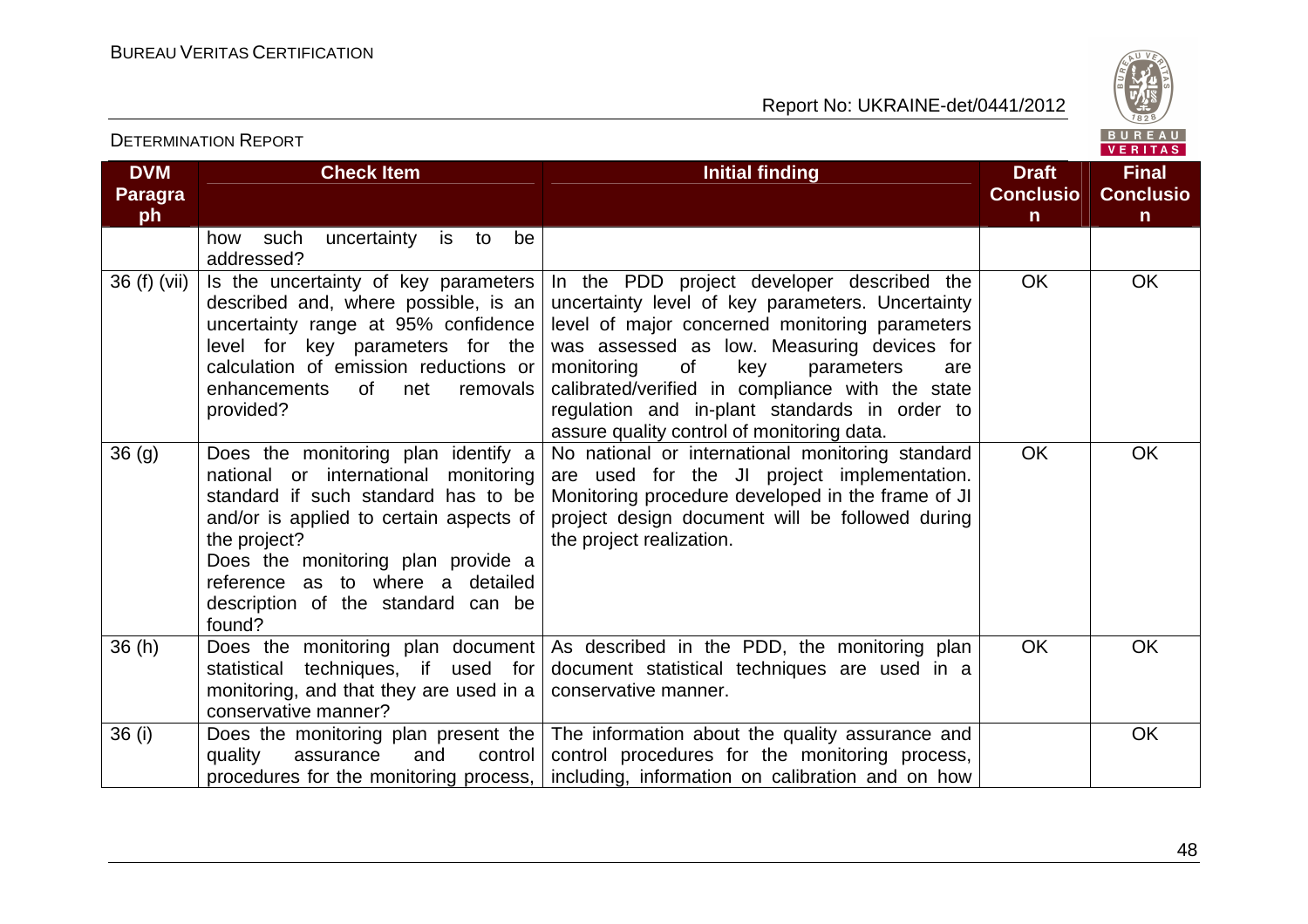

| <b>DVM</b><br><b>Paragra</b><br>ph | <b>Check Item</b>                                                                                                                                                                                                                                      | <b>Initial finding</b>                                                                                                                                                                                                                                                                                                                                                                                               | <b>Draft</b><br><b>Conclusio</b><br>n. | <b>Final</b><br><b>Conclusio</b><br>n. |
|------------------------------------|--------------------------------------------------------------------------------------------------------------------------------------------------------------------------------------------------------------------------------------------------------|----------------------------------------------------------------------------------------------------------------------------------------------------------------------------------------------------------------------------------------------------------------------------------------------------------------------------------------------------------------------------------------------------------------------|----------------------------------------|----------------------------------------|
|                                    | including, as appropriate, information<br>on calibration and on how records on<br>data and/or method validity and<br>accuracy are kept and made available<br>upon request?                                                                             | records on data and/or method validity and<br>accuracy are kept is presented in section D.2 and<br>section D.3 of the PDD.<br>Corrective Action Request 18 (CAR18). In order to<br>ensure that the data monitored and required for<br>verification are to be kept for two years after the<br>last transfer of ERUs for the project a special<br>documented instruction on monitoring data storage<br>must be issued. | CAR18                                  | <b>OK</b>                              |
| 36(j)                              | monitoring<br>plan clearly<br><b>Does</b><br>the<br>identify the responsibilities and the<br>authority regarding the monitoring<br>activities?                                                                                                         | Monitoring<br>identified<br>the<br>plan<br>responsible<br>departments regarding monitoring activities of the<br>JI project. Please, see section D.3 of the PDD.                                                                                                                                                                                                                                                      | <b>OK</b>                              | <b>OK</b>                              |
| 36(k)                              | Does the monitoring plan, on the<br>whole,<br>reflect<br>good<br>monitoring<br>practices appropriate to the project<br>type?<br>If it is a JI LULUCF project, is the good<br>practice guidance developed by IPCC<br>applied?                           | In general, the monitoring plan reflects that the<br>project activity is not a common practice in<br>Ukraine.                                                                                                                                                                                                                                                                                                        | <b>OK</b>                              | OK                                     |
| $36$ (I)                           | Does the monitoring plan provide, in<br>tabular form, a complete compilation of<br>the data that need to be collected for its<br>application, including data that are<br>measured or sampled and data that are<br>collected from other sources but not | Presented in the PDD monitoring plan provides a<br>complete compilation of the data that need to be<br>collected for its application, including data that are<br>measured or sampled and data that are collected<br>from other sources. Data connected with project<br>scenario are stated in table D.1 and D.1.1 of the                                                                                             | <b>OK</b>                              | OK                                     |

DETERMINATION REPORT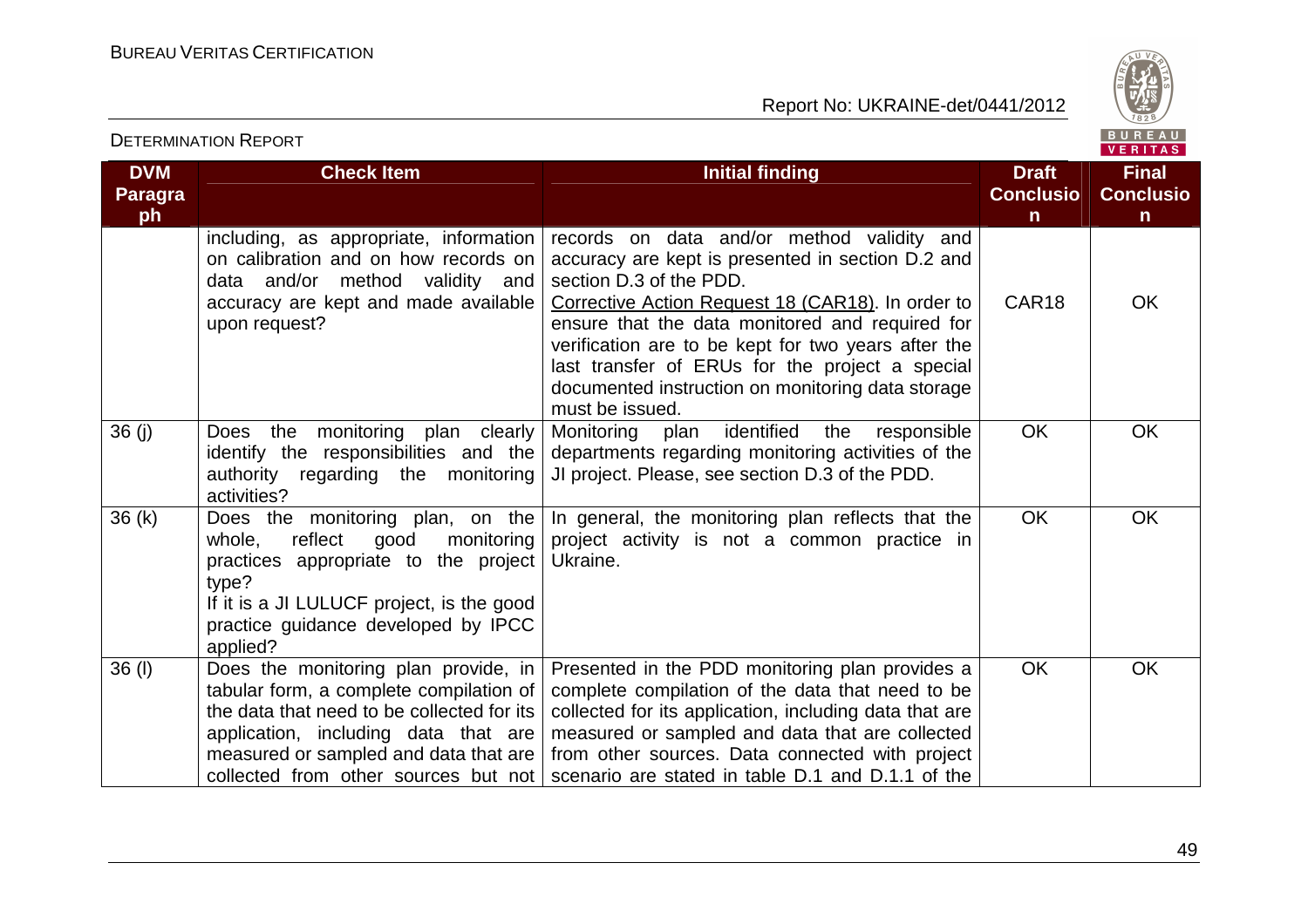

|                                    |                                                                                                                                                                                                                                                                                                               |                                                                                                                                                                                                                   | VERITAS                               |                                       |
|------------------------------------|---------------------------------------------------------------------------------------------------------------------------------------------------------------------------------------------------------------------------------------------------------------------------------------------------------------|-------------------------------------------------------------------------------------------------------------------------------------------------------------------------------------------------------------------|---------------------------------------|---------------------------------------|
| <b>DVM</b><br><b>Paragra</b><br>ph | <b>Check Item</b>                                                                                                                                                                                                                                                                                             | <b>Initial finding</b>                                                                                                                                                                                            | <b>Draft</b><br><b>Conclusio</b><br>n | <b>Final</b><br><b>Conclusio</b><br>n |
|                                    | including data that are calculated with<br>equations?                                                                                                                                                                                                                                                         | PDD and data of the baseline scenario are<br>provided in table D.1 and D.1.3 of the PDD.                                                                                                                          |                                       |                                       |
| 36 (m)                             | Does the monitoring plan indicate that<br>the data monitored and required for<br>verification are to be kept for two years<br>after the last transfer of ERUs for the<br>project?                                                                                                                             | Refer to section 36 (i) above.                                                                                                                                                                                    | OK                                    | OK                                    |
| 37                                 | If selected elements or combinations of<br>approved CDM methodologies<br>or<br>methodological tools are used for<br>establishing the monitoring plan, are<br>the selected elements or combination.<br>together with elements supplementary<br>developed by the project participants in<br>line with 36 above? | The approved CDM baseline and monitoring<br>methodologies are not used for consideration of<br>this JI project monitoring plan. The JI specific<br>approach is developed for establishing the<br>monitoring plan. | <b>OK</b>                             | <b>OK</b>                             |
|                                    | Approved CDM methodology approach only                                                                                                                                                                                                                                                                        |                                                                                                                                                                                                                   |                                       |                                       |
| 38(a)                              | Does the PDD provide the title,<br>reference number and version of the<br>approved CDM methodology used?                                                                                                                                                                                                      | Not applicable because JI specific approach was<br>selected.                                                                                                                                                      | N/A                                   | N/A                                   |
| 38(a)                              | Is the approved CDM methodology the<br>most recent valid version when the<br>PDD is submitted for publication? If not,<br>is the methodology still within the grace<br>period (was the methodology revised to<br>a newer version in the past two<br>months)?                                                  | Not applicable                                                                                                                                                                                                    | N/A                                   | N/A                                   |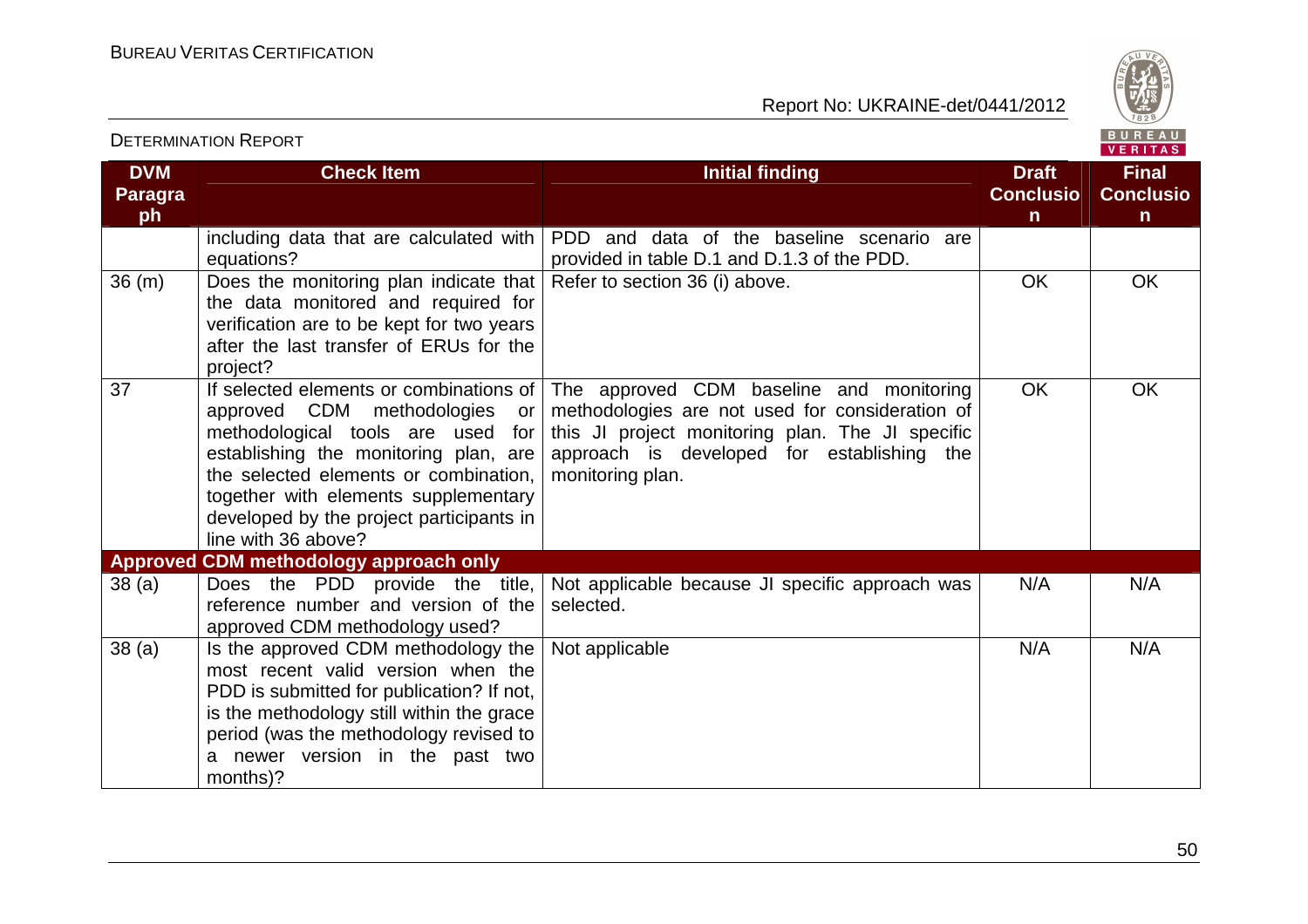

| <b>DETERMINATION REPORT</b>        |                                                                                                                                                                                                                                                                                                                                                                                                                                                                                                                                                                                  |                                                                                                                    | BUREAU<br><b>VERITAS</b>                         |                                                  |
|------------------------------------|----------------------------------------------------------------------------------------------------------------------------------------------------------------------------------------------------------------------------------------------------------------------------------------------------------------------------------------------------------------------------------------------------------------------------------------------------------------------------------------------------------------------------------------------------------------------------------|--------------------------------------------------------------------------------------------------------------------|--------------------------------------------------|--------------------------------------------------|
| <b>DVM</b><br><b>Paragra</b><br>ph | <b>Check Item</b>                                                                                                                                                                                                                                                                                                                                                                                                                                                                                                                                                                | <b>Initial finding</b>                                                                                             | <b>Draft</b><br><b>Conclusio</b><br>$\mathsf{n}$ | <b>Final</b><br><b>Conclusio</b><br>$\mathsf{n}$ |
| 38 <sub>(b)</sub>                  | Does the PDD provide a description of<br>why the approved CDM methodology is<br>applicable to the project?                                                                                                                                                                                                                                                                                                                                                                                                                                                                       | Not applicable                                                                                                     | N/A                                              | N/A                                              |
| 38 <sub>(c)</sub>                  | Are all explanations, descriptions and<br>analyses pertaining to monitoring in the<br>PDD made in accordance with the<br><b>CDM</b><br>referenced<br>approved<br>methodology?                                                                                                                                                                                                                                                                                                                                                                                                    | Not applicable                                                                                                     | N/A                                              | N/A                                              |
| 38 <sub>(d)</sub>                  | Is the monitoring plan established<br>appropriately as a result?                                                                                                                                                                                                                                                                                                                                                                                                                                                                                                                 | Not applicable                                                                                                     | N/A                                              | N/A                                              |
|                                    | Applicable to both JI specific approach and approved CDM methodology approach                                                                                                                                                                                                                                                                                                                                                                                                                                                                                                    |                                                                                                                    |                                                  |                                                  |
| 39                                 | If the monitoring plan indicates<br>overlapping monitoring periods during<br>the crediting period:<br>(a) Is the underlying project composed<br>of clearly identifiable components for<br>which<br>emission<br>reductions<br>or<br>enhancements of removals can be<br>calculated independently?<br>(b) Can monitoring be performed<br>independently for each<br>of these<br>components (i.e. the data/parameters<br>monitored for one component are not<br>dependent on/effect data/parameters to<br>be monitored for another component)?<br>(c) Does the monitoring plan ensure | There is no overlapping monitoring periods during<br>the crediting period. Thus, the section is not<br>applicable. | N/A                                              | N/A                                              |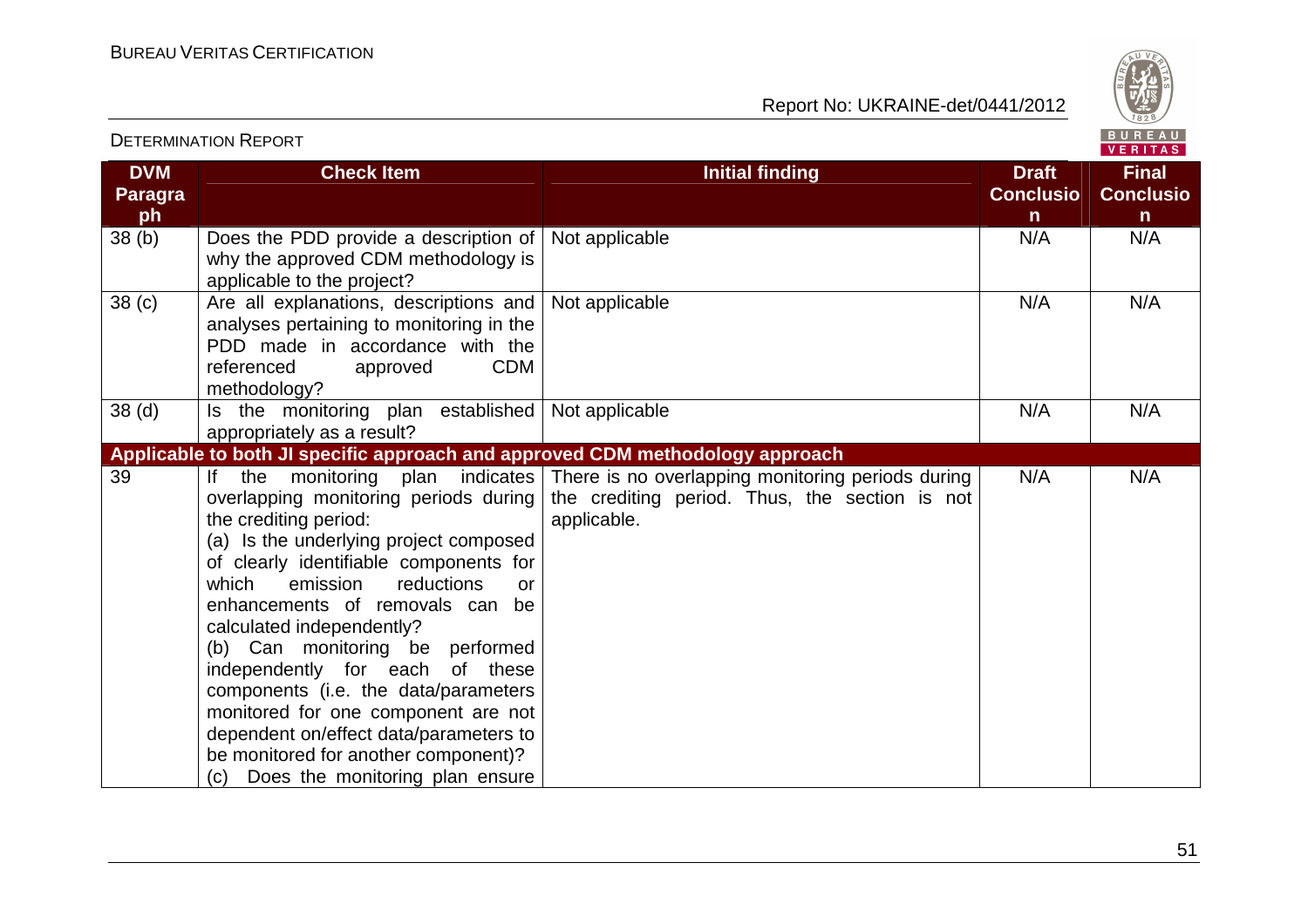

| <b>DETERMINATION REPORT</b>        |                                                                                                                                                                                                                                                                                                                                                                                                                      |                                                                                                                                                                                                                                                                                               |                                       |                                                  |  |
|------------------------------------|----------------------------------------------------------------------------------------------------------------------------------------------------------------------------------------------------------------------------------------------------------------------------------------------------------------------------------------------------------------------------------------------------------------------|-----------------------------------------------------------------------------------------------------------------------------------------------------------------------------------------------------------------------------------------------------------------------------------------------|---------------------------------------|--------------------------------------------------|--|
| <b>DVM</b><br><b>Paragra</b><br>ph | <b>Check Item</b>                                                                                                                                                                                                                                                                                                                                                                                                    | <b>Initial finding</b>                                                                                                                                                                                                                                                                        | <b>Draft</b><br><b>Conclusio</b><br>n | <b>Final</b><br><b>Conclusio</b><br>$\mathsf{n}$ |  |
|                                    | that monitoring is performed for all<br>components and that in these cases all<br>the requirements of the JI guidelines<br>and further guidance by the JISC<br>regarding monitoring are met?<br>(d) Does the monitoring plan explicitly<br>provide for overlapping monitoring<br>periods of clearly defined project<br>components, justify its need and state<br>how the conditions mentioned in (a)-(c)<br>are met? |                                                                                                                                                                                                                                                                                               |                                       |                                                  |  |
| <b>Leakage</b>                     |                                                                                                                                                                                                                                                                                                                                                                                                                      |                                                                                                                                                                                                                                                                                               |                                       |                                                  |  |
|                                    | JI specific approach only                                                                                                                                                                                                                                                                                                                                                                                            |                                                                                                                                                                                                                                                                                               |                                       |                                                  |  |
| 40(a)                              | Does the PDD appropriately describe<br>an assessment of the potential leakage<br>of the project and appropriately explain  <br>which sources of leakage are to be<br>which<br>calculated<br>and<br>can<br>be l<br>neglected?                                                                                                                                                                                         | As per project design document, no leakage<br>occurs due to the JI project implementation. The<br>assessment of the leakage is stated in section B of<br>the PDD. As a result of assessment, there is<br>concluded that the amount of the leakage is not<br>significant and can be neglected. | <b>OK</b>                             | <b>OK</b>                                        |  |
| 40(b)                              | Does the PDD provide a procedure for                                                                                                                                                                                                                                                                                                                                                                                 | Not applicable. Please, see section 40 (a) above.                                                                                                                                                                                                                                             | <b>OK</b>                             | <b>OK</b>                                        |  |
|                                    | an ex ante estimate of leakage?                                                                                                                                                                                                                                                                                                                                                                                      |                                                                                                                                                                                                                                                                                               |                                       |                                                  |  |
|                                    | Approved CDM methodology approach only                                                                                                                                                                                                                                                                                                                                                                               |                                                                                                                                                                                                                                                                                               |                                       |                                                  |  |
| 41                                 | Are the leakage and the procedure for $ $<br>its estimation defined in accordance<br>with the approved CDM methodology?                                                                                                                                                                                                                                                                                              | Not applicable because JI specific approach was<br>selected.                                                                                                                                                                                                                                  | N/A                                   | N/A                                              |  |
|                                    | <b>Estimation of emission reductions or enhancements of net removals</b>                                                                                                                                                                                                                                                                                                                                             |                                                                                                                                                                                                                                                                                               |                                       |                                                  |  |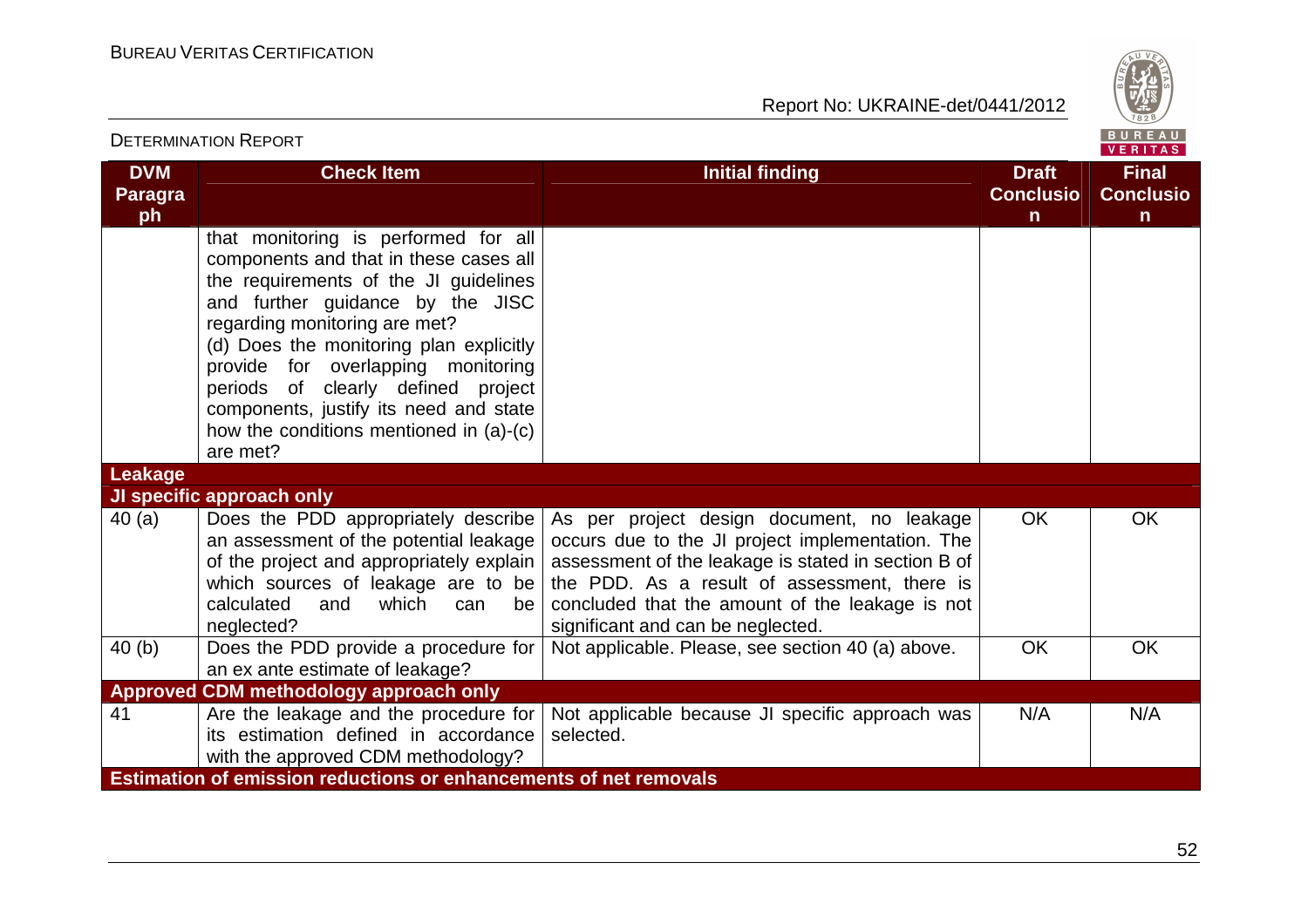Report No: UKRAINE-det/0441/2012



VERITAS

#### **DVM Paragraph Check Item Initial finding Check Item Initial finding Check Item Initial finding Initial finding Initial finding Conclusion** $\overline{OK}$ **Final Conclusion** OK OK 42 Does the PDD indicate which of the following approaches it chooses? (a) Assessment of emissions or net removals in the baseline scenario and in the project scenario (b) Direct assessment of emission reductions  $43$  If the approach (a) in 42 is chosen, The PDD clearly indicates that assessment of emissions in the baseline scenario and in the project scenario are chosen. Some of the baseline parameter is estimated on the basis of the historical monitoring data for the 2005-2007 period. The justification of the values was provided to the verification team during the site visit. There were estimated emissions of the project does the PDD provide ex ante estimates of: (a) Emissions or net removals for the project scenario (within the project boundary)? (b) Leakage, as applicable? (c) Emissions or net removals for the baseline scenario (within the project boundary)? (d) Emission reductions or net removals enhancements of adjusted by leakage?  $44$  | If the approach (b) in 42 is chosen, scenario within the project boundary, emissions of the baseline scenario within the project boundary, and emission reductions. All estimated values provided in the tabular format and is separated into two periods. According to the information from the PDD, leakage is negligible. OK OK does the PDD provide ex ante estimates of: Emission (a) Emission reductions or enhancements of net removals (within the project boundary)? The approach (a) in 42 is chosen, so this section is not applicable. OK OK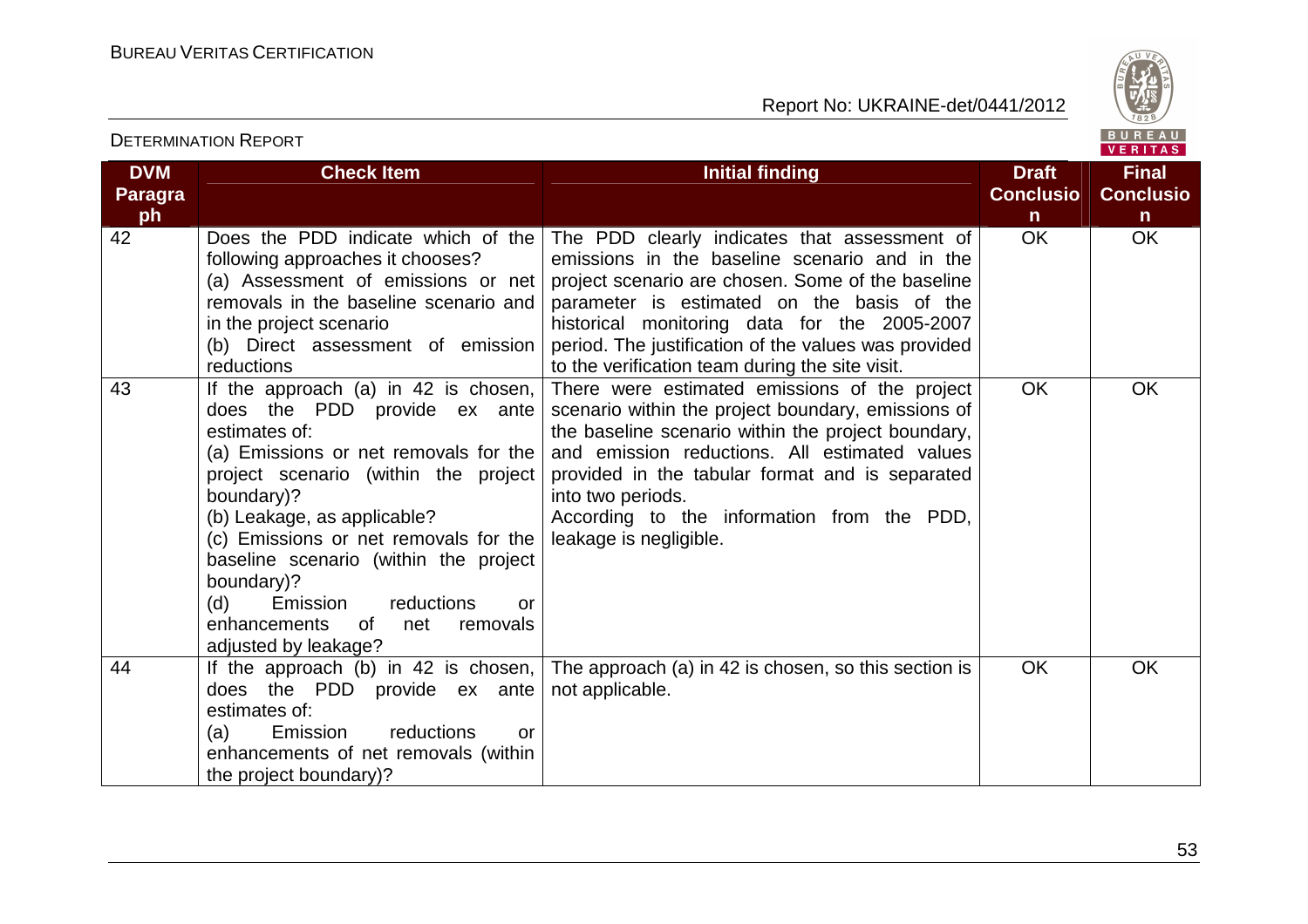Report No: UKRAINE-det/0441/2012



#### VERITAS **DVM Check Item Initial finding Check Item Initial finding Initial finding Initial finding Initial finding Initial finding Initial finding Initial finding Initial finding Initial finding Initial finding Initial finding Initial Final Paragra Conclusio Conclusioph nn** (b) Leakage, as applicable? (c) Emission reductions or enhancements of net removals adjusted by leakage? OK OK 45 For both approaches in 42 The estimation of baseline emissions and project (a) Are the estimates in 43 or 44 given: emissions, as well as emission reductions are (i) On a periodic basis? made on a periodic basis. Namely, the emissions (ii) At least from the beginning until are assessed for the whole crediting period that the end of the crediting period? divided into two periods: the first commitment (iii) On a source-by-source/sink-by period (2008-2012), and after the first commitment sink period (2013-2019). Calculations concern the  $CO<sub>2</sub>$  basis? that is greenhouse gas. All values are provided in (iv) For each GHG? tones  $CO<sub>2</sub>$  equivalent. (v) In tones of CO2 equivalent, using All formulae described in section D of the PDD are global warming potentials defined by consistent throughout the project design document decision 2/CP.3 or as subsequently of JI project. revised in accordance with Article 5 of In the considered JI project some factors (e.g., the Kyoto Protocol? quantity of salt produced in the project scenario in (b) Are the formula used for calculating year y) are taken into account that can influence to the baseline emissions and the activity level of the the estimates in 43 or 44 consistent project and the emissions as well as risks throughout the PDD? associated with the project. (c) For calculating estimates in 43 or The estimation of the values is based on 44, are key factors influencing the conservative assumptions and the most plausible baseline emissions or removals and the scenarios in a transparent manner. Moreover, all activity level of the project and the values are consistent throughout the PDD.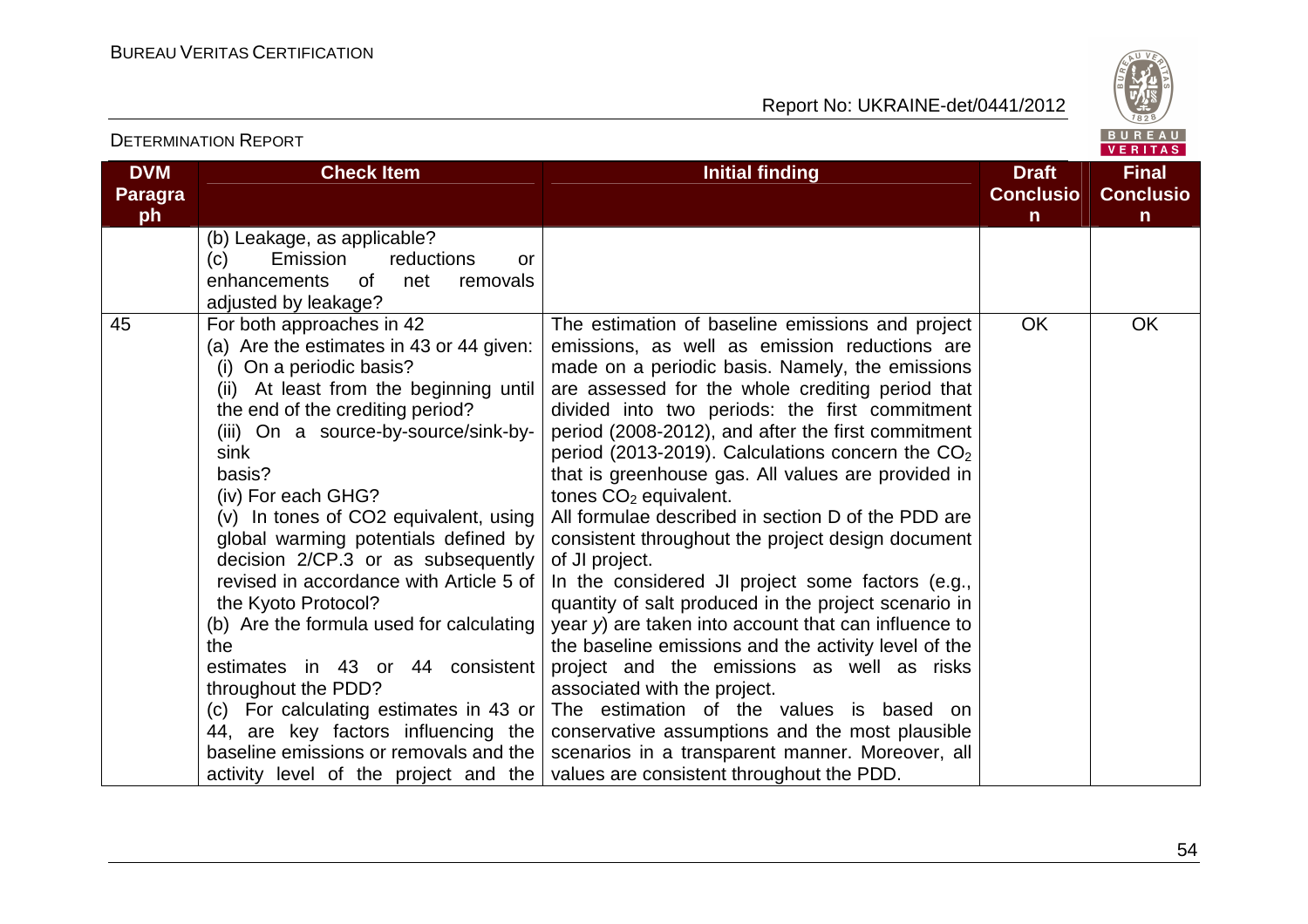

| <b>DETERMINATION REPORT</b>        |                                                                                                                                                                                                                                                                                                                                                                                                                                                                                                                                                                                                                                                                                                                                                                                                                                                                                                                                                                                                                                              |                        |                                       |                                                  |
|------------------------------------|----------------------------------------------------------------------------------------------------------------------------------------------------------------------------------------------------------------------------------------------------------------------------------------------------------------------------------------------------------------------------------------------------------------------------------------------------------------------------------------------------------------------------------------------------------------------------------------------------------------------------------------------------------------------------------------------------------------------------------------------------------------------------------------------------------------------------------------------------------------------------------------------------------------------------------------------------------------------------------------------------------------------------------------------|------------------------|---------------------------------------|--------------------------------------------------|
| <b>DVM</b><br><b>Paragra</b><br>ph | <b>Check Item</b>                                                                                                                                                                                                                                                                                                                                                                                                                                                                                                                                                                                                                                                                                                                                                                                                                                                                                                                                                                                                                            | <b>Initial finding</b> | <b>Draft</b><br><b>Conclusio</b><br>n | <b>Final</b><br><b>Conclusio</b><br>$\mathsf{n}$ |
|                                    | emissions or net removals as well as<br>risks associated with the project taken<br>into account, as appropriate?<br>Are data sources used for<br>(d)<br>calculating the estimates in 43 or 44<br>clearly identified,<br>reliable<br>and<br>transparent?<br>(e) Are emission factors (including<br>default emission factors) if used for<br>calculating the estimates in 43 or 44<br>selected<br>by carefully<br>balancing<br>accuracy and reasonableness, and<br>appropriately justified of the choice?<br>(f) Is the estimation in 43 or 44 based<br>on conservative assumptions and the<br>most plausible<br>scenarios<br>in.<br>a a<br>transparent manner?<br>Are the estimates in 43 or 44<br>(g)<br>consistent throughout the PDD?<br>(h) Is the annual average of estimated<br>emission reductions or enhancements<br>of net removals calculated by dividing<br>the total estimated emission reductions<br>or enhancements of net removals over<br>the crediting period by the total months<br>of the crediting period and multiplying |                        |                                       |                                                  |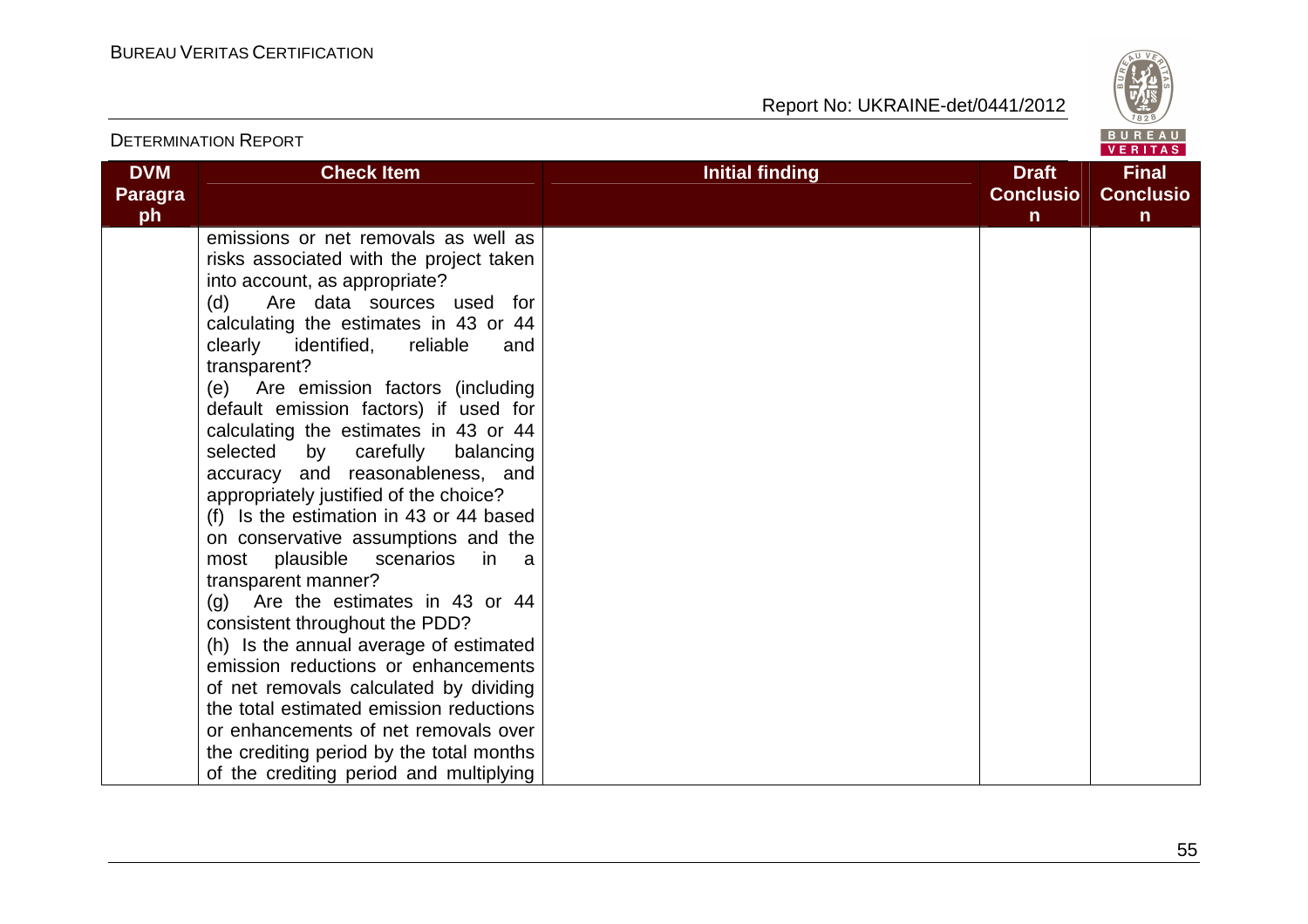

| <b>DETERMINATION REPORT</b>        |                                                                                                                                                                                                                                                                                                                                                                                                                                                                       |                                                                                                                                                                                                                                 |                                                  |                                                  |  |
|------------------------------------|-----------------------------------------------------------------------------------------------------------------------------------------------------------------------------------------------------------------------------------------------------------------------------------------------------------------------------------------------------------------------------------------------------------------------------------------------------------------------|---------------------------------------------------------------------------------------------------------------------------------------------------------------------------------------------------------------------------------|--------------------------------------------------|--------------------------------------------------|--|
| <b>DVM</b><br><b>Paragra</b><br>ph | <b>Check Item</b>                                                                                                                                                                                                                                                                                                                                                                                                                                                     | <b>Initial finding</b>                                                                                                                                                                                                          | <b>Draft</b><br><b>Conclusio</b><br>$\mathsf{n}$ | <b>Final</b><br><b>Conclusio</b><br>$\mathsf{n}$ |  |
|                                    | by twelve?                                                                                                                                                                                                                                                                                                                                                                                                                                                            |                                                                                                                                                                                                                                 |                                                  |                                                  |  |
| 46                                 | If the calculation of the<br>baseline<br>emissions or<br>net removals is to be performed ex<br>PDD include an<br>post, does the<br>illustrative ex ante emissions or net<br>removals calculation?                                                                                                                                                                                                                                                                     | The calculation of the baseline emissions is<br>performed ex post. The ex ante emissions<br>calculation is performed using specific values of<br>some parameters and presented in the PDD and<br>supporting Excel spreadsheets. | <b>OK</b>                                        | <b>OK</b>                                        |  |
|                                    | Approved CDM methodology approach only                                                                                                                                                                                                                                                                                                                                                                                                                                |                                                                                                                                                                                                                                 |                                                  |                                                  |  |
| 47(a)                              | Is the estimation of emission reductions<br>or enhancements of net removals<br>made in accordance with the approved<br>CDM methodology?                                                                                                                                                                                                                                                                                                                               | Not applicable because JI specific approach was<br>selected.                                                                                                                                                                    | N/A                                              | N/A                                              |  |
| 47(b)                              | Is the estimation of emission reductions<br>or enhancements of net removals<br>presented in the PDD:<br>- On a periodic basis?<br>- At least from the beginning until the<br>end of the crediting period?<br>- On a source-by-source/sink-by-sink<br>basis?<br>- For each GHG?<br>- In tones of CO2 equivalent, using<br>global warming potentials defined by<br>decision 2/CP.3 or as subsequently<br>revised in accordance with Article 5 of<br>the Kyoto Protocol? | Not applicable                                                                                                                                                                                                                  | N/A                                              | N/A                                              |  |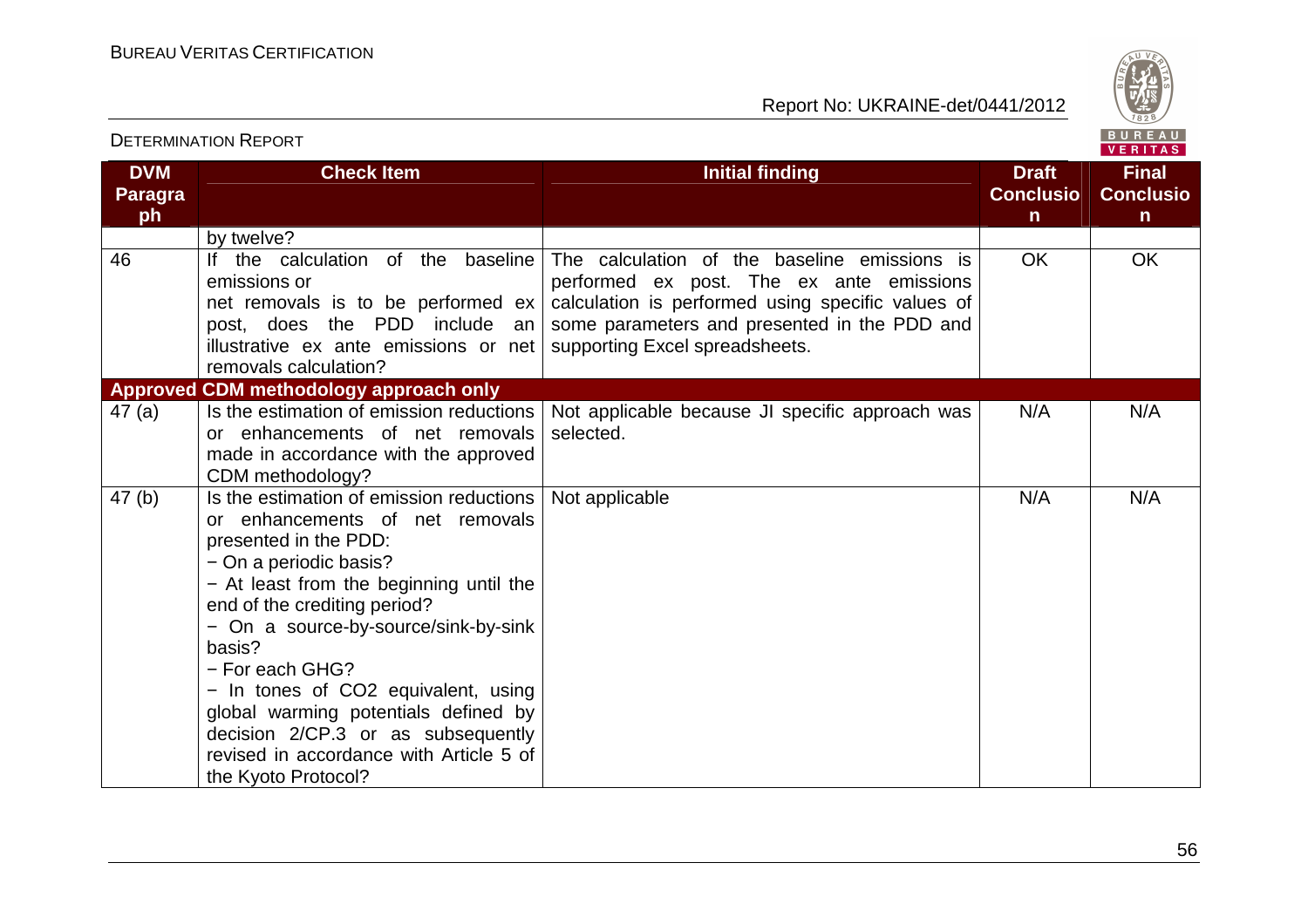

| <b>DETERMINATION REPORT</b>        |                                                                                                                                                                                                                                                                                                                                                                                                                                                                               |                                                                                                                                                                                                                                                                                                                                                                                                                                                                                                                                        |                                                  |                                       |  |
|------------------------------------|-------------------------------------------------------------------------------------------------------------------------------------------------------------------------------------------------------------------------------------------------------------------------------------------------------------------------------------------------------------------------------------------------------------------------------------------------------------------------------|----------------------------------------------------------------------------------------------------------------------------------------------------------------------------------------------------------------------------------------------------------------------------------------------------------------------------------------------------------------------------------------------------------------------------------------------------------------------------------------------------------------------------------------|--------------------------------------------------|---------------------------------------|--|
| <b>DVM</b><br><b>Paragra</b><br>ph | <b>Check Item</b>                                                                                                                                                                                                                                                                                                                                                                                                                                                             | <b>Initial finding</b>                                                                                                                                                                                                                                                                                                                                                                                                                                                                                                                 | <b>Draft</b><br><b>Conclusio</b><br>$\mathsf{n}$ | <b>Final</b><br><b>Conclusio</b><br>n |  |
|                                    | - Are the formula used for calculating<br>the estimates consistent throughout the<br>PDD?<br>Are<br>estimates<br>the<br>consistent<br>throughout the<br>PDD?<br>- Is the annual average of estimated<br>emission reductions or enhancements<br>of net removals calculated by dividing<br>the total estimated emission reductions<br>or enhancements of net removals over<br>the crediting period by the total months<br>of the crediting period and multiplying<br>by twelve? |                                                                                                                                                                                                                                                                                                                                                                                                                                                                                                                                        |                                                  |                                       |  |
|                                    | <b>Environmental impacts</b>                                                                                                                                                                                                                                                                                                                                                                                                                                                  |                                                                                                                                                                                                                                                                                                                                                                                                                                                                                                                                        |                                                  |                                       |  |
| 48 (a)                             | PDD<br>list<br>Does the<br>and<br>attach I<br>documentation on the analysis of the<br>environmental impacts of the project,<br>including transboundary impacts, in<br>accordance<br>with<br>procedures<br>as  <br>determined by the host Party?                                                                                                                                                                                                                               | In the PDD there is described the environmental<br>impact assessment of the project. It is performed<br>in accordance with national procedure. The<br>environmental documents are listed in section F of<br>the PDD and some of them were provided during<br>site visit (e.g., Environmental Impact Assessment).<br>According to the assessment documents, the JI<br>project does not lead to negative impacts on the<br>environment.<br>Corrective Action Request 16 (CAR16). Please,<br>describe the transboundary impact due to the | CAR <sub>16</sub>                                | OK                                    |  |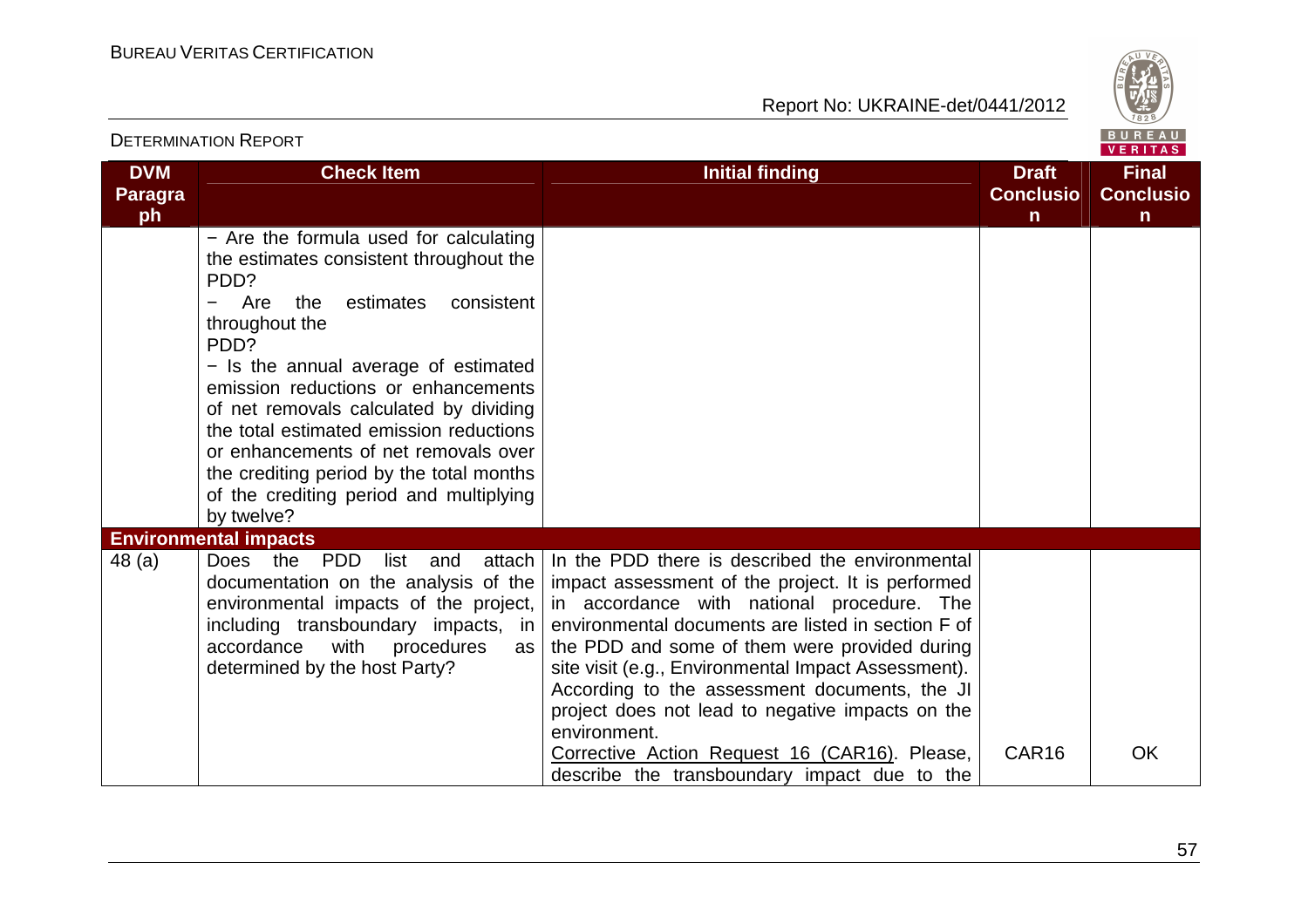

# BUREAU

| <b>DETERMINATION REPORT</b>        |                                                                                                                                                                                                                                                                                                                                                                                                          |                                                                                                                                                                                                                                                                                                                                       |                                                  |                                                  |  |
|------------------------------------|----------------------------------------------------------------------------------------------------------------------------------------------------------------------------------------------------------------------------------------------------------------------------------------------------------------------------------------------------------------------------------------------------------|---------------------------------------------------------------------------------------------------------------------------------------------------------------------------------------------------------------------------------------------------------------------------------------------------------------------------------------|--------------------------------------------------|--------------------------------------------------|--|
| <b>DVM</b><br><b>Paragra</b><br>ph | <b>Check Item</b>                                                                                                                                                                                                                                                                                                                                                                                        | <b>Initial finding</b>                                                                                                                                                                                                                                                                                                                | <b>Draft</b><br><b>Conclusio</b><br>$\mathsf{n}$ | <b>Final</b><br><b>Conclusio</b><br>$\mathsf{n}$ |  |
|                                    |                                                                                                                                                                                                                                                                                                                                                                                                          | project activity if any occur.<br>Corrective Action Request 17 (CAR17). Please,<br>provide the Finding of the State Environmental<br>Expertise with is referred to in section F of the<br>PDD.                                                                                                                                        | CAR17                                            | <b>OK</b>                                        |  |
| 48 (b)                             | If the analysis in 48 (a) indicates that<br>environmental<br>impacts<br>the<br>are<br>considered significant by the project<br>participants or the host Party, does the<br>PDD provide conclusion and all<br>references<br>to<br>supporting<br>documentation of an environmental<br>impact assessment undertaken<br>in<br>accordance with the procedures as<br>required by the host Party?               | JI project activity does not lead to negative<br>impacts on the environment.<br>Refer to section F of the project design document<br>and section 48 (a) above.                                                                                                                                                                        | <b>OK</b>                                        | <b>OK</b>                                        |  |
| 49                                 | <b>Stakeholder consultation</b><br>consultation<br>lf<br>stakeholder<br>was<br>undertaken in accordance with the<br>procedure as required by the host<br>Party, does the PDD provide:<br>(a) A list of stakeholders from whom<br>comments on the projects have been<br>received, if any?<br>(b) The nature of the comments?<br>(c) A description on whether and how<br>the comments have been addressed? | Within the Environmental Impact Assessment<br>the Statement on environmental impact was<br>published in Slavyansk city Vesti newspaper (i.e.,<br>Vesti newspaper # 32(15036) dated 11/08/2011) in<br>order to inform the stakeholders and local<br>community. No negative comments have been<br>received from the local stakeholders. | <b>OK</b>                                        | <b>OK</b>                                        |  |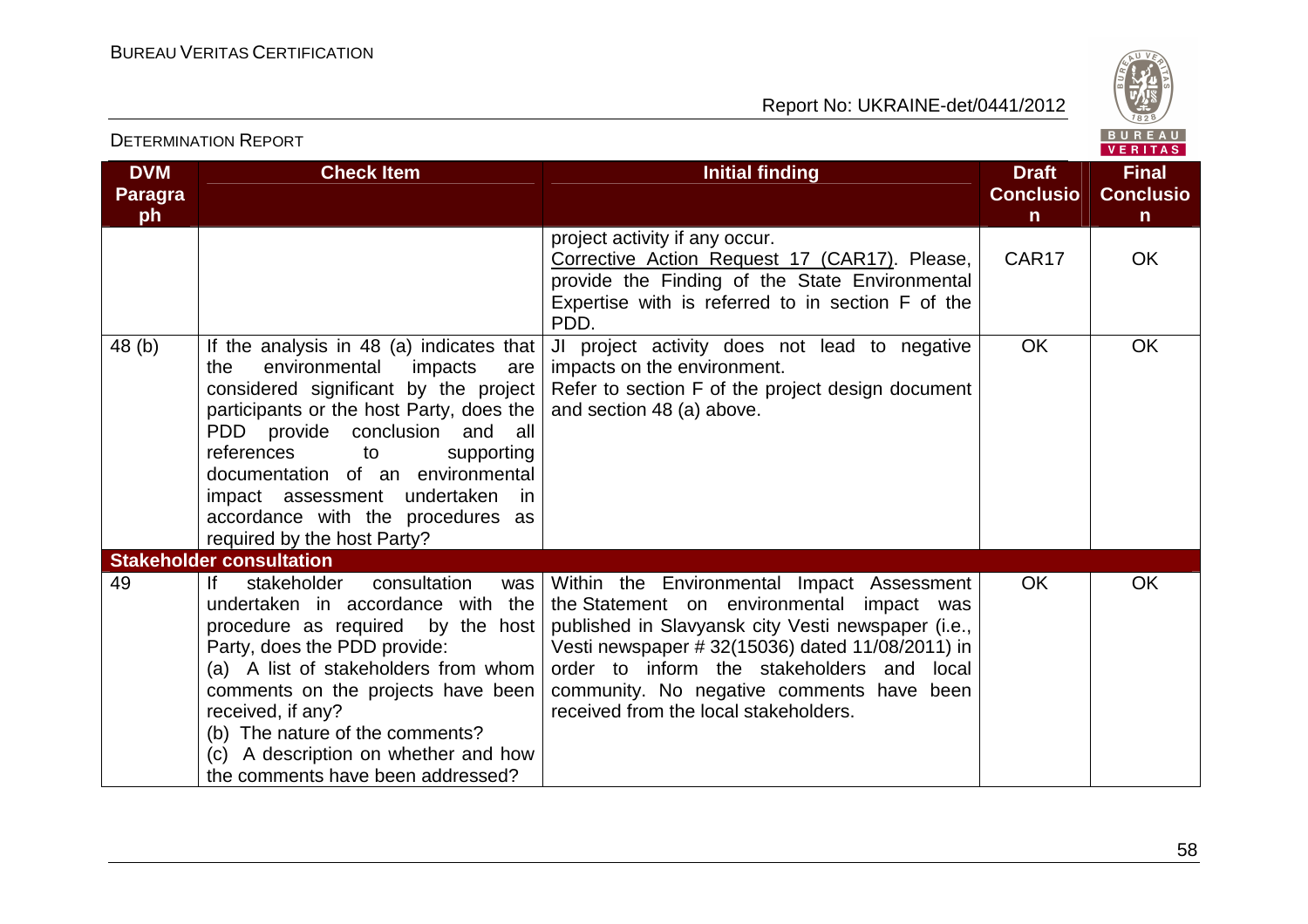

|                                                                                                                          | <b>DETERMINATION REPORT</b>                                                       |                 |                                  | BUREAU<br>VERITAS                |  |  |
|--------------------------------------------------------------------------------------------------------------------------|-----------------------------------------------------------------------------------|-----------------|----------------------------------|----------------------------------|--|--|
| <b>DVM</b><br>Paragra                                                                                                    | <b>Check Item</b>                                                                 | Initial finding | <b>Draft</b><br><b>Conclusio</b> | <b>Final</b><br><b>Conclusio</b> |  |  |
| <b>ph</b>                                                                                                                |                                                                                   |                 | n                                | n                                |  |  |
|                                                                                                                          | Determination regarding small-scale projects (additional elements for assessment) |                 |                                  |                                  |  |  |
| Applicable to bundled JI SSC projects only                                                                               |                                                                                   |                 |                                  |                                  |  |  |
| Applicable to all JI SSC projects                                                                                        |                                                                                   |                 |                                  |                                  |  |  |
| Determination regarding land use, land-use change and forestry projects (additional/alternative elements for assessment) |                                                                                   |                 |                                  |                                  |  |  |
| Determination regarding programmes of activities (additional/alternative elements for assessment)                        |                                                                                   |                 |                                  |                                  |  |  |

## **Table 2 Resolution of Corrective Action and Clarification Requests**

| Draft report clarifications and corrective<br>action requests by validation team                                                   | Ref. to<br>checklis<br>questio<br>n in<br>table 1 | <b>Summary of project participant</b><br>response                                                                                                                                                                                                                                                                    | <b>Determination team</b><br>conclusion |
|------------------------------------------------------------------------------------------------------------------------------------|---------------------------------------------------|----------------------------------------------------------------------------------------------------------------------------------------------------------------------------------------------------------------------------------------------------------------------------------------------------------------------|-----------------------------------------|
| Corrective Action Request 01 (CAR01). The<br>project has no approval of the host Party.<br>Please, provide the Letter of Approval. | Table 1,<br>19                                    | To obtain a written project approval The issue is pending and will<br>Approval) a final be closed after<br>(Letter of<br>Determination Report should<br>be<br>submitted to the State Environmental<br>Investment Agency of Ukraine.<br>The Letter of Approval from the Host<br>Party will be provider upon issuance. | the<br>LoA<br>issuance.                 |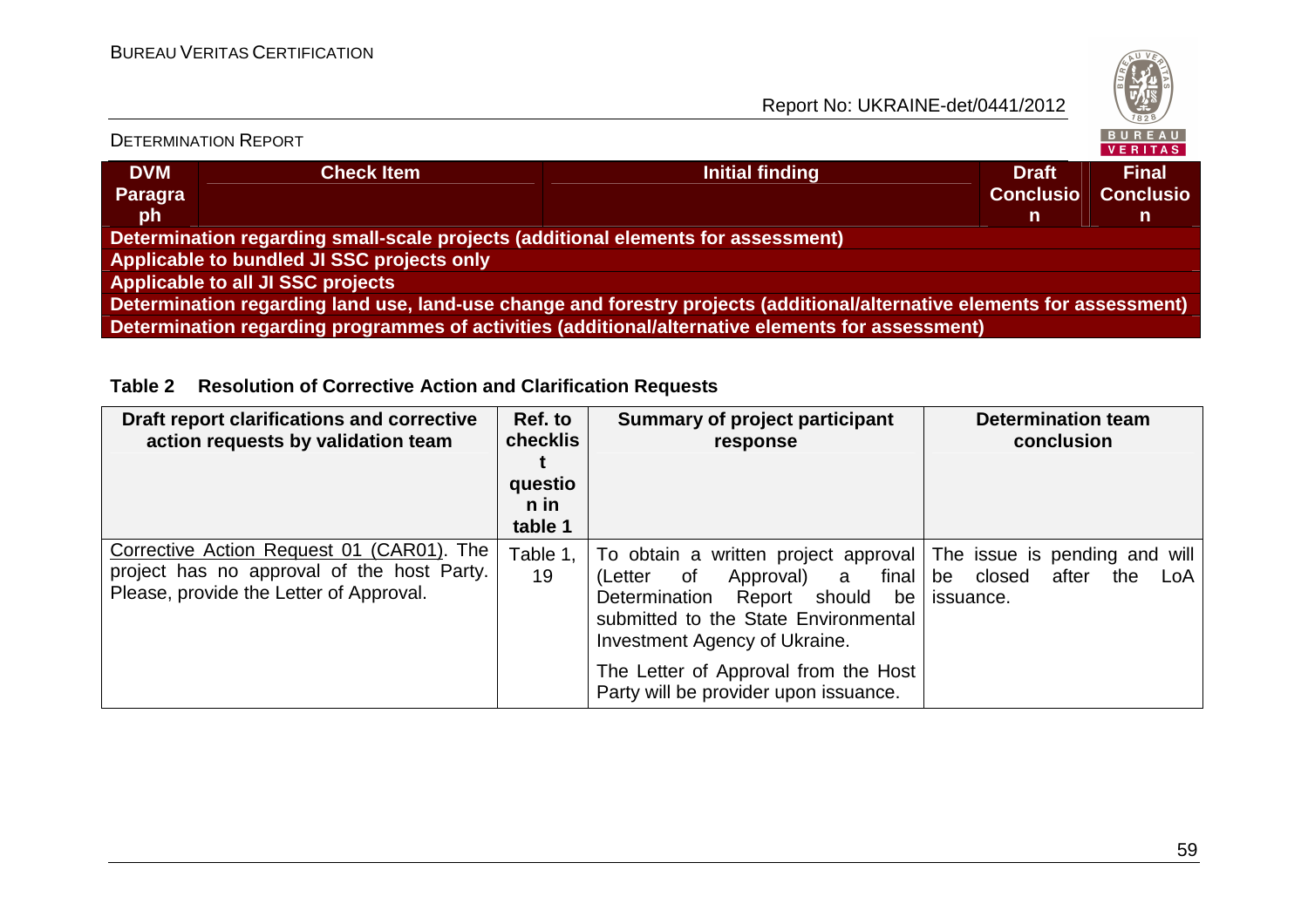

| <b>DETERMINATION REPORT</b>                                                                                                                                                                                                                                                                                                                                   |                   |                                                                                                                                                                                                                                                | BUREAU<br><b>VERITAS</b>                                                             |
|---------------------------------------------------------------------------------------------------------------------------------------------------------------------------------------------------------------------------------------------------------------------------------------------------------------------------------------------------------------|-------------------|------------------------------------------------------------------------------------------------------------------------------------------------------------------------------------------------------------------------------------------------|--------------------------------------------------------------------------------------|
| Corrective Action Request 02 (CAR02).<br>Please, bring into conformity the name of the<br>plant through the PDD.                                                                                                                                                                                                                                              | Table 1           | The name of Slavyansk Salt-Mining<br>Company LLC has been put into<br>conformity through the PDD.                                                                                                                                              | The name of the plant was<br>brought into conformity in the<br>PDD. Issue is closed. |
|                                                                                                                                                                                                                                                                                                                                                               |                   | Please see PDD version 3.0 dated<br>19/09/2012.                                                                                                                                                                                                |                                                                                      |
| Corrective Action Request 03 (CAR03).<br>During the site visit there was observed that<br>three boilers type DKVR 10-13 and two boiler<br>type DE 25-14 are operational at the<br>Slavyansk Salt-Mining Company LLC boiler<br>house. In section A.4.2 of the PDD one boiler<br>type DE 25-14 is mentioned. Please, clarify<br>and correct if it is necessary. | Table 1           | After the project implementation, two<br>boilers DE 25-14 and 3 boilers DKVR<br>10-13 are operational at the plant.<br>The information concerning natural<br>gas-fired boilers DE 25-14 has been<br>updated.<br>Please see Section A.4. of PDD | Amendments<br>checked<br>were<br>and found satisfactory. So<br>issue is closed.      |
|                                                                                                                                                                                                                                                                                                                                                               |                   | version 3.0 dated 19/09/2012.                                                                                                                                                                                                                  |                                                                                      |
| Corrective Action Request 04 (CAR04).<br>Please, pay your attention that in section B.2<br>the period 11 years and 10 months is<br>mentioned. As a fact, the crediting period of<br>the project is 12 years. Please, correct.                                                                                                                                 | Table 1.<br>29(b) | The period length has been corrected<br>into 12 years.<br>Please see Section B.2. of PDD<br>version 3.0 dated 19/09/2012.                                                                                                                      | Information<br>corrected.<br>was<br>Thus, issue is closed.                           |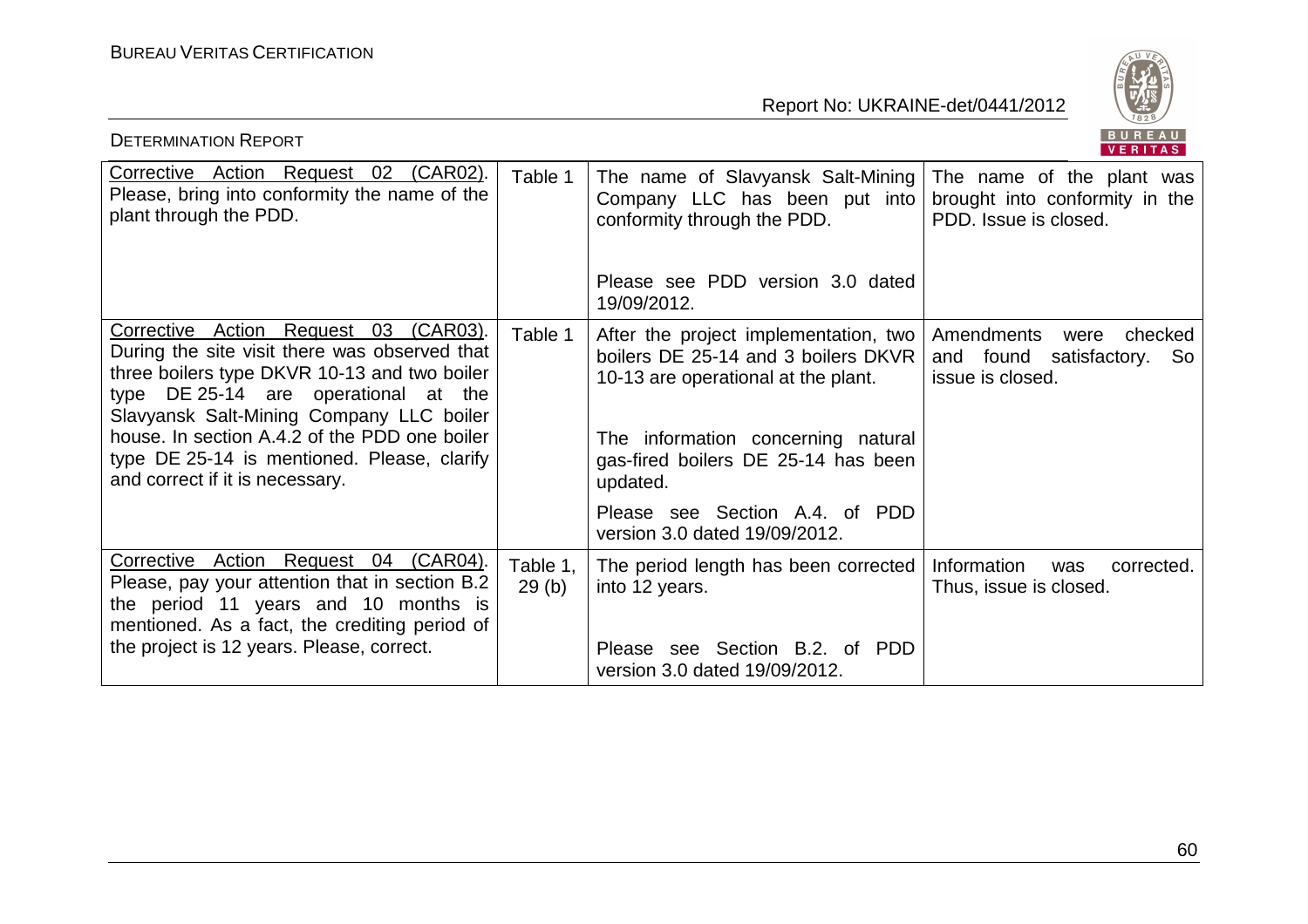

| <b>DETERMINATION REPORT</b>                                                                                                                                                                                                                                                                                              |                               | <b>BURFAL</b><br><b>VERITAS</b>                                                                                                                                                                                                                                                                                                                                                                                                                                                         |
|--------------------------------------------------------------------------------------------------------------------------------------------------------------------------------------------------------------------------------------------------------------------------------------------------------------------------|-------------------------------|-----------------------------------------------------------------------------------------------------------------------------------------------------------------------------------------------------------------------------------------------------------------------------------------------------------------------------------------------------------------------------------------------------------------------------------------------------------------------------------------|
| Corrective Action Request 05 (CAR05).<br>PDD's page 15 first paragraph contains the<br>following passage: "The market of such metal<br>products as pipes and railway wheels is a<br>transparent market where standardized types<br>of products exist.", which seems irrelevant to<br>the present project. Please remove. | Table 1.<br>29 <sub>(c)</sub> | The<br>analysis of "Economic   OK, Issue is closed.<br>situation/growth<br>and<br>socio-<br>demographic factors in the relevant<br>sector as well as resulting predicted<br>demand" has been revised and<br>corrected.<br>The passage "The market of such<br>metal products as pipes and railway<br>wheels is a transparent market where<br>standardized types of products exist."<br>Has been removed from the PDD.<br>Please see Section B.1. of PDD<br>version 3.0 dated 19/09/2012. |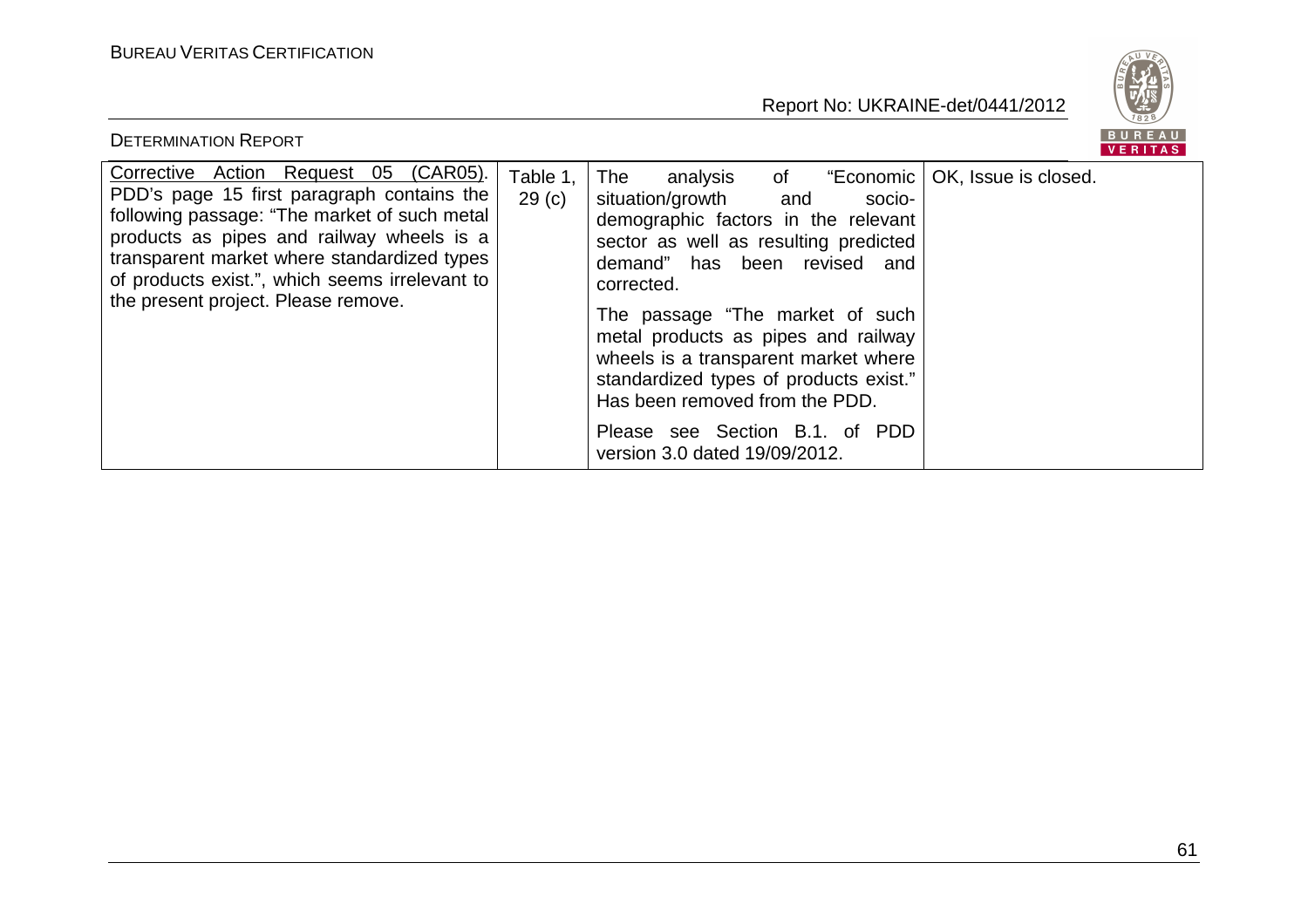

| <b>DETERMINATION REPORT</b>                                                                                                                                                                                                                                                                                                                                                                                  |                               |                                                                                                                                                                                                                                                                                                                                                                                                                                                                                                                                                                                                                                                                                                                                                                                                                                                                                            | BUREAU<br><b>VERITAS</b>                                                                                                                                                                                                                                                                                                                                                                                                                                                                                                                                                                                                                                                                                       |
|--------------------------------------------------------------------------------------------------------------------------------------------------------------------------------------------------------------------------------------------------------------------------------------------------------------------------------------------------------------------------------------------------------------|-------------------------------|--------------------------------------------------------------------------------------------------------------------------------------------------------------------------------------------------------------------------------------------------------------------------------------------------------------------------------------------------------------------------------------------------------------------------------------------------------------------------------------------------------------------------------------------------------------------------------------------------------------------------------------------------------------------------------------------------------------------------------------------------------------------------------------------------------------------------------------------------------------------------------------------|----------------------------------------------------------------------------------------------------------------------------------------------------------------------------------------------------------------------------------------------------------------------------------------------------------------------------------------------------------------------------------------------------------------------------------------------------------------------------------------------------------------------------------------------------------------------------------------------------------------------------------------------------------------------------------------------------------------|
| Corrective Action Request 06 (CAR06). The<br>developer does not provide documentary<br>justification why cost of equity is employed<br>instead of WACC. Please, provide the<br>documentary evidence that the present<br>project has been completed without attraction<br>of the debt capital. For example, it may be the<br>balance sheet as of the end of 2010<br>confirming the absence of the bank loans. | Table 1,<br>29 <sub>(c)</sub> | Response 1. The investment analysis<br>has been amended. The discount rate<br>applied has been changed from cost<br>of equity to the weighted average cost<br>of capital. As the benchmark is based<br>on parameters that are standard in the<br>market, and the information on typical<br>debt/equity finance structure observed<br>in the sector of the country is not<br>readily available, 50% debt and 50%<br>equity financing is assumed as a<br>default.<br>The cost of debt financing has been<br>applied as the average integral<br>lending rate in Ukraine in 2006.<br>The updated investment analysis on<br>the project has been provided to the<br><b>AIE</b><br>Supporting<br>as<br>document<br>"SD1_Investment_analysis".<br>Response 2. The corrected discount<br>rate has been applied. The revised<br>investment analysis on the project has<br>been provided to the AIE. | Conclusion 1. Unfortunately the<br>WACC calculated<br>contains<br>certain inconsistencies:<br>Please note that not the cost of<br>equity only but the WACC shall<br>be adjusted for inflation rate in<br>order to switch to real terms.<br>The integral interest rate is not<br>applicable in this particular<br>case, because Euro<br>zone<br>inflation<br>applied<br>is<br>for<br>adjustment of<br>the nominal<br>terms. Thereby the interest rate<br>the<br>loans in<br>for<br>foreign<br>currencies in Ukraine (usually<br>denominated in USD and EUR)<br>shall be applied.<br>Correct real discount rate is<br>$((16,46\% + 11,7\%)/2 + 1)/(1 + 1,97)$<br>$%$ -1=11,72%<br>Conclusion 2. Issue is closed. |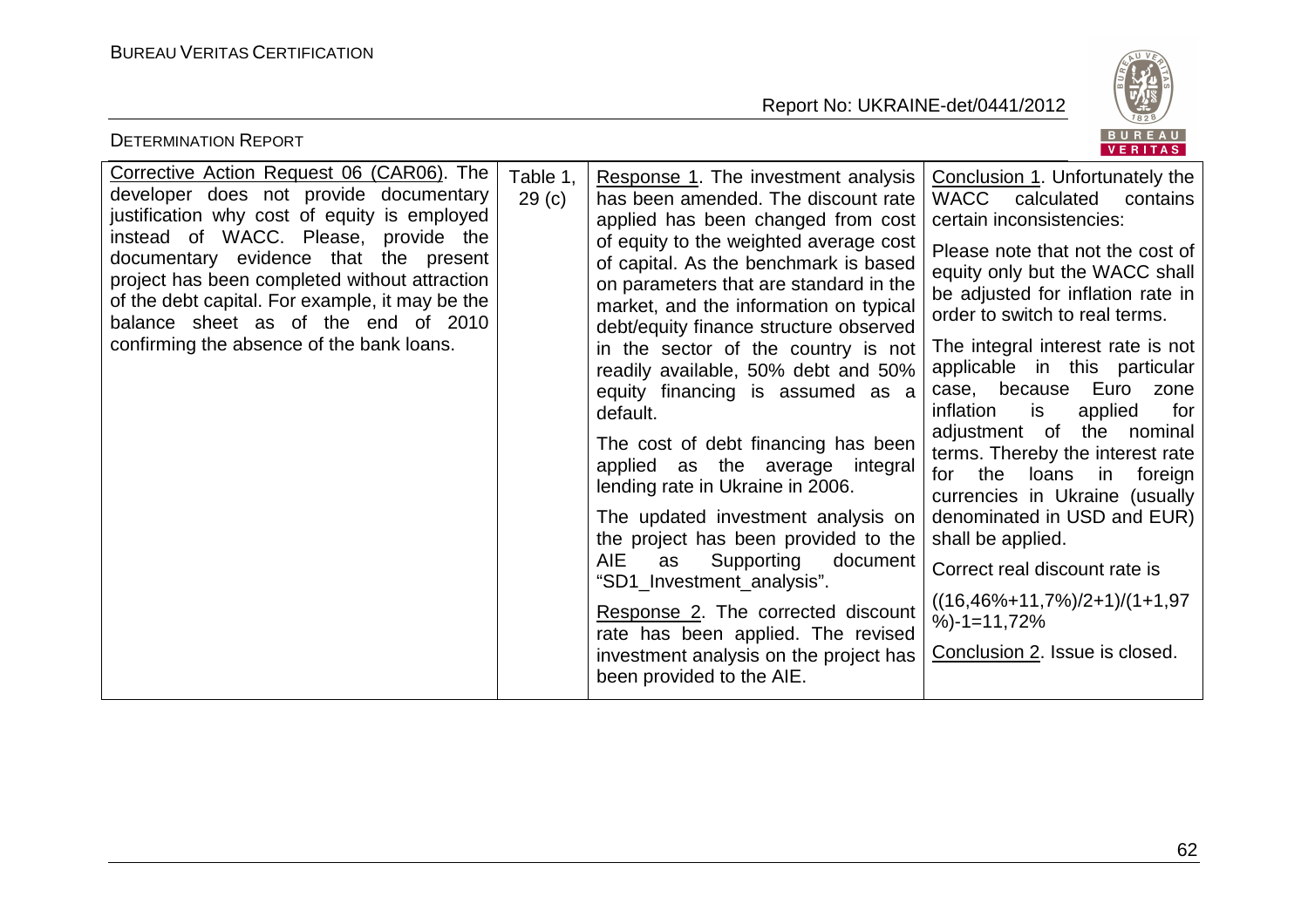

| <b>DETERMINATION REPORT</b>                                                                                                                                                                                                                                                                                                                                                               |                               |                                                                                                                                                                                                                                                                                                                                                             | B U K E A U<br>VERITAS |
|-------------------------------------------------------------------------------------------------------------------------------------------------------------------------------------------------------------------------------------------------------------------------------------------------------------------------------------------------------------------------------------------|-------------------------------|-------------------------------------------------------------------------------------------------------------------------------------------------------------------------------------------------------------------------------------------------------------------------------------------------------------------------------------------------------------|------------------------|
| Corrective Action Request 07 (CAR07).<br>Please, re-check whether tariffs, costs and<br>investment values are indicated with VAT<br>included or not. The electrical energy tariff<br>seems to be indicated with VAT included.<br>Please, note that the general approach is to<br>make calculations using all input values<br>(investment costs, tariffs and prices) with VAT<br>excluded. | Table 1,<br>29 <sub>(c)</sub> | All values included in the calculations<br>of the investment analysis have been<br>rechecked.<br>The tariffs, costs and investment<br>values have been amended where<br>necessary to be indicated with VAT<br>excluded.<br>The investment analysis on the project<br>has been provided to the AIE as<br>Supporting<br>document<br>"SD1_Investment_analysis" | OK, Issue is closed.   |
| Corrective Action Request 08 (CAR08). All<br>investment costs are now concentrated in<br>2007 only while it is evident from the PDD<br>that expenses were more or less evenly<br>distributed in the period of 2007-2010.<br>Please, reflect exact historical distribution of<br>the investment costs by years in the cash<br>flow.                                                        | Table 1,<br>29(c)             | The cash flow analysis has been   OK, Issue is closed.<br>historical<br>amended.<br>The<br>exact<br>distribution of the investment costs by<br>years has been reflected in the CF<br>analysis.<br>The investment analysis on the project<br>has been provided to the AIE as<br>Supporting<br>document<br>"SD1_Investment_analysis".                         |                        |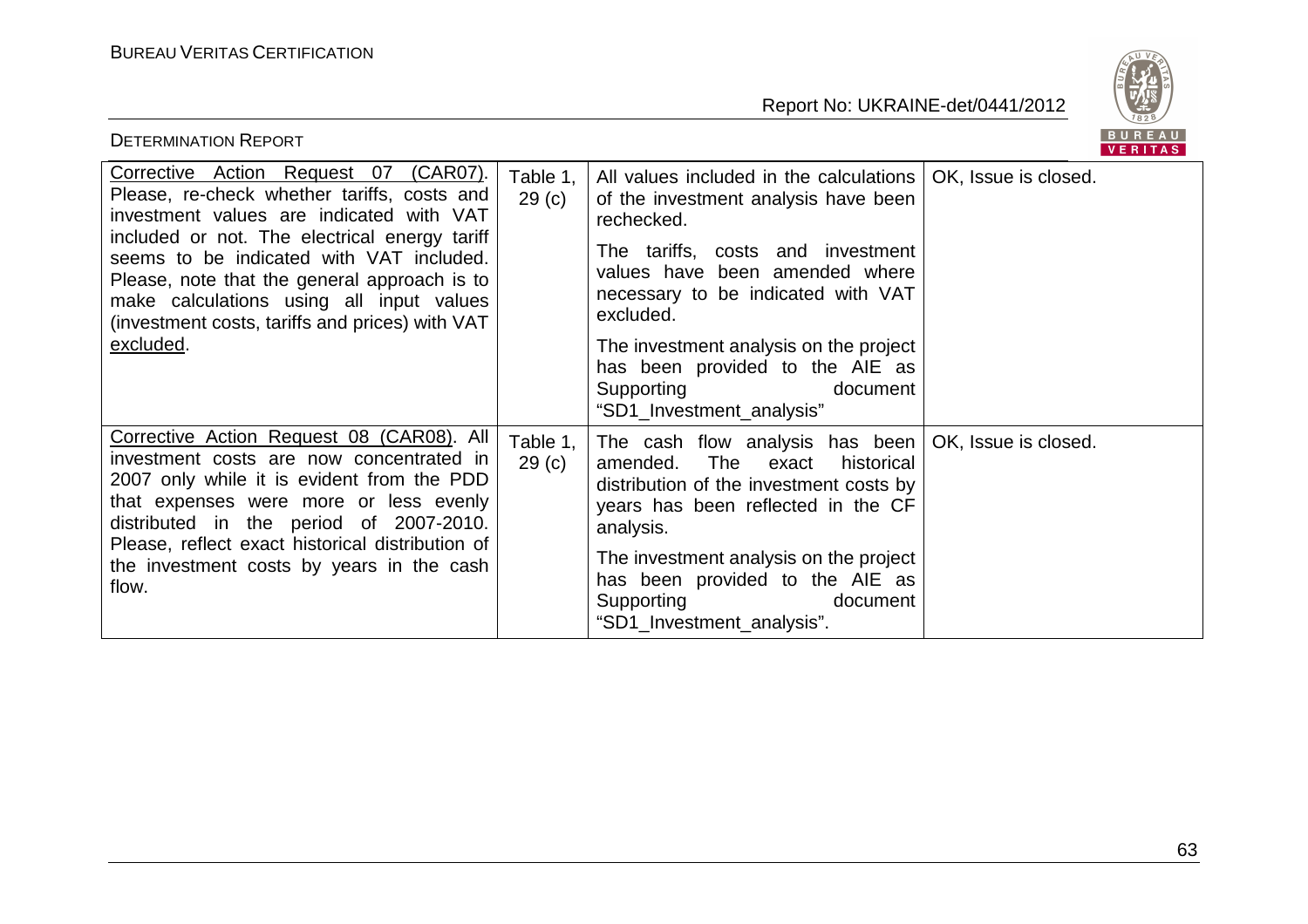

| <b>DETERMINATION REPORT</b>                                                                                                                                                                                                                                                                                                                                                                                                                                                                                                              |                               |                                                                                                                                                                                                                                                                                            | BUREAU<br>VERITAS    |
|------------------------------------------------------------------------------------------------------------------------------------------------------------------------------------------------------------------------------------------------------------------------------------------------------------------------------------------------------------------------------------------------------------------------------------------------------------------------------------------------------------------------------------------|-------------------------------|--------------------------------------------------------------------------------------------------------------------------------------------------------------------------------------------------------------------------------------------------------------------------------------------|----------------------|
| Corrective Action Request 09 (CAR09). The<br>liquidating value of the project assets is<br>assumed to be 5% of the initial value. Taking<br>into account previous remark and gradual<br>commissioning of the equipment during 2008-<br>2010, it seems underestimated. Please,<br>recalculate liquidating value basing on<br>remaining lifetime of each<br>plant and<br>equipment, i.e. new boiler DE-25-14,<br>modernized elements of the boiler DKVR 10-<br>13, reconstructed steam pipeline and heat<br>energy recuperation equipment. | Table 1.<br>29 <sub>(c)</sub> | The cash flow analysis has been<br>amended. The liquidating value has<br>been recalculated based on remaining<br>lifetime of each plant and equipment.<br>The investment analysis on the project<br>has been provided to the AIE as<br>Supporting<br>document<br>"SD1_Investment_analysis" | OK, Issue is closed. |
| Corrective Action Request 10 (CAR10).<br>Please, recheck oil consumption figures for<br>2007 indicated in the cash flow. Taking into<br>account that no new plant or equipment have<br>been commissioned yet that year Revenues<br>from oil saving should be equal to Expenses<br>fuel oil consumption.                                                                                                                                                                                                                                  | Table 1,<br>29 <sub>(c)</sub> | The cash flow analysis has been $\overline{OK}$ , Issue is closed.<br>revised. The oil consumption figures<br>for 2007 have been corrected.<br>The investment analysis on the project<br>has been provided to the AIE as<br>Supporting<br>document<br>"SD1_Investment_analysis"            |                      |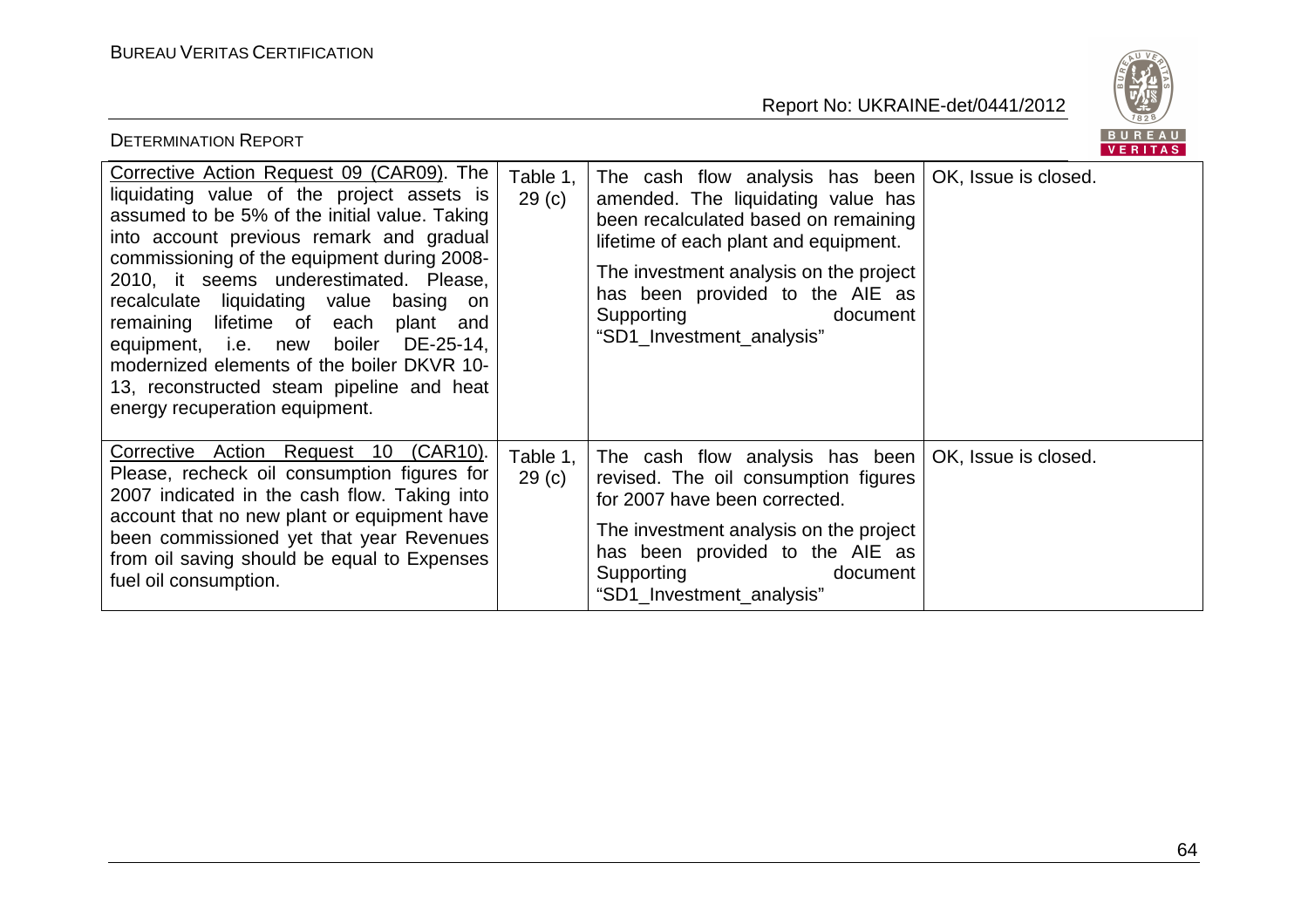

| BUREAU<br><b>DETERMINATION REPORT</b><br><b>VERITAS</b>                                                                                                                                                                                                                                                                                             |                                        |                                                                                                                                                                                                                               |                                                                                         |  |
|-----------------------------------------------------------------------------------------------------------------------------------------------------------------------------------------------------------------------------------------------------------------------------------------------------------------------------------------------------|----------------------------------------|-------------------------------------------------------------------------------------------------------------------------------------------------------------------------------------------------------------------------------|-----------------------------------------------------------------------------------------|--|
| Corrective Action Request 11 (CAR11).<br>According to the requirements of Guidance<br>on criteria for baseline setting and monitoring<br>and the State Environmental Investment<br>participants<br>Agency,<br>the<br>project<br>are<br>encouraged to use country specific values of<br>carbon dioxide emission factors. Please,<br>made amendments. | Table 1,<br>36 <sub>(b)</sub>          | The country specific values of carbon<br>dioxide emission factors for natural<br>gas and fuel oil have been applied.<br>The amendments have been made in<br>Sections B, D and Annex 2 of PDD<br>version 3.0 dated 19/09/2012. | OK, Issue is closed.                                                                    |  |
| Corrective Action Request 12 (CAR12).<br>Please, regard the Net calorific value of fuel<br>oil and natural gas parameters as monitoring<br>ones in order to ensure accuracy of the<br>calculations in the future.                                                                                                                                   | Table 1,<br>36(b)                      | The parameters representing Net<br>calorific value of fuel oil and natural<br>gas have been revised and made<br>monitoring ones.<br>Please see Section D of PDD version<br>3.0.                                               | OK, issue is closed.                                                                    |  |
| Corrective Action Request 13 (CAR13).<br>Please, specify the procedures to be followed<br>if expected monitoring data are unavailable.                                                                                                                                                                                                              | Table 1,<br>36 <sub>(b)</sub><br>(iii) | information<br>The<br>concerning<br>the<br>procedures to be followed if expected  <br>monitoring data are unavailable has<br>been presented in Section D.2. of<br>PDD version 3.0 dated 19/09/2012.                           | The<br>procedure<br>for<br>each<br>parameter was stated in the<br>PDD. Issue is closed. |  |
| Corrective Action Request 14 (CAR14).<br>Please, bring into conformity the way of the<br>monitoring of electricity consumption (pay<br>your attention to the section D.1 and D.3 of<br>the PDD).                                                                                                                                                    | Table 1,<br>36(e)                      | description of the energy<br>The<br>department responsibilities have been<br>revised and corrected.<br>Please see Section D.3. of PDD<br>version 3.0 dated 19/09/2012.                                                        | Based on corrections, issue is<br>closed.                                               |  |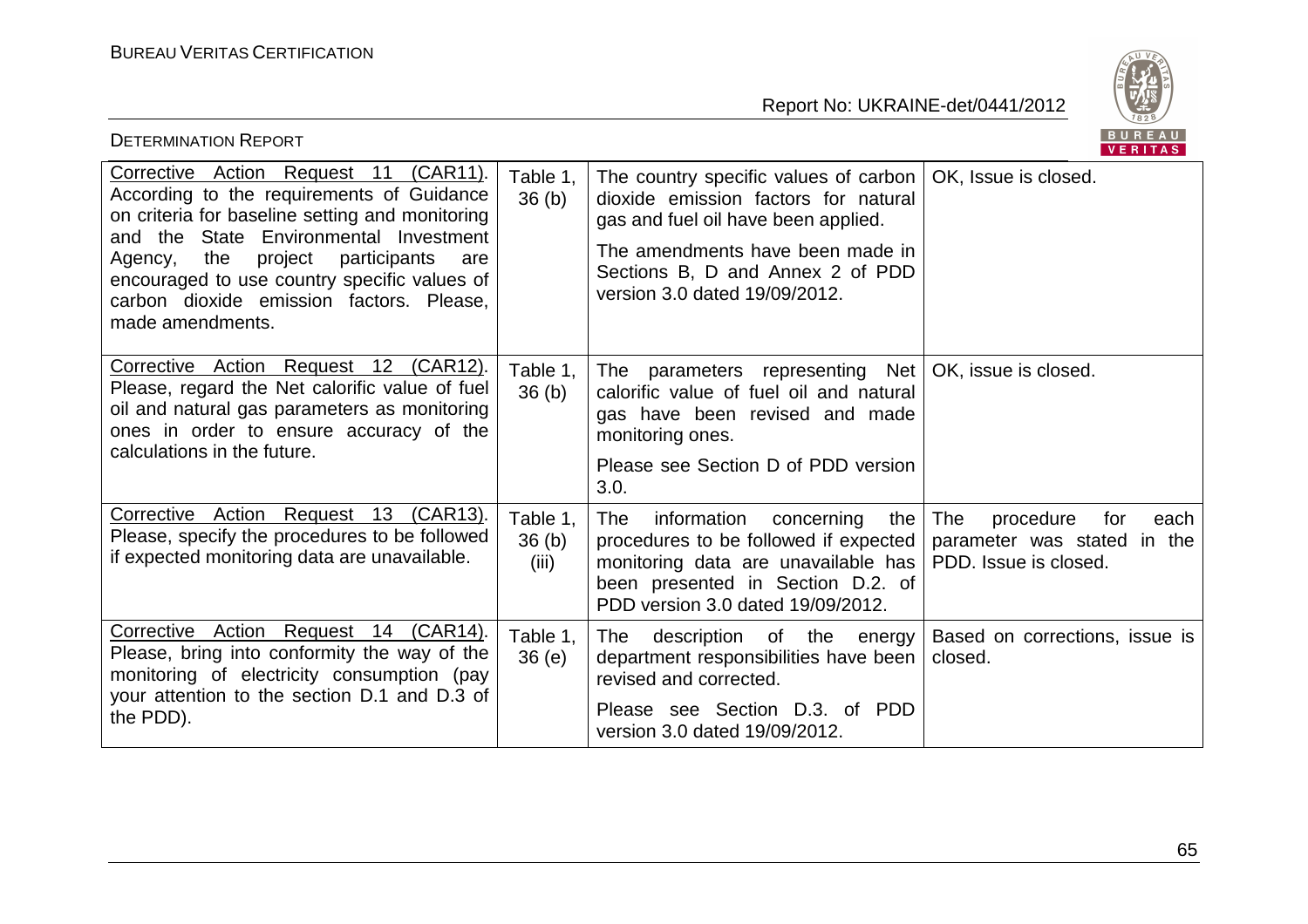**BUREAU** 

| <b>DETERMINATION REPORT</b>                                                                                                                                                      |                          |                                                                                                                                                                                               |                                       |             | BUREAU<br><b>VERITAS</b> |
|----------------------------------------------------------------------------------------------------------------------------------------------------------------------------------|--------------------------|-----------------------------------------------------------------------------------------------------------------------------------------------------------------------------------------------|---------------------------------------|-------------|--------------------------|
| Corrective Action Request 15 (CAR15).<br>Please, revise the index of the parameter P5<br>in table D.1.1.1 and bring it into conformity<br>with the last one in the equation P-3. | Table 1.<br>$36(f)$ (ii) | The parameter P5 has been revised   Issue is closed according to the<br>and put into conformity through all the $\vert$ amendments<br>PDD.<br>Please see PDD version 3.0 dated<br>19/09/2012. | provided<br><i>in</i><br>version 3.0. | that<br>the | were<br><b>PDD</b>       |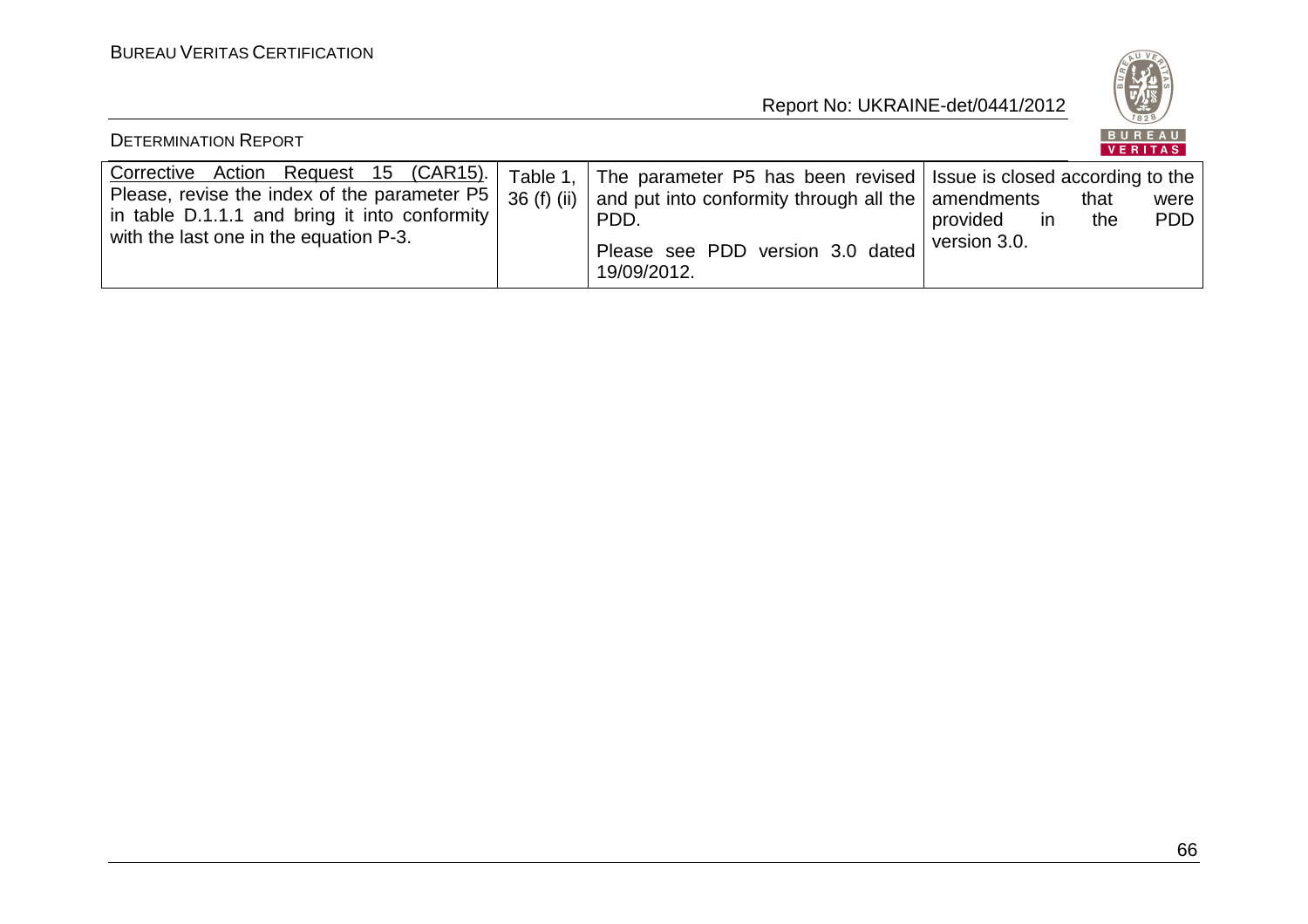

| <b>DETERMINATION REPORT</b>                                                                                                     |                   |                                                                                                                                                                                                                                                                                                                                                                                                                                                                                                                                                                            | BUREAU<br>VERITAS |
|---------------------------------------------------------------------------------------------------------------------------------|-------------------|----------------------------------------------------------------------------------------------------------------------------------------------------------------------------------------------------------------------------------------------------------------------------------------------------------------------------------------------------------------------------------------------------------------------------------------------------------------------------------------------------------------------------------------------------------------------------|-------------------|
| Corrective Action Request 16 (CAR16).<br>Please, describe the transboundary impact<br>due to the project activity if any occur. | Table 1,<br>48(a) | The level of hazardous substance<br>emissions into the surface air caused<br>by the project has been thoroughly<br><b>EIA</b><br>analyzed<br>in<br>0f<br>course<br>development. After taking probes and<br>performing<br>calculations<br>0f<br>concentration<br><b>of</b><br>hazardous<br>substances in the surface air within<br>sanitary-protection zone of the plant<br>$(100 \text{ m})$<br>and<br>of<br>zone<br>closest<br>apartment block (500 m), it has been<br>assessed that the level of hazardous<br>substances does not exceed the<br>maximal allowable level. | Issue is closed.  |
|                                                                                                                                 |                   | Taking into account the<br>above<br>mentioned, distance to the closest<br>border (the Russian border is about<br>150 km from the town of Slavyansk)<br>and the fact that the project impact on<br>water resources and soils is minimal,<br>it is assumed that the project will not<br>have any transboundary impacts.<br>The explanation has been added to<br>Section F.1. of PDD version 3.0 dated<br>19/09/2012.                                                                                                                                                         |                   |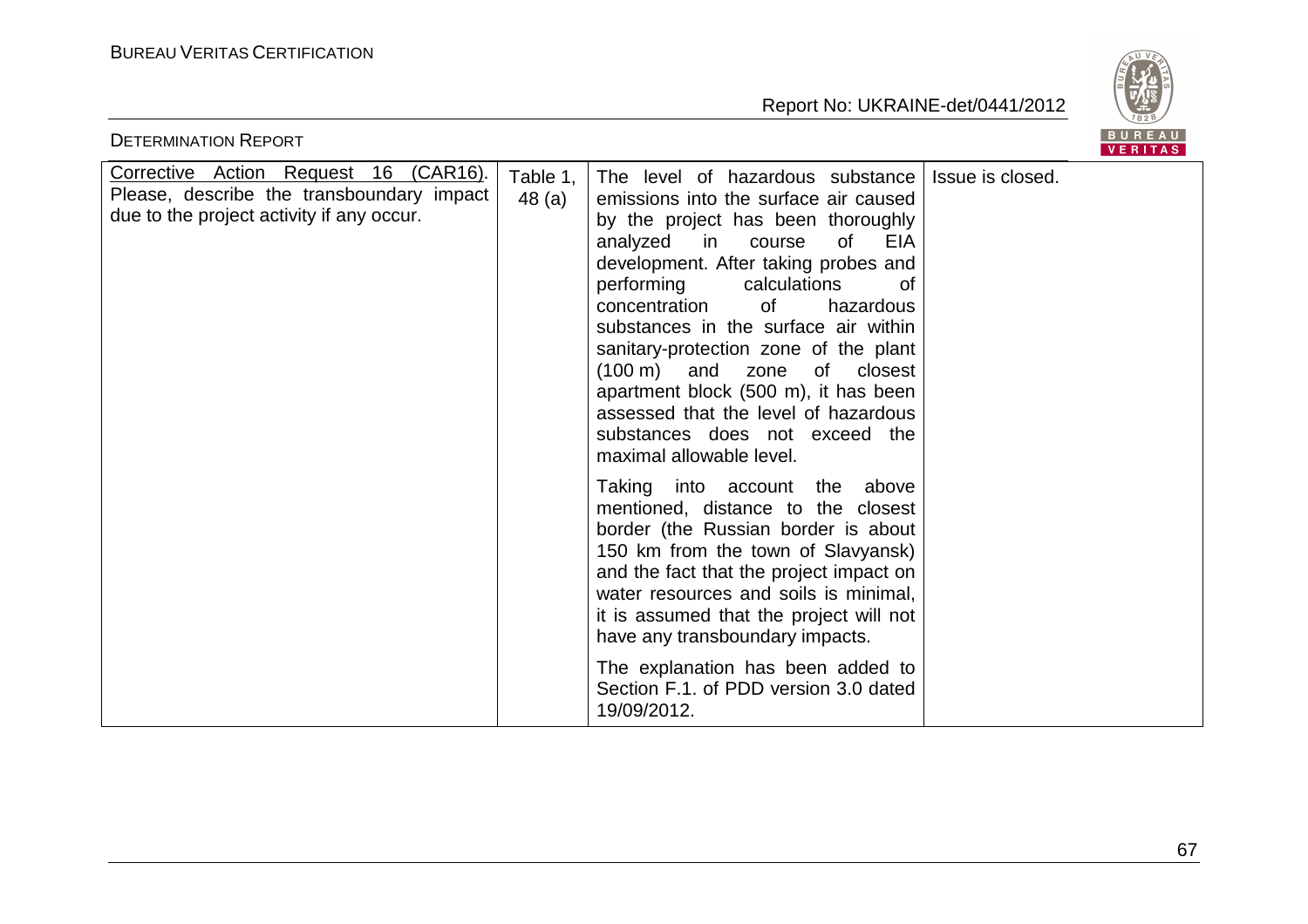

| <b>DETERMINATION REPORT</b>                                                                                                                                                                                                                                                                                                                                                                                      |                   |                                                                                                                                                                                                                                                                                                                                                                                                                                                                                                                                                                                                                                       | BUREAU<br><b>VERITAS</b>                                                                                                         |
|------------------------------------------------------------------------------------------------------------------------------------------------------------------------------------------------------------------------------------------------------------------------------------------------------------------------------------------------------------------------------------------------------------------|-------------------|---------------------------------------------------------------------------------------------------------------------------------------------------------------------------------------------------------------------------------------------------------------------------------------------------------------------------------------------------------------------------------------------------------------------------------------------------------------------------------------------------------------------------------------------------------------------------------------------------------------------------------------|----------------------------------------------------------------------------------------------------------------------------------|
| Corrective Action Request 17<br>(CAR17).<br>Please, provide the Finding of the State<br>Environmental Expertise with is referred to in<br>section F of the PDD.                                                                                                                                                                                                                                                  | Table 1,<br>48(a) | The reference to the finding of the $ $<br>State Environmental Expertise has<br>been mistaken. It has been removed<br>from the PDD and the Section F.2. of to correction made in section F<br>the PDD has been revised and<br>amended.<br>Please see Section F.2. of PDD<br>version 3.0 dated 19/09/2012.                                                                                                                                                                                                                                                                                                                             | due<br><b>Issue</b><br>is<br>closed<br>to:<br>clarification that was provided<br>to the verification team and due<br>of the PDD. |
| Clarification Request 01 (CL01). In some<br>documented evidences Mehapolis Ltd. Boiler-<br>house was mentioned by the address 33<br>Sovremennaia st., Slavyansk city, Donetsk<br>region, Ukraine. The same address is<br>indicated in Annex 1 of the PDD where the<br>contact data of Slavyansk Salt-Mining<br>Company LLC (one of the project participant<br>of the JI project). Please, clarify the situation. | Table 1           | The company Mehapolis Ltd. and Issue is closed based on the<br>Slavyansk Salt-Mining Company LLC<br>have the same owner, management<br>board and address (33 Sovremennaia<br>st., Slavyansk city, Donetsk region,<br>Ukraine) and in general act as a<br>consortium. One of the functions of<br>Mehapolis Ltd. is to support Slavyansk<br>Salt-Mining Company LLC activities.<br>Thus the company Mehapolis Ltd. has<br>been mentioned in some documents<br>related to the project due to the fact<br>that this company performed certain<br>services for the Slavyansk Salt-Mining<br>Company LLC within the project<br>development. | clarification.                                                                                                                   |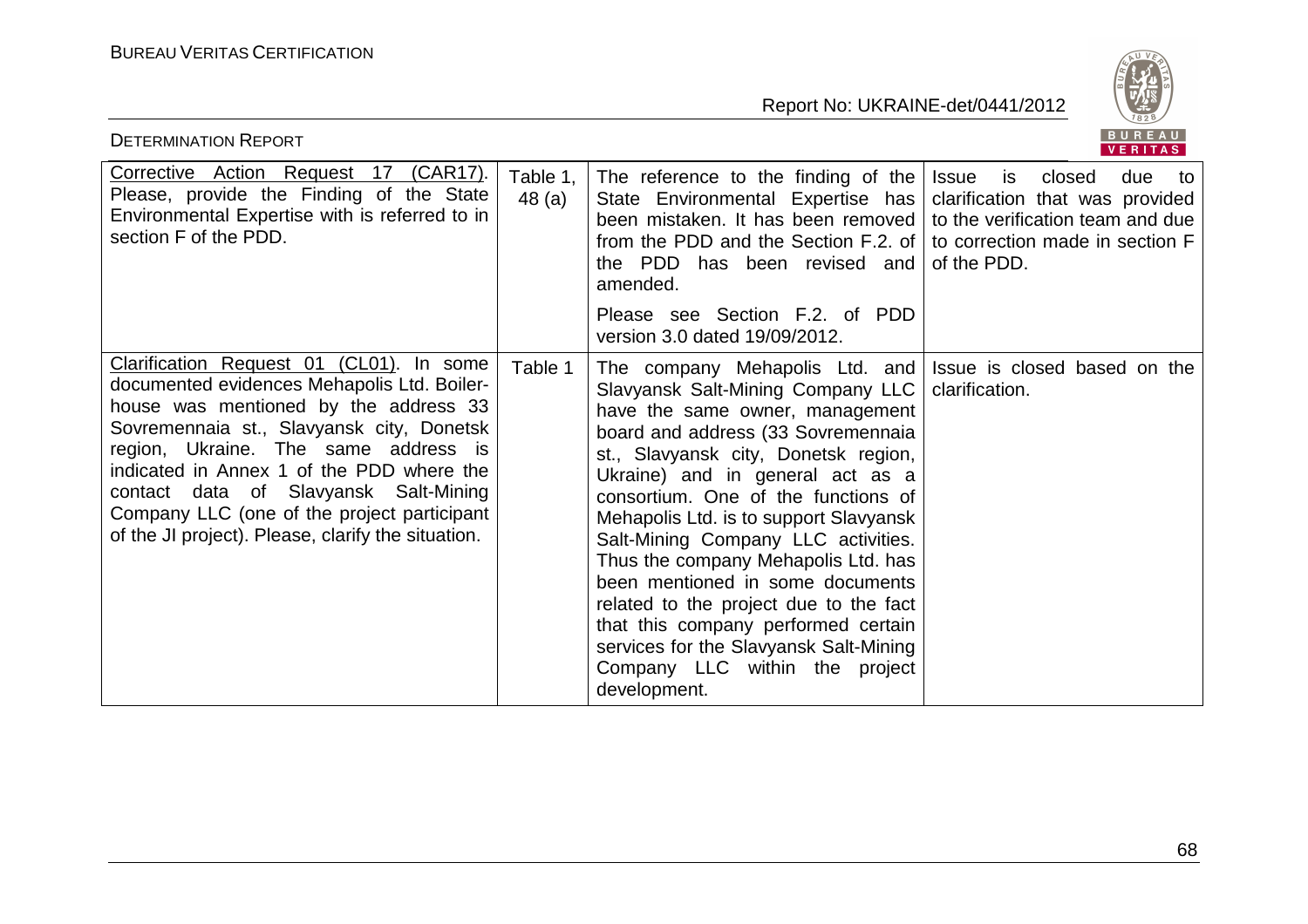

| BUREAU<br><b>DETERMINATION REPORT</b><br><b>VERITAS</b>                                                                                                                                                                                             |                   |                                                                                                                                                                                                                                                                                                                                                               |                                                                                                                       |  |
|-----------------------------------------------------------------------------------------------------------------------------------------------------------------------------------------------------------------------------------------------------|-------------------|---------------------------------------------------------------------------------------------------------------------------------------------------------------------------------------------------------------------------------------------------------------------------------------------------------------------------------------------------------------|-----------------------------------------------------------------------------------------------------------------------|--|
| Clarification Request 02 (CL02). Please,<br>clarify whether Letter of Endorsement (LoE)<br>is issued for the JI project "Fuel switch at<br>Slavyansk Salt-Mining Company LLC,<br>Ukraine". If yes, please, provide the LoE to<br>verification team. | Table 1,<br>19    | Response 1. The project is awaiting<br>endorsement from Ukraine (the Host<br>party).<br>The Letter of Endorsement from the                                                                                                                                                                                                                                    | Conclusion 1. The issue is<br>pending and will be closed after<br>the LoE issuance.<br>Conclusion 2. Issue is closed. |  |
|                                                                                                                                                                                                                                                     |                   | Host Party will be provider upon<br>issuance.                                                                                                                                                                                                                                                                                                                 |                                                                                                                       |  |
|                                                                                                                                                                                                                                                     |                   | Response 2. The State Environmental<br>Investment Agency of Ukraine issued<br>the $\text{LoE}$ (LoE # 2586/23/7 dated<br>14/09/2012). The LoE of the project<br>was provided to the determination<br>team.                                                                                                                                                    |                                                                                                                       |  |
| Clarification Request 03 (CL03). Please,<br>clarify why only two<br>alternatives are<br>considered during additionality proofs, when<br>within the baseline setting six alternatives<br>were described.                                             | Table 1,<br>29(b) | Six future scenarios were considered<br>in order to establish a baseline.<br>However four of them (Scenarios 3-6)<br>were ruled out at the stage of Sub<br>step 2b. Barrier analysis because they<br>faced<br>various<br>economic<br>and<br>barriers<br>investment<br>and<br>were<br>unfavourable for implementation.<br>Thus during additionality proofs two | Issue is closed.                                                                                                      |  |
|                                                                                                                                                                                                                                                     |                   | most plausible alternatives have been<br>elaborated.                                                                                                                                                                                                                                                                                                          |                                                                                                                       |  |